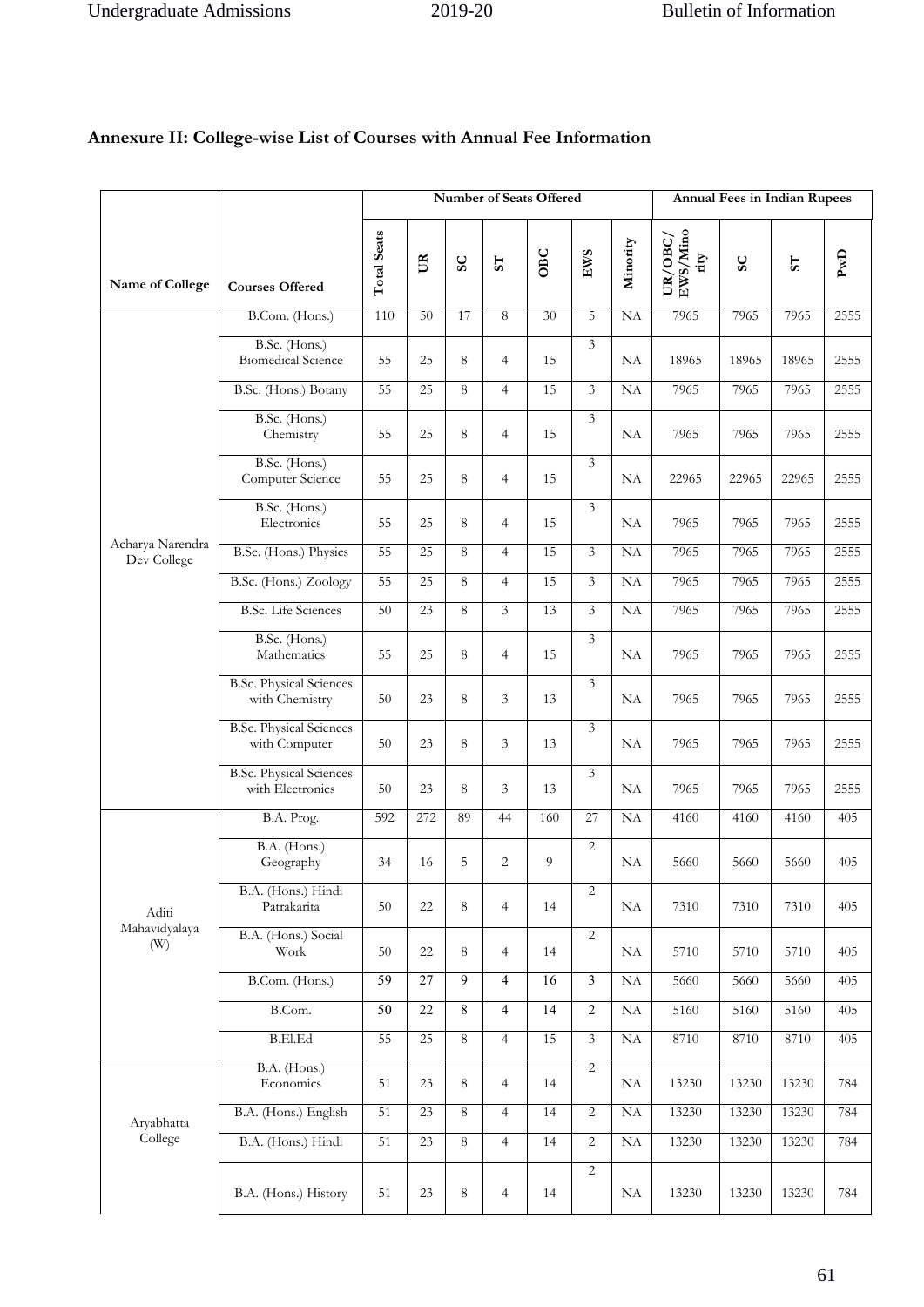|                            | B.A. (Hons.) Political<br>Science                                      | 51     | 23 | 8  | $\overline{4}$ | 14     | 2              | NA       | 13230 | 13230 | 13230 | 784                    |
|----------------------------|------------------------------------------------------------------------|--------|----|----|----------------|--------|----------------|----------|-------|-------|-------|------------------------|
|                            | B.Sc. (Hons.)<br>Computer Science                                      | 51     | 23 | 8  | $\overline{4}$ | 14     | 2              | NA       | 28530 | 28530 | 28530 | 784                    |
|                            | B.Sc. (Hons.)<br>Mathematics                                           | 51     | 23 | 8  | $\overline{4}$ | 14     | $\overline{2}$ | NA       | 15230 | 15230 | 15230 | 784                    |
|                            | B.A. (Hons.)<br>Psychology                                             | 51     | 23 | 8  | $\overline{4}$ | 14     | 2              | NA       | 15230 | 15230 | 15230 | 784                    |
|                            | B.Com.                                                                 | 57     | 26 | 9  | $\overline{4}$ | 15     | 3              | NA       | 10650 | 10650 | 10650 | 804                    |
|                            | B.Com. (Hons.)                                                         | 51     | 23 | 8  | $\overline{4}$ | 14     | $\overline{2}$ | NA       | 13230 | 13230 | 13230 | 784                    |
|                            | B.A. Prog.                                                             | 57     | 26 | 9  | $\overline{4}$ | 15     | 3              | NA       | 13230 | 13230 | 13230 | 784                    |
|                            | Bachelor of<br>Management Studies<br>(B.M.S.)                          | 51     | 23 | 8  | $\overline{4}$ | 14     | 2              | NA       | 23230 | 23230 | 23230 | 784                    |
|                            | B.A. (Hons.) Business<br>Economics                                     | 51     | 23 | 8  | $\overline{4}$ | 14     | 2              | NA       | 25530 | 25530 | 25530 | 784                    |
|                            | B.Com.                                                                 | 169    | 77 | 25 | 13             | 46     | 8              | NA       | 10785 | 10785 | 10785 | 375                    |
|                            | B.Com. (Hons.)                                                         | 153    | 71 | 23 | 11             | 41     | 7              | NA       | 12185 | 12185 | 12185 | 375                    |
|                            | B.A. Prog.                                                             | 101    | 46 | 15 | 8              | 27     | 5              | NA       | 10785 | 10785 | 10785 | 375                    |
|                            | B.A. (Hons.) English                                                   | 43     | 19 | 6  | $\overline{3}$ | 12     | 2              | NA       | 10985 | 10985 | 10985 | 375                    |
|                            | B.A. (Hons.) Hindi                                                     | 43     | 19 | 6  | 3              | 12     | $\overline{c}$ | NA       | 10985 | 10985 | 10985 | 375                    |
|                            | B.A. (Hons.) History                                                   | 43     | 19 | 6  | $\overline{3}$ | 12     | $\overline{2}$ | NA       | 10985 | 10985 | 10985 | 375                    |
|                            | B.A. (Hons.) Political<br>Science                                      | 85     | 38 | 13 | 6              | 23     | 5              | NA       | 10985 | 10985 | 10985 | 375                    |
|                            | B.A. (Hons.)<br>Economics                                              | 85     | 38 | 13 | 6              | 23     | 5              | NA       | 10985 | 10985 | 10985 | 375                    |
|                            | B.Sc. (Hons.) Physics                                                  | 76     | 35 | 11 | 6              | 20     | $\overline{4}$ | NA       | 12075 | 12075 | 12075 | 375                    |
| Atma Ram<br>Sanatan Dharma | B.Sc. (Hons.)<br>Chemistry                                             | $76\,$ | 35 | 11 | 6              | $20\,$ | 4              | $\rm NA$ | 12075 | 12075 | 12075 | 375                    |
| College                    | B.Sc. (Hons.)<br>Mathematics                                           | 85     | 38 | 13 | 6              | 23     | 5              | NA       | 12075 | 12075 | 12075 | 375                    |
|                            | B.Sc. (Hons.)<br>Electronics                                           | 34     | 16 | 5  | 3              | 9      | $\mathbf{1}$   | NA       | 12075 | 12075 | 12075 | 375                    |
|                            | B.Sc. (Hons.)<br>Computer Science                                      | 51     | 24 | 8  | $\overline{4}$ | 14     | $\mathbf{1}$   | NA       | 50500 | 50500 | 50500 | 3820<br>$\overline{0}$ |
|                            | <b>B.Sc. Physical Sciences</b><br>with Chemistry                       | 68     | 31 | 10 | 5              | 18     | $\overline{4}$ | NA       | 13345 | 13345 | 13345 | 375                    |
|                            | <b>B.Sc. Physical Sciences</b><br>with Electronics                     | 68     | 31 | 10 | 5              | 18     | $\overline{4}$ | NA       | 13345 | 13345 | 13345 | 375                    |
|                            | <b>B.Sc. Physical Sciences</b><br>with Computer                        | 67     | 31 | 10 | 5              | 18     | 3              | NA       | 13345 | 13345 | 13345 | 375                    |
|                            | <b>B.Sc. Applied Physical</b><br>Sciences with<br>Industrial Chemistry | 51     | 24 | 8  | $\overline{4}$ | 14     | $\mathbf{1}$   | NA       | 13345 | 13345 | 13345 | 375                    |
|                            | B.A. Prog.                                                             | 204    | 95 | 31 | 15             | 55     | 8              | NA       | 10465 | 10465 | 10465 | 1075                   |
| Bharati College<br>(W)     | B.A. (Hons.) English                                                   | 68     | 33 | 10 | 5              | 18     | 2              | NA       | 10465 | 10465 | 10465 | 1075                   |
|                            | B.A. (Hons.) Hindi                                                     | 68     | 33 | 10 | 5              | 18     | $\overline{c}$ | NA       | 10465 | 10465 | 10465 | 1075                   |
|                            |                                                                        |        |    |    |                |        |                |          |       |       |       |                        |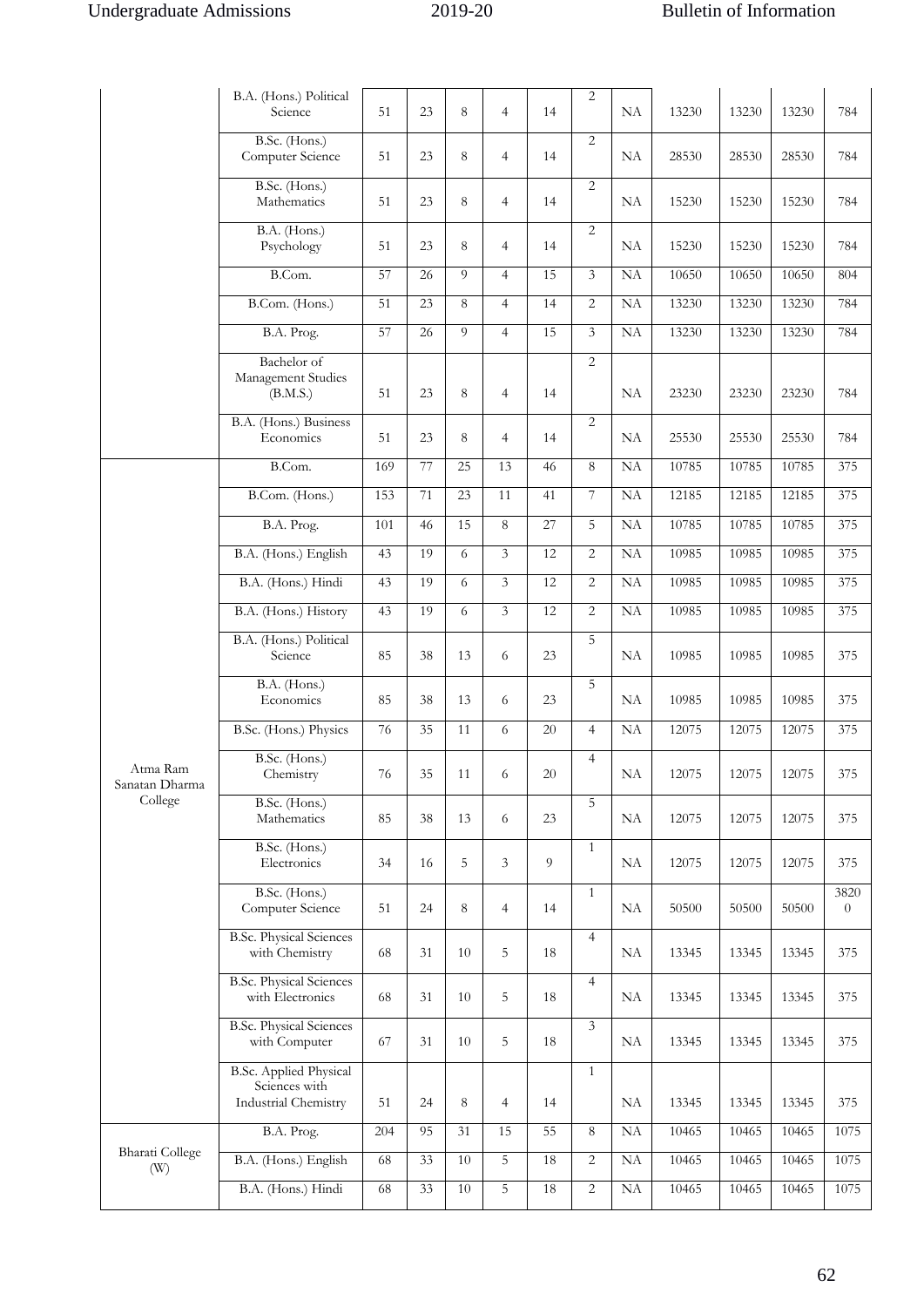|                                | B.A. (Hons.) Sanskrit                      | 68  | 33  | 10 | 5              | 18              | 2              | NA        | 10465 | 10465 | 10465 | 1075 |
|--------------------------------|--------------------------------------------|-----|-----|----|----------------|-----------------|----------------|-----------|-------|-------|-------|------|
|                                | B.A. (Hons.) History                       | 68  | 33  | 10 | 5              | 18              | $\overline{2}$ | <b>NA</b> | 10465 | 10465 | 10465 | 1075 |
|                                | B.A. (Hons.) Political<br>Science          | 68  | 33  | 10 | 5              | 18              | $\overline{2}$ | NA        | 10465 | 10465 | 10465 | 1075 |
|                                | B.Com. (Hons.)                             | 133 | 62  | 20 | 10             | 36              | 5              | NA        | 10465 | 10465 | 10465 | 1075 |
|                                | B.Com.                                     | 169 | 79  | 25 | 13             | 46              | 6              | <b>NA</b> | 10465 | 10465 | 10465 | 1075 |
|                                | B.A. (Hons.)<br>Journalism                 | 51  | 25  | 8  | $\overline{4}$ | 13              | $\mathbf{1}$   | NA        | 10465 | 10465 | 10465 | 1075 |
|                                | B.Sc. (Hons.)<br>Mathematics               | 51  | 25  | 8  | $\overline{4}$ | 13              | $\mathbf{1}$   | NA        | 10465 | 10465 | 10465 | 1075 |
|                                | B.A. (Hons.)<br>Psychology                 | 51  | 25  | 8  | $\overline{4}$ | 13              | $\mathbf{1}$   | NA        | 11965 | 11665 | 11665 | 1075 |
|                                | B.A. (Hons.) Sociology                     | 51  | 25  | 8  | $\overline{4}$ | 13              | $\mathbf{1}$   | NA        | 10465 | 10465 | 10465 | 1075 |
|                                | B.Sc. (Hons.)<br><b>Biomedical Science</b> | 52  | 24  | 8  | $\overline{4}$ | 14              | $\overline{2}$ | NA        | 23020 | 23020 | 23020 | 9410 |
|                                | B.Sc. (Hons.) Botany                       | 34  | 16  | 5  | $\overline{3}$ | 9               | $\mathbf{1}$   | NA        | 13020 | 13020 | 13020 | 9410 |
|                                | B.Sc. (Hons.)<br>Chemistry                 | 34  | 16  | 5  | 3              | 9               | $\mathbf{1}$   | NA        | 13020 | 13020 | 13020 | 9410 |
|                                | B.Sc. (Hons.)<br>Computer Science          | 52  | 24  | 8  | $\overline{4}$ | 14              | $\overline{c}$ | NA        | 28020 | 28020 | 28020 | 9410 |
| Bhaskaracharya                 | B.Sc. (Hons.)<br>Electronics               | 52  | 24  | 8  | $\overline{4}$ | 14              | $\overline{2}$ | NA        | 13020 | 13020 | 13020 | 9410 |
| College of Applied<br>Sciences | B.Sc. (Hons.) Food<br>Technology           | 52  | 24  | 8  | $\overline{4}$ | 14              | $\overline{c}$ | NA        | 13020 | 13020 | 13020 | 9410 |
|                                | B.Sc. (Hons.)<br>Instrumentation           | 52  | 24  | 8  | $\overline{4}$ | 14              | $\overline{2}$ | NA        | 13020 | 13020 | 13020 | 9410 |
|                                | B.Sc. (Hons.)<br>Microbiology              | 34  | 16  | 5  | 3              | 9               | $\mathbf{1}$   | NA        | 13020 | 13020 | 13020 | 9410 |
|                                | B.Sc. (Hons.) Physics                      | 34  | 16  | 5  | 3              | 9               | $\mathbf{1}$   | NA        | 13020 | 13020 | 13020 | 9410 |
|                                | B.Sc. (Hons.) Polymer<br>Science           | 52  | 24  | 8  | $\overline{4}$ | 14              | $\overline{2}$ | NA        | 23020 | 23020 | 23020 | 9410 |
|                                | B.Sc. (Hons.) Zoology                      | 34  | 16  | 5  | 3              | 9               | $\mathbf{1}$   | NA        | 13020 | 13020 | 13020 | 9410 |
|                                | B.A. Prog.                                 | 355 | 164 | 53 | 27             | 95              | 16             | NA        | 10715 | 10715 | 10715 | 55   |
|                                | B.A. (Hons.) Applied<br>Psychology         | 43  | 20  | 6  | 3              | 12              | 2              | NA        | 12895 | 12895 | 12895 | 55   |
|                                | B.A. (Hons.)<br>Geography                  | 68  | 31  | 10 | 5              | 18              | $\overline{4}$ | NA        | 11245 | 11245 | 11245 | 55   |
| Dr. Bhim Rao                   | B.A. (Hons.) Hindi<br>Patrakarita          | 68  | 31  | 10 | 5              | 18              | $\overline{4}$ | NA        | 12765 | 12765 | 12765 | 55   |
| Ambedkar College               | B.A. (Hons.) History                       | 51  | 24  | 8  | $\overline{4}$ | 13              | $\overline{2}$ | NA        | 10365 | 10365 | 10365 | 55   |
|                                | B.A. (Hons.) Social<br>Work                | 68  | 31  | 10 | 5              | 18              | $\overline{4}$ | NA        | 13075 | 13075 | 13075 | 55   |
|                                | B.Com.                                     | 204 | 93  | 31 | 15             | 55              | 10             | NA        | 10815 | 10815 | 10815 | 55   |
|                                | B.Com. (Hons.)                             | 135 | 63  | 20 | $10\,$         | $\overline{37}$ | 5              | NA        | 11915 | 11915 | 11915 | 55   |
|                                | B.A. (Hons.)<br>Economics                  | 51  | 24  | 8  | 4              | 13              | $\overline{c}$ | NA        | 10265 | 10265 | 10265 | 55   |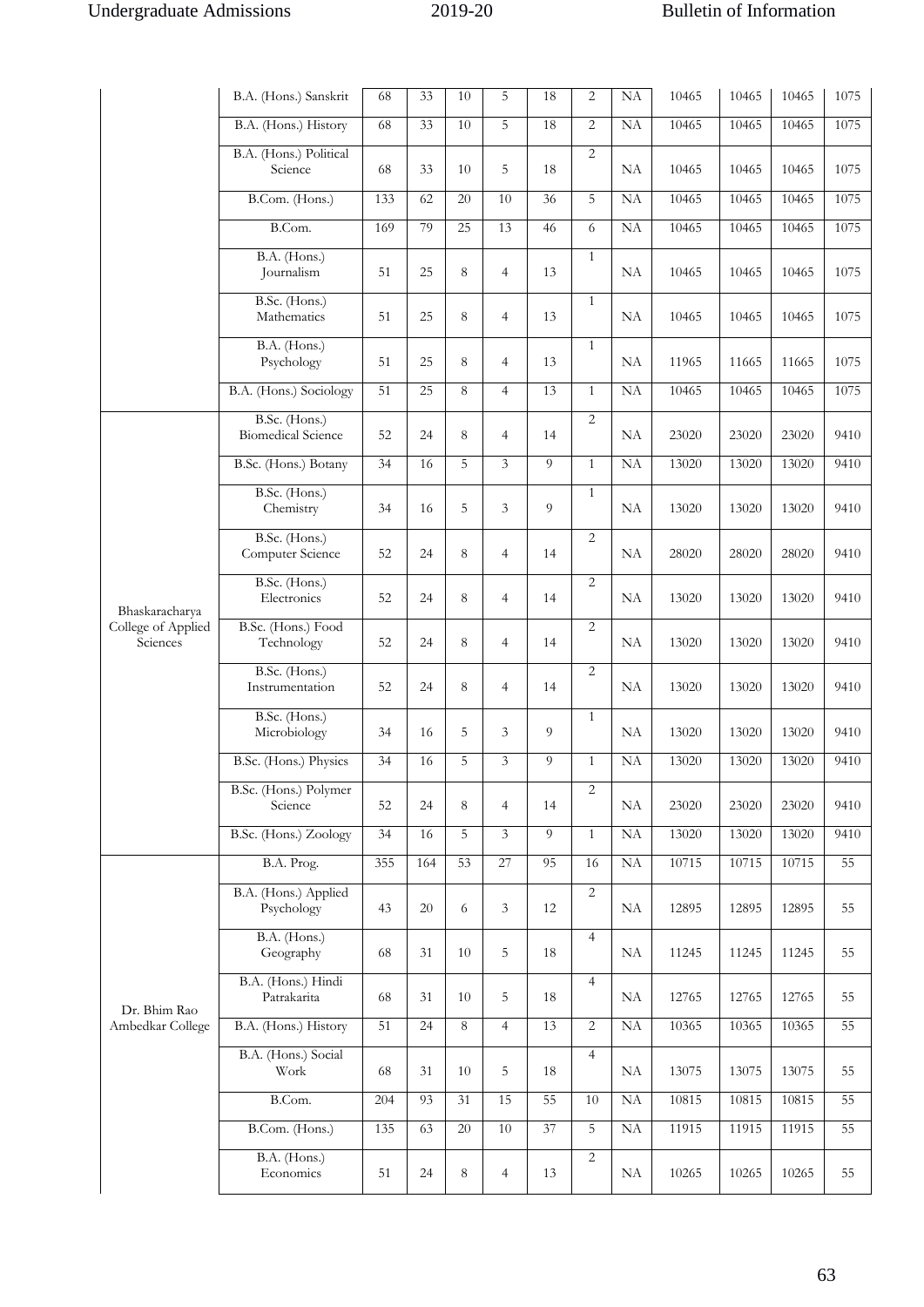|                                  | B.A. (Hons.) Hindi                                              | 51  | 24 | 8      | $\overline{4}$ | 13             | 2              | <b>NA</b> | 10265 | 10265 | 10265 | 55   |
|----------------------------------|-----------------------------------------------------------------|-----|----|--------|----------------|----------------|----------------|-----------|-------|-------|-------|------|
|                                  | B.A. (Hons.) Business<br>Economics                              | 68  | 31 | 10     | 5              | 18             | $\overline{4}$ | NA        | 24575 | 24575 | 24575 | 55   |
|                                  | B.Com. (Hons.)                                                  | 85  | 39 | 13     | 6              | 23             | $\overline{4}$ | NA        | 10150 | 10150 | 10150 | 75   |
|                                  | B.A. (Hons.)<br>Economics                                       | 68  | 31 | 10     | 5              | 18             | $\overline{4}$ | NA        | 10150 | 10150 | 10150 | 75   |
|                                  | B.A. (Hons.) History                                            | 68  | 31 | 10     | 5              | 18             | $\overline{4}$ | NA        | 10150 | 10150 | 10150 | 75   |
|                                  | B.Sc. (Hons.)<br>Computer Science                               | 51  | 23 | 8      | $\overline{4}$ | 14             | $\overline{2}$ | NA        | 34250 | 34250 | 34250 | 75   |
|                                  | B.A. (Hons.) Hindi                                              | 51  | 23 | 8      | $\overline{4}$ | 14             | $\overline{2}$ | NA        | 10150 | 10150 | 10150 | 75   |
|                                  | B.A. (Hons.) English                                            | 51  | 23 | 8      | $\overline{4}$ | 14             | $\overline{2}$ | NA        | 10150 | 10150 | 10150 | 75   |
|                                  | B.A. (Hons.) Business<br>Economics                              | 68  | 31 | 10     | 5              | 18             | $\overline{4}$ | <b>NA</b> | 25000 | 25000 | 25000 | 75   |
|                                  | Bachelor of<br>Management Studies<br>(B.M.S.)                   | 51  | 23 | 8      | $\overline{4}$ | 14             | $\overline{2}$ | <b>NA</b> | 10150 | 10150 | 10150 | 75   |
| College of<br>Vocational Studies | B.A. (Voc.) Office<br>Management &<br>Secretarial Practice      | 98  | 45 | 15     | 7              | 26             | 5              | NA        | 10150 | 10150 | 10150 | 75   |
|                                  | B.A. (Voc.) Marketing<br>Management & Retail<br><b>Business</b> | 110 | 51 | 17     | 8              | 30             | $\overline{4}$ | <b>NA</b> | 10150 | 10150 | 10150 | 75   |
|                                  | B.A. (Voc.) Human<br>Resource Management                        | 110 | 51 | 17     | 8              | 30             | $\overline{4}$ | <b>NA</b> | 10150 | 10150 | 10150 | 75   |
|                                  | B.A. (Voc.) Small &<br>Medium Enterprises                       | 55  | 25 | 8      | $\overline{4}$ | 15             | 3              | <b>NA</b> | 10150 | 10150 | 10150 | 75   |
|                                  | <b>B.A.</b> (Voc.)<br>Management &<br>Marketing of<br>Insurance | 55  | 25 | 8      | $\overline{4}$ | 15             | 3              | <b>NA</b> | 10150 | 10150 | 10150 | 75   |
|                                  | B.A. (Voc.) Material<br>Management                              | 55  | 25 | 8      | $\overline{4}$ | 15             | 3              | $\rm NA$  | 10150 | 10150 | 10150 | 75   |
|                                  | B.A. (Voc.) Tourism<br>Management                               | 110 | 51 | 17     | 8              | 30             | $\overline{4}$ | NA        | 10150 | 10150 | 10150 | 75   |
|                                  | B.A. (Hons.)<br>Economics                                       | 101 | 47 | 15     | $\overline{7}$ | 27             | 5              | NA        | 15890 | 15890 | 15890 | 1155 |
|                                  | B.A. (Hons.) English                                            | 68  | 31 | $10\,$ | 6              | 18             | $\overline{3}$ | NA        | 15890 | 15890 | 15890 | 1155 |
|                                  | B.A. (Hons.) Hindi                                              | 101 | 47 | 15     | $\overline{7}$ | 27             | 5              | NA        | 15890 | 15890 | 15890 | 1155 |
|                                  | B.A. (Hons.) History                                            | 51  | 23 | $8\,$  | $\overline{4}$ | 14             | $\overline{c}$ | NA        | 15890 | 15890 | 15890 | 1155 |
| Daulat Ram                       | B.A. (Hons.)<br>Philosophy                                      | 43  | 19 | 7      | 3              | 12             | $\overline{2}$ | NA        | 15890 | 15890 | 15890 | 1155 |
| College (W)                      | B.A. (Hons.) Political<br>Science                               | 101 | 47 | 15     | 7              | 27             | 5              | NA        | 15890 | 15890 | 15890 | 1155 |
|                                  | B.A. (Hons.)<br>Psychology                                      | 41  | 19 | 6      | 3              | 11             | $\overline{2}$ | NA        | 17490 | 17490 | 17490 | 1155 |
|                                  | B.A. (Hons.) Sanskrit                                           | 41  | 19 | 6      | $\overline{3}$ | 11             | $\overline{2}$ | NA        | 15890 | 15890 | 15890 | 1155 |
|                                  | B.A. (Hons.) Music                                              | 23  | 12 | 6      | 3              | $\overline{2}$ |                | <b>NA</b> | 15120 | 15120 | 15120 |      |
|                                  | B.Sc. (Hons.)<br>Biochemistry                                   | 25  | 12 | 4      | 2              | 6              | $\mathbf{1}$   | NA        | 19480 | 19480 | 19480 | 1155 |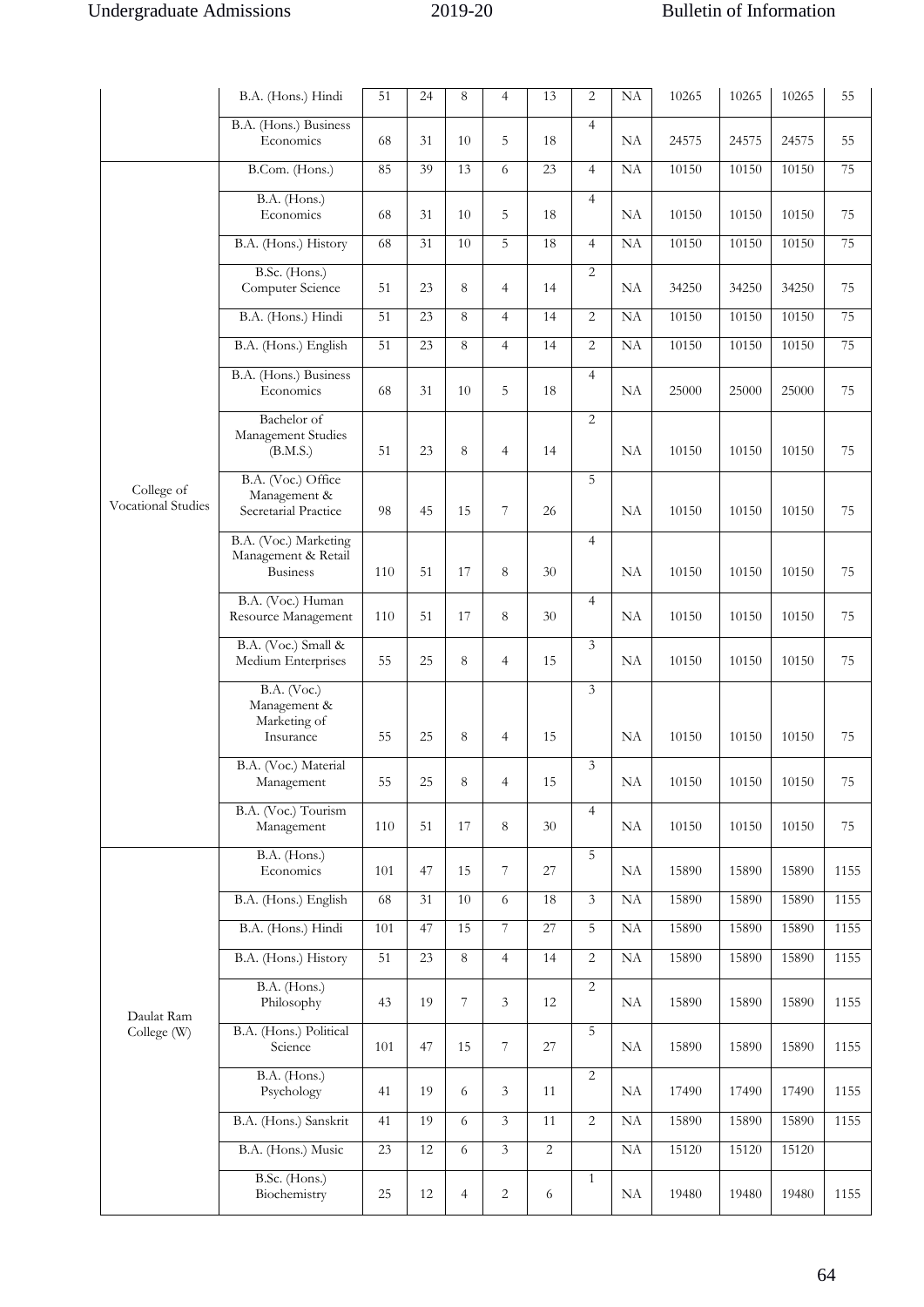|                      | B.Sc. (Hons.) Botany                                    | 51  | 23 | 8              | $\overline{4}$ | 14 | 2              | NA                  | 19540 | 19540 | 19540 | 1155 |
|----------------------|---------------------------------------------------------|-----|----|----------------|----------------|----|----------------|---------------------|-------|-------|-------|------|
|                      | B.Sc. (Hons.)<br>Chemistry                              | 25  | 12 | $\overline{4}$ | $\overline{2}$ | 6  | $\mathbf{1}$   | NA                  | 19480 | 19480 | 19480 | 1155 |
|                      | B.Sc. (Hons.) Physics                                   | 51  | 23 | 8              | $\overline{4}$ | 14 | $\overline{2}$ | NA                  | 19540 | 19540 | 19540 | 1155 |
|                      | B.Sc. (Hons.)<br>Mathematics                            | 51  | 23 | 8              | $\overline{4}$ | 14 | $\overline{2}$ | NA                  | 18370 | 18370 | 18370 | 1155 |
|                      | B.Sc. (Hons.) Zoology                                   | 51  | 23 | 8              | $\overline{4}$ | 14 | $\overline{c}$ | NA                  | 18570 | 18570 | 18570 | 1155 |
|                      | <b>B.Sc.</b> Life Sciences                              | 68  | 31 | 10             | 6              | 18 | $\overline{3}$ | NA                  | 18580 | 18580 | 18580 | 1150 |
|                      | B.Com. (Hons.)                                          | 122 | 56 | 18             | 9              | 33 | 6              | NA                  | 16890 | 16890 | 16890 | 1155 |
|                      | B.Com.                                                  | 85  | 39 | 13             | 6              | 23 | $\overline{4}$ | NA                  | 16890 | 16890 | 16890 | 1155 |
|                      | B.A. Prog.                                              | 190 | 87 | 28             | 14             | 51 | 10             | NA                  | 18545 | 18545 | 18545 | 1155 |
|                      | B.A. (Hons.) English                                    | 34  | 16 | 5              | $\overline{3}$ | 9  | $\mathbf{1}$   | NA                  | 19545 | 19545 | 19545 | 1730 |
|                      | Bachelor of<br>Management (B.M.S.)                      | 51  | 24 | 8              | $\overline{4}$ | 14 | $\mathbf{1}$   | NA                  | 23345 | 23345 | 23345 | 1730 |
|                      | B.Com. (Hons.)                                          | 135 | 62 | 20             | 10             | 36 | 7              | NA                  | 18745 | 18745 | 18745 | 1730 |
|                      | B.Sc. (Hons.) Botany                                    | 33  | 15 | 5              | $\overline{2}$ | 9  | $\overline{2}$ | NA                  | 19345 | 19345 | 19345 | 1730 |
|                      | B.Sc. (Hons.)<br>Chemistry                              | 33  | 15 | 5              | $\overline{2}$ | 9  | $\overline{2}$ | NA                  | 19345 | 19345 | 19345 | 1730 |
|                      | B.Sc. (Hons.)<br>Computer Science                       | 51  | 24 | 8              | $\overline{4}$ | 14 | $\mathbf{1}$   | NA                  | 36145 | 36145 | 36145 | 1730 |
| Deen Dayal           | B.Sc. (Hons.)<br>Electronics                            | 51  | 24 | 8              | $\overline{4}$ | 14 | $\mathbf{1}$   | NA                  | 20345 | 20345 | 20345 | 1730 |
| Upadhyaya<br>College | B.Sc. (Hons.)<br>Mathematics                            | 68  | 31 | 10             | 5              | 18 | $\overline{4}$ | NA                  | 16030 | 16030 | 16030 | 1730 |
|                      | B.Sc. (Hons.) Physics                                   | 51  | 24 | 8              | $\overline{4}$ | 14 | $\mathbf{1}$   | NA                  | 19345 | 19345 | 19345 | 1730 |
|                      | B.Sc. (Hons.) Zoology                                   | 33  | 15 | 5              | $\overline{2}$ | 9  | $\overline{c}$ | NA                  | 19345 | 19345 | 19345 | 1730 |
|                      | B.A. Prog.                                              | 101 | 47 | 15             | 8              | 27 | $\overline{4}$ | <b>NA</b>           | 15630 | 15630 | 15630 | 1730 |
|                      | <b>B.Sc.</b> Life Sciences                              | 35  | 16 | 5              | 3              | 9  | $\overline{c}$ | $\overline{\rm NA}$ | 19745 | 19745 | 19745 | 1730 |
|                      | <b>B.Sc. Mathematical</b><br>Sciences                   | 34  | 16 | 5              | 3              | 9  | $\mathbf{1}$   | NA                  | 18945 | 18945 | 18945 | 1730 |
|                      | <b>B.Sc. Physical Sciences</b><br>with Chemistry        | 35  | 16 | 5              | 3              | 9  | $\overline{c}$ | NA                  | 19345 | 19345 | 19345 | 1730 |
|                      | <b>B.Sc. Physical Sciences</b><br>with Computer Science | 34  | 16 | 5              | 3              | 9  | $\mathbf{1}$   | NA                  | 19345 | 19345 | 19345 | 1730 |
|                      | B.A. Prog.                                              | 151 | 69 | 23             | 11             | 41 | 7              | NA                  | 9095  | 9095  | 9095  | 105  |
|                      | B.Com.                                                  | 151 | 69 | 23             | 11             | 41 | 7              | NA                  | 8495  | 8495  | 8495  | 105  |
|                      | B.Com. (Hons.)                                          | 101 | 46 | 15             | 8              | 27 | 5              | NA                  | 8495  | 8495  | 8495  | 105  |
| Delhi College of     | B.A. (Hons.)<br>Economics                               | 51  | 24 | 8              | $\overline{4}$ | 14 | $\mathbf{1}$   | NA                  | 8495  | 8495  | 8495  | 105  |
| Arts and<br>Commerce | B.A. (Hons.) English                                    | 51  | 24 | 8              | $\overline{4}$ | 14 | $\mathbf{1}$   | NA                  | 8495  | 8495  | 8495  | 105  |
|                      | B.A. (Hons.) History                                    | 51  | 24 | 8              | $\overline{4}$ | 14 | $\mathbf{1}$   | NA                  | 8495  | 8495  | 8495  | 105  |
|                      | B.A. (Hons.) Political<br>Science                       | 51  | 24 | 8              | $\overline{4}$ | 14 | $\mathbf{1}$   | NA                  | 8495  | 8495  | 8495  | 105  |
|                      | B.A. (Hons.)<br>Journalism                              | 34  | 16 | 5              | 3              | 9  | $\mathbf{1}$   | NA                  | 17845 | 17845 | 17845 | 105  |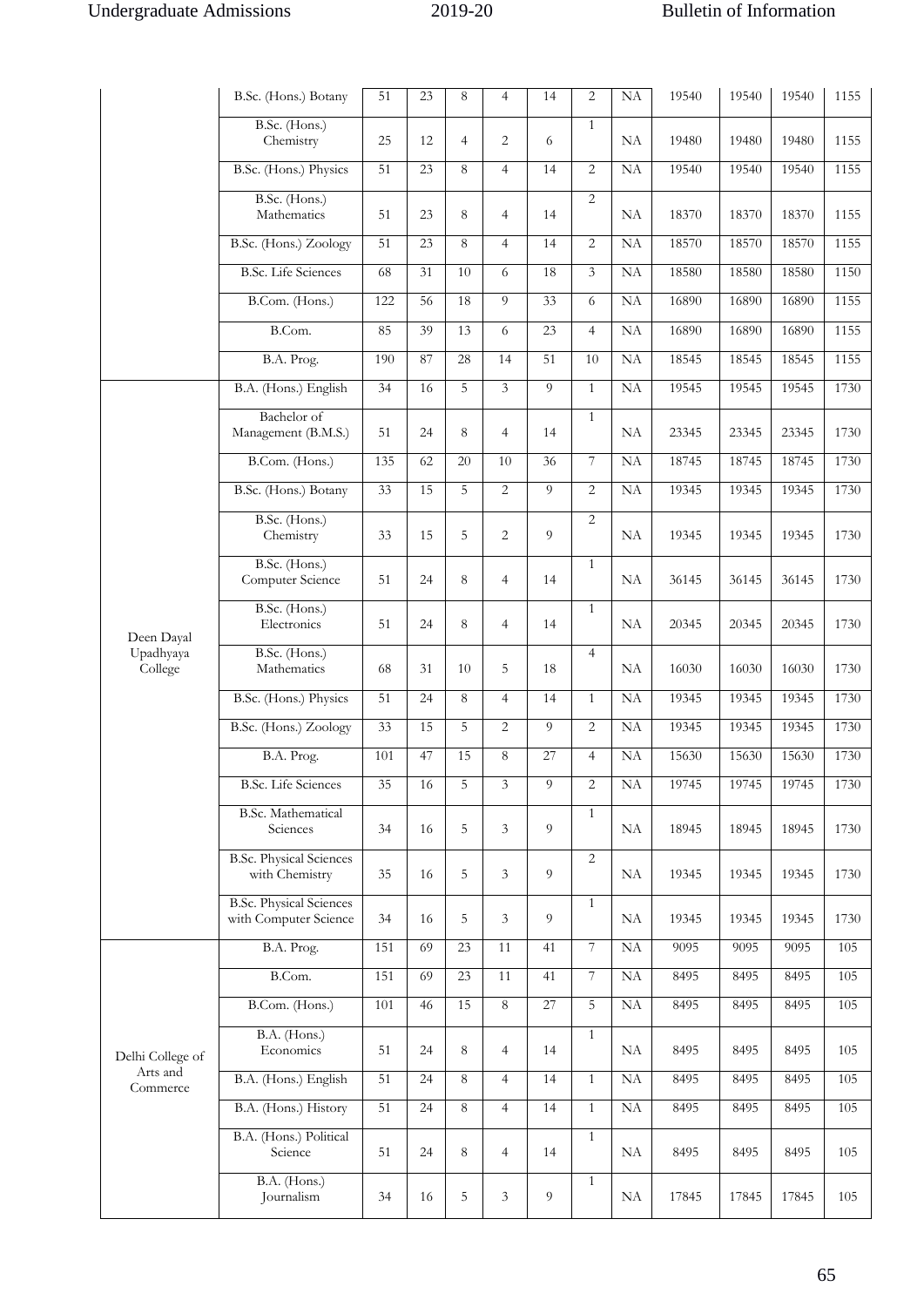|            | B.A. Prog.                                                             | 204 | 93              | 31              | 15             | 55             | 10                      | NA        | 10196 | 10196 | 10196 | 33   |
|------------|------------------------------------------------------------------------|-----|-----------------|-----------------|----------------|----------------|-------------------------|-----------|-------|-------|-------|------|
|            | B.A. (Hons.)<br>Economics                                              | 68  | 31              | 10              | 5              | 18             | 3                       | NA        | 10196 | 10196 | 10196 | 45   |
|            | B.A. (Hons.) English                                                   | 68  | 31              | 10              | 5              | 18             | $\overline{\mathbf{3}}$ | NA        | 10196 | 10196 | 10196 | 45   |
|            | B.A. (Hons.) Hindi                                                     | 68  | 31              | 10              | 5              | 18             | 3                       | NA        | 10196 | 10196 | 10196 | 45   |
|            | B.A. (Hons.) History                                                   | 102 | 47              | 15              | 8              | 28             | 5                       | NA        | 10196 | 10196 | 10196 | 45   |
|            | B.A. (Hons.) Political<br>Science                                      | 135 | 63              | 20              | 10             | 37             | 5                       | NA        | 10196 | 10196 | 10196 | 45   |
|            | B.A. (Hons.) Sanskrit                                                  | 68  | 31              | 10              | 5              | 18             | 3                       | NA        | 10196 | 10196 | 10196 | 45   |
|            | B.Com. (Hons.)                                                         | 68  | 31              | 10              | 5              | 18             | 3                       | NA        | 13196 | 13196 | 13196 | 45   |
|            | <b>B.Sc.</b> Life Sciences                                             | 68  | 31              | 10              | 5              | 18             | 3                       | NA        | 15250 | 15250 | 15250 | 45   |
| Deshbandhu | B.Sc. (Hons.)<br>Biochemistry                                          | 34  | 16              | 5               | 3              | 9              | $\mathbf{1}$            | NA        | 15250 | 15250 | 15250 | 45   |
| College    | B.Sc. (Hons.) Botany                                                   | 68  | 31              | 10              | 5              | 18             | 3                       | NA        | 15250 | 15250 | 15250 | 45   |
|            | B.Sc. (Hons.)<br>Chemistry                                             | 34  | 16              | 5               | 3              | 9              | $\mathbf{1}$            | NA        | 15250 | 15250 | 15250 | 45   |
|            | B.Sc. (Hons.)<br>Mathematics                                           | 102 | 47              | 15              | 8              | 28             | 5                       | NA        | 15250 | 15250 | 15250 | 45   |
|            | B.Sc. (Hons.) Physics                                                  | 68  | 31              | 10              | 5              | 18             | 3                       | NA        | 15250 | 15250 | 15250 | 45   |
|            | B.Sc. (Hons.) Zoology                                                  | 68  | 31              | 10              | 5              | 18             | 3                       | NA        | 15250 | 15250 | 15250 | 45   |
|            | <b>B.Sc. Physical Sciences</b><br>with Chemistry                       | 135 | 63              | 20              | 10             | 37             | 5                       | NA        | 15250 | 15250 | 15250 | 45   |
|            | <b>B.Sc. Physical Sciences</b><br>with Computer                        | 68  | 31              | 10              | 5              | 18             | 3                       | NA        | 15250 | 15250 | 15250 | 45   |
|            | <b>B.Sc. Applied Physical</b><br>Sciences with<br>Industrial Chemistry | 68  | 31              | 10              | 5              | 18             | 3                       | NA        | 15250 | 15250 | 15250 | 45   |
|            | B.A. Prog.                                                             | 203 | 93              | $\overline{30}$ | 15             | 55             | $10\,$                  | <b>NA</b> | 12905 | 12905 | 12905 | 1070 |
|            | B.A. (Hons.) Hindi                                                     | 68  | 31              | 10              | 5              | 18             | $\overline{4}$          | <b>NA</b> | 13005 | 13005 | 13005 | 1070 |
|            | B.A. (Hons.)<br>Economics                                              | 68  | 31              | 10              | 5              | 18             | $\overline{4}$          | NA        | 13005 | 13005 | 13005 | 1070 |
|            | B.A. (Hons.) History                                                   | 68  | 31              | $10\,$          | 5              | 18             | $\overline{4}$          | NA        | 13005 | 13005 | 13005 | 1070 |
|            | B.A. (Hons.) Political<br>Science                                      | 68  | 31              | 10              | 5              | 18             | $\overline{4}$          | NA        | 13105 | 13105 | 13105 | 1070 |
| Dyal Singh | B.A. (Hons.)<br>Geography                                              | 51  | 24              | $\,8\,$         | $\overline{4}$ | 13             | 2                       | NA        | 14705 | 14705 | 14705 | 1070 |
| College    | B.A. (Hons.) English                                                   | 68  | 31              | 10              | 5              | 18             | 4                       | NA        | 13105 | 13105 | 13105 | 1070 |
|            | B.Com.                                                                 | 203 | 93              | 30              | 15             | 55             | 10                      | NA        | 13505 | 13505 | 13505 | 1070 |
|            | B.Com. (Hons.)                                                         | 203 | 93              | 30              | 15             | 55             | 10                      | NA        | 13705 | 13705 | 13705 | 1070 |
|            | B.Sc. (Hons.)<br>Mathematics                                           | 103 | 47              | 15              | 8              | 28             | 5                       | <b>NA</b> | 14560 | 14560 | 14560 | 1070 |
|            | B.Sc. (Hons.) Botany                                                   | 34  | 16              | 5               | $\overline{c}$ | $\overline{9}$ | $\overline{c}$          | <b>NA</b> | 16460 | 16460 | 16460 | 1070 |
|            | B.Sc. (Hons.)<br>Chemistry                                             | 34  | 16              | 5               | $\overline{c}$ | 9              | 2                       | NA        | 15860 | 15860 | 15860 | 1070 |
|            | B.Sc. (Hons.) Physics                                                  | 66  | $\overline{31}$ | $10\,$          | 5              | 18             | $\overline{c}$          | NA        | 15960 | 15960 | 15960 | 1070 |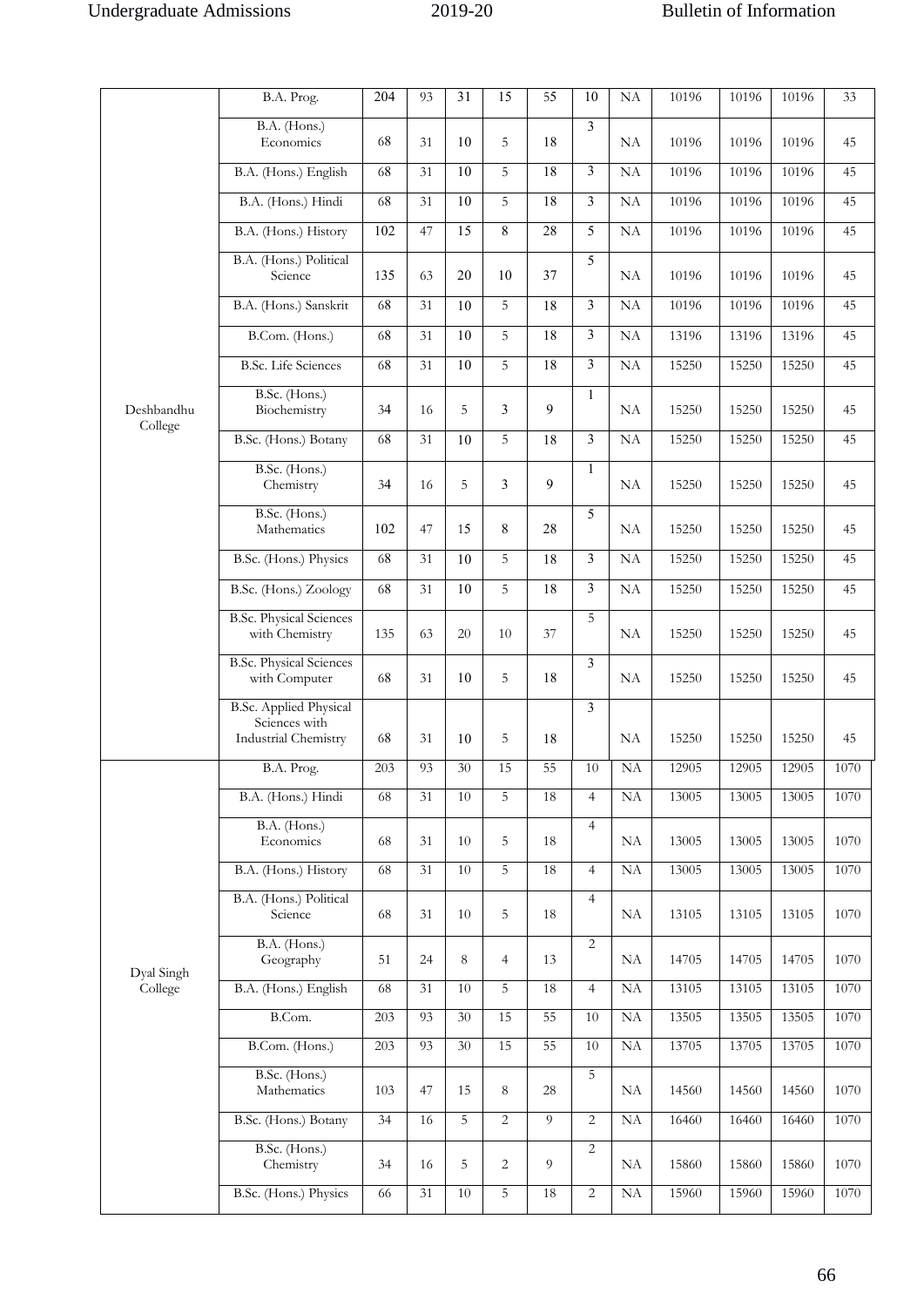|                                 | B.Sc. (Hons.) Zoology                            | 34              | 16     | 5              | $\overline{2}$ | 9              | $\overline{c}$ | NA       | 16260 | 16260 | 16260 | 1070   |
|---------------------------------|--------------------------------------------------|-----------------|--------|----------------|----------------|----------------|----------------|----------|-------|-------|-------|--------|
|                                 | <b>B.Sc. Physical Sciences</b><br>with Chemistry | 136             | 62     | 20             | 10             | 37             | 7              | NA       | 15560 | 15560 | 15560 | 1070   |
|                                 | <b>B.Sc. Physical Sciences</b><br>with Computer  | 68              | 31     | 10             | 5              | 18             | $\overline{4}$ | NA       | 14760 | 14760 | 14760 | 1070   |
|                                 | <b>B.Sc.</b> Life Sciences                       | 68              | 31     | 10             | 5              | 18             | $\overline{4}$ | NA       | 15860 | 15860 | 15860 | 1070   |
|                                 | B.Sc. (Hons.)<br>Computer Science                | 51              | 24     | 8              | $\overline{4}$ | 13             | $\overline{2}$ | NA       | 15900 | 15900 | 15900 | 1070   |
|                                 | B.A. (Hons.)<br>Philosophy                       | 51              | 24     | 8              | $\overline{4}$ | 13             | $\overline{2}$ | NA       | 13005 | 13005 | 13005 | 1070   |
|                                 | B.A. (Hons.) Punjabi                             | 51              | 24     | 8              | $\overline{4}$ | 13             | $\overline{2}$ | NA       | 13005 | 13005 | 13005 | 1070   |
|                                 | B.A. (Hons.) Urdu                                | 51              | 24     | 8              | $\overline{4}$ | 13             | $\overline{2}$ | NA       | 13005 | 13005 | 13005 | 1070   |
|                                 | B.A. (Hons.) Sanskrit                            | 51              | 24     | 8              | $\overline{4}$ | 13             | $\overline{2}$ | NA       | 13005 | 13005 | 13005 | 1070   |
|                                 | B.A. Prog.                                       | 373             | 170    | 58             | 27             | 101            | 17             | NA       | 12900 | 12900 | 12900 | 1110   |
|                                 | B.A. (Hons.) English                             | 85              | 39     | 13             | 6              | 23             | $\overline{4}$ | NA       | 12900 | 12900 | 12900 | 1110   |
| Dyal Singh<br>College (Evening) | B.A. (Hons.) Political<br>Science                | 85              | 39     | 13             | 6              | 23             | $\overline{4}$ | NA       | 12900 | 12900 | 12900 | 1110   |
|                                 | B.Com.                                           | 170             | 77     | 26             | 12             | 47             | 8              | NA       | 12900 | 12900 | 12900 | 1110   |
|                                 | B.Com. (Hons.)                                   | 85              | 39     | 13             | 6              | 23             | $\overline{4}$ | NA       | 13400 | 13400 | 13400 | 1110   |
|                                 | B.A. (Hons.) French                              | 43              | 19     | 7              | 3              | 12             | $\overline{c}$ | NA       | 3046  | 3046  | 3046  | 16     |
| Department of<br>Germanic and   | B.A. (Hons.) German                              | 43              | 19     | $\overline{7}$ | $\overline{3}$ | 12             | $\overline{2}$ | NA       | 3046  | 3046  | 3046  | 16     |
| Romance Studies                 | B.A. (Hons.) Italian                             | 43              | 19     | $\overline{7}$ | $\overline{3}$ | 12             | $\overline{2}$ | NA       | 3046  | 3046  | 3046  | 16     |
|                                 | B.A. (Hons.) Spanish                             | 43              | 19     | 7              | $\overline{3}$ | 12             | $\overline{2}$ | NA       | 3046  | 3046  | 3046  | 16     |
|                                 | B.A. Prog.                                       | 204             | 93     | 31             | 15             | 55             | 10             | NA       | 12295 | 12295 | 12295 | 20     |
|                                 | B.A. (Hons.) Applied<br>Psychology               | 43              | 20     | 6              | 3              | 12             | 2              | NA       | 13795 | 13795 | 13795 | 20     |
|                                 | B.A. (Hons.) English                             | 51              | 23     | 8              | $\overline{4}$ | 14             | $\overline{c}$ | NA       | 12295 | 12295 | 12295 | $20\,$ |
|                                 | B.A. (Hons.) Hindi                               | 51              | 23     | 8              | $\overline{4}$ | 14             | $\overline{2}$ | NA       | 12295 | 12295 | 12295 | 20     |
|                                 | B.A. (Hons.) History                             | 51              | 23     | 8              | $\overline{4}$ | 14             | $\overline{2}$ | NA       | 12295 | 12295 | 12295 | 20     |
|                                 | B.A. (Hons.)<br>Philosophy                       | 34              | 16     | 5              | $\mathfrak{Z}$ | 9              | $\mathbf{1}$   | NA       | 12295 | 12295 | 12295 | 20     |
|                                 | B.A. (Hons.) Political<br>Science                | 101             | 46     | 15             | 8              | 27             | 5              | NA       | 12295 | 12295 | 12295 | 20     |
| Gargi College (W)               | B.A. (Hons.) Sanskrit                            | 43              | $20\,$ | 6              | $\mathfrak{Z}$ | 12             | $\overline{2}$ | $\rm NA$ | 12295 | 12295 | 12295 | 20     |
|                                 | B.Com.                                           | 204             | 93     | 31             | 15             | 55             | 10             | NA       | 12495 | 12495 | 12495 | 20     |
|                                 | B.Com. (Hons.)                                   | 135             | 62     | 20             | $10\,$         | 36             | 7              | NA       | 12495 | 12495 | 12495 | 20     |
|                                 | B.Sc. (Hons.) Botany                             | $68$            | 31     | $10\,$         | $\overline{5}$ | 18             | $\overline{4}$ | NA       | 14045 | 14045 | 14045 | 20     |
|                                 | B.Sc. (Hons.)<br>Chemistry                       | 34              | 16     | 5              | 3              | 9              | $\mathbf{1}$   | NA       | 14145 | 14145 | 14145 | 20     |
|                                 | B.Sc. (Hons.)<br>Microbiology                    | 34              | 16     | 5              | 3              | 9              | $\mathbf{1}$   | NA       | 15045 | 15045 | 15045 | 20     |
|                                 | B.Sc. (Hons.)<br>Mathematics                     | 51              | 23     | 8              | $\overline{4}$ | 14             | $\overline{2}$ | NA       | 13095 | 13095 | 13095 | 20     |
|                                 | B.Sc. (Hons.) Physics                            | $\overline{34}$ | 16     | $\overline{5}$ | $\overline{3}$ | $\overline{9}$ | $\mathbf{1}$   | NA       | 13645 | 13645 | 13645 | $20\,$ |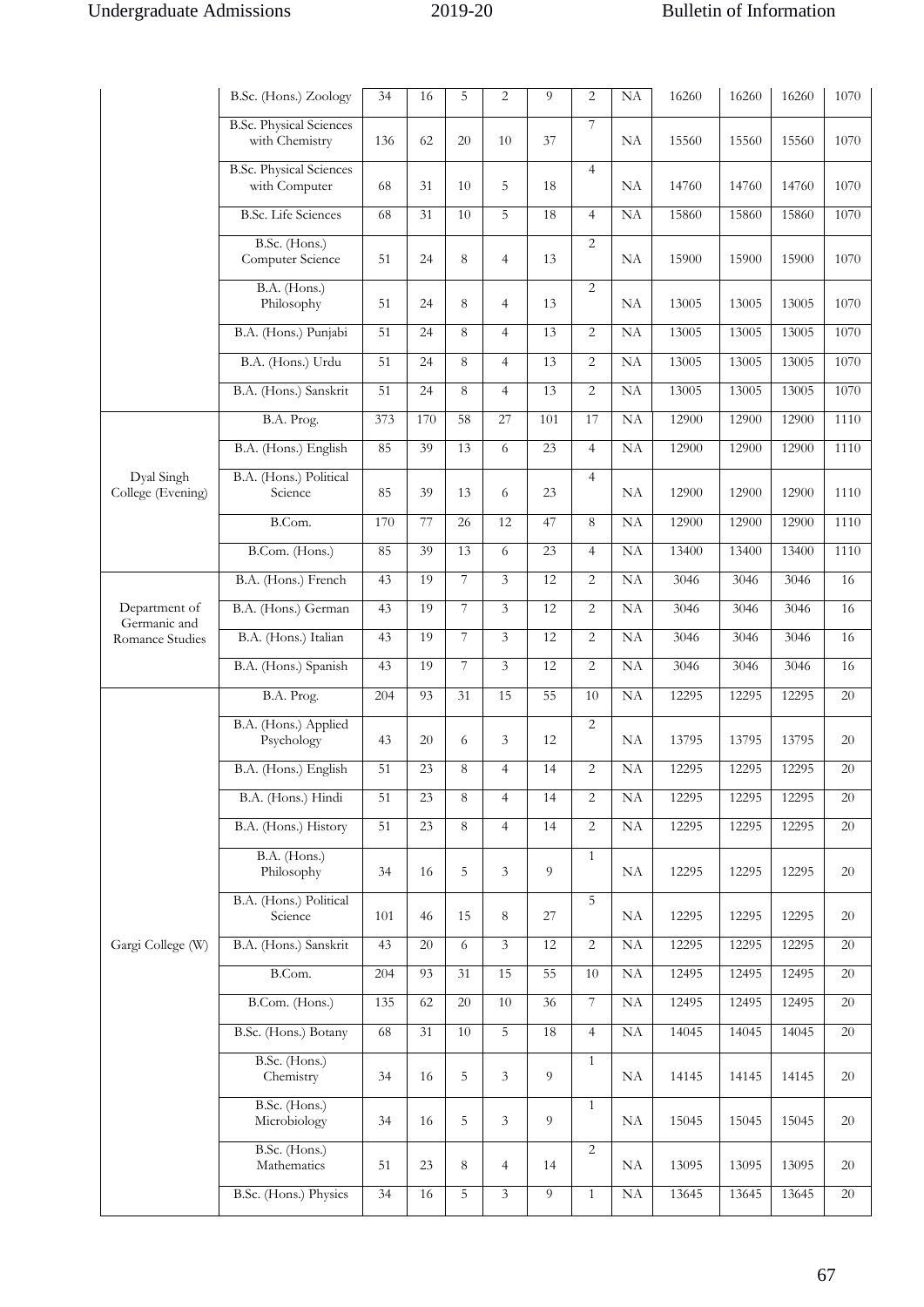|                  | B.Sc. (Hons.) Zoology                            | 68              | 31  | 10             | 5              | 18 | $\overline{4}$ | NA        | 14045 | 14045 | 14045 | 20               |
|------------------|--------------------------------------------------|-----------------|-----|----------------|----------------|----|----------------|-----------|-------|-------|-------|------------------|
|                  | <b>B.Sc.</b> Life Sciences                       | 101             | 46  | 15             | 8              | 27 | 5              | <b>NA</b> | 14045 | 14045 | 14045 | 20               |
|                  | <b>B.Sc. Physical Sciences</b><br>with Chemistry | 68              | 31  | 10             | 5              | 18 | $\overline{4}$ | NA        | 13645 | 13645 | 13645 | $20\,$           |
|                  | B.A. (Hons.)<br>Economics                        | 51              | 23  | 8              | $\overline{4}$ | 14 | 2              | NA        | 13095 | 13095 | 13095 | 20               |
|                  | B.A. (Hons.) Business<br>Economics               | 51              | 23  | 8              | $\overline{4}$ | 14 | $\overline{2}$ | NA        | 41220 | 41220 | 41220 | 4122<br>$\theta$ |
|                  |                                                  |                 |     |                |                |    | $\mathfrak{Z}$ |           |       |       |       |                  |
|                  | <b>B.El.Ed</b>                                   | 55              | 25  | 8              | $\overline{4}$ | 15 |                | NA        | 16485 | 16485 | 16485 | 20               |
|                  | B.A. Prog.                                       | 50              | 23  | 8              | $\overline{4}$ | 14 | $\mathbf{1}$   | NA        | 19525 | 19525 | 19525 | 775              |
|                  | B.A. (Hons.)<br>Economics                        | 119             | 55  | 18             | 9              | 32 | 5              | NA        | 19525 | 19525 | 19525 | 775              |
|                  | B.A. (Hons.) English                             | 59              | 27  | 9              | $\overline{4}$ | 16 | $\mathfrak{Z}$ | NA        | 19525 | 19525 | 19525 | 775              |
|                  | B.A. (Hons.) Hindi                               | 59              | 27  | 9              | $\overline{4}$ | 16 | $\overline{3}$ | NA        | 19525 | 19525 | 19525 | 775              |
|                  | B.A. (Hons.) History                             | 59              | 27  | 9              | $\overline{4}$ | 16 | $\mathfrak{Z}$ | NA        | 19525 | 19525 | 19525 | 775              |
|                  | B.A. (Hons.) Sanskrit                            | 43              | 20  | 6              | $\overline{3}$ | 12 | 2              | NA        | 19525 | 19525 | 19525 | 775              |
|                  | B.Com. (Hons.)                                   | 229             | 105 | 34             | 17             | 62 | 11             | NA        | 19525 | 19525 | 19525 | 775              |
|                  | <b>B.Sc.</b> Life Sciences                       | 68              | 31  | 10             | 5              | 18 | $\overline{4}$ | NA        | 22295 | 22295 | 22295 | 775              |
|                  | <b>B.Sc. Physical Sciences</b><br>with Chemistry | 34              | 16  | 5              | 3              | 9  | $\mathbf{1}$   | NA        | 22295 | 22295 | 22295 | 775              |
|                  | <b>B.Sc. Physical Sciences</b><br>with Computer  | 34              | 16  | 5              | 3              | 9  | $\mathbf{1}$   | NA        | 22295 | 22295 | 22295 | 775              |
| Hans Raj College | B.Sc. (Hons.)<br>Anthropology                    | 34              | 16  | 5              | 3              | 9  | $\mathbf{1}$   | NA        | 22295 | 22295 | 22295 | 775              |
|                  | B.Sc. (Hons.) Botany                             | 68              | 31  | 10             | 5              | 18 | $\overline{4}$ | NA        | 22295 | 22295 | 22295 | 775              |
|                  | B.Sc. (Hons.)<br>Chemistry                       | 76              | 35  | 11             | 6              | 21 | $\overline{3}$ | NA        | 22295 | 22295 | 22295 | 775              |
|                  | B.Sc. (Hons.)<br>Computer Science                | 51              | 23  | 8              | $\overline{4}$ | 14 | $\overline{2}$ | NA        | 46115 | 46115 | 46115 | 775              |
|                  | B.Sc. (Hons.)<br>Electronics                     | 34              | 16  | 5              | 3              | 9  | $\mathbf{1}$   | NA        | 22295 | 22295 | 22295 | 775              |
|                  | B.Sc. (Hons.) Geology                            | $\overline{51}$ | 23  | 8              | $\overline{4}$ | 14 | $\overline{2}$ | NA        | 22295 | 22295 | 22295 | 775              |
|                  | B.Sc. (Hons.)<br>Mathematics                     | 68              | 31  | 10             | 5              | 18 | $\overline{4}$ | NA        | 22295 | 22295 | 22295 | 775              |
|                  | B.Sc. (Hons.) Physics                            | 76              | 35  | 11             | 6              | 21 | $\mathfrak{Z}$ | NA        | 22295 | 22295 | 22295 | 775              |
|                  | B.Sc. (Hons.) Zoology                            | 68              | 31  | $10\,$         | 5              | 18 | $\overline{4}$ | NA        | 22295 | 22295 | 22295 | 775              |
|                  | B.A. (Hons.) English                             | 43              | 19  | $\overline{7}$ | $\overline{3}$ | 12 | $\overline{c}$ | NA        | 17310 | 17125 | 17125 | 225              |
|                  | B.A. (Hons.)<br>Economics                        | 59              | 27  | 9              | $\overline{4}$ | 16 | $\mathfrak{Z}$ | NA        | 17310 | 17125 | 17125 | 225              |
| Hindu College    | B.A. (Hons.) Hindi                               | 34              | 16  | 5              | 2              | 9  | 2              | NA        | 17310 | 17125 | 17125 | 225              |
|                  | B.A. (Hons.) History                             | 43              | 19  | $\overline{7}$ | $\mathfrak{Z}$ | 12 | 2              | NA        | 17310 | 17125 | 17125 | 225              |
|                  | B.A. (Hons.) Political<br>Science                | 43              | 19  | 7              | $\mathfrak{Z}$ | 12 | $\overline{c}$ | NA        | 17310 | 17125 | 17125 | 225              |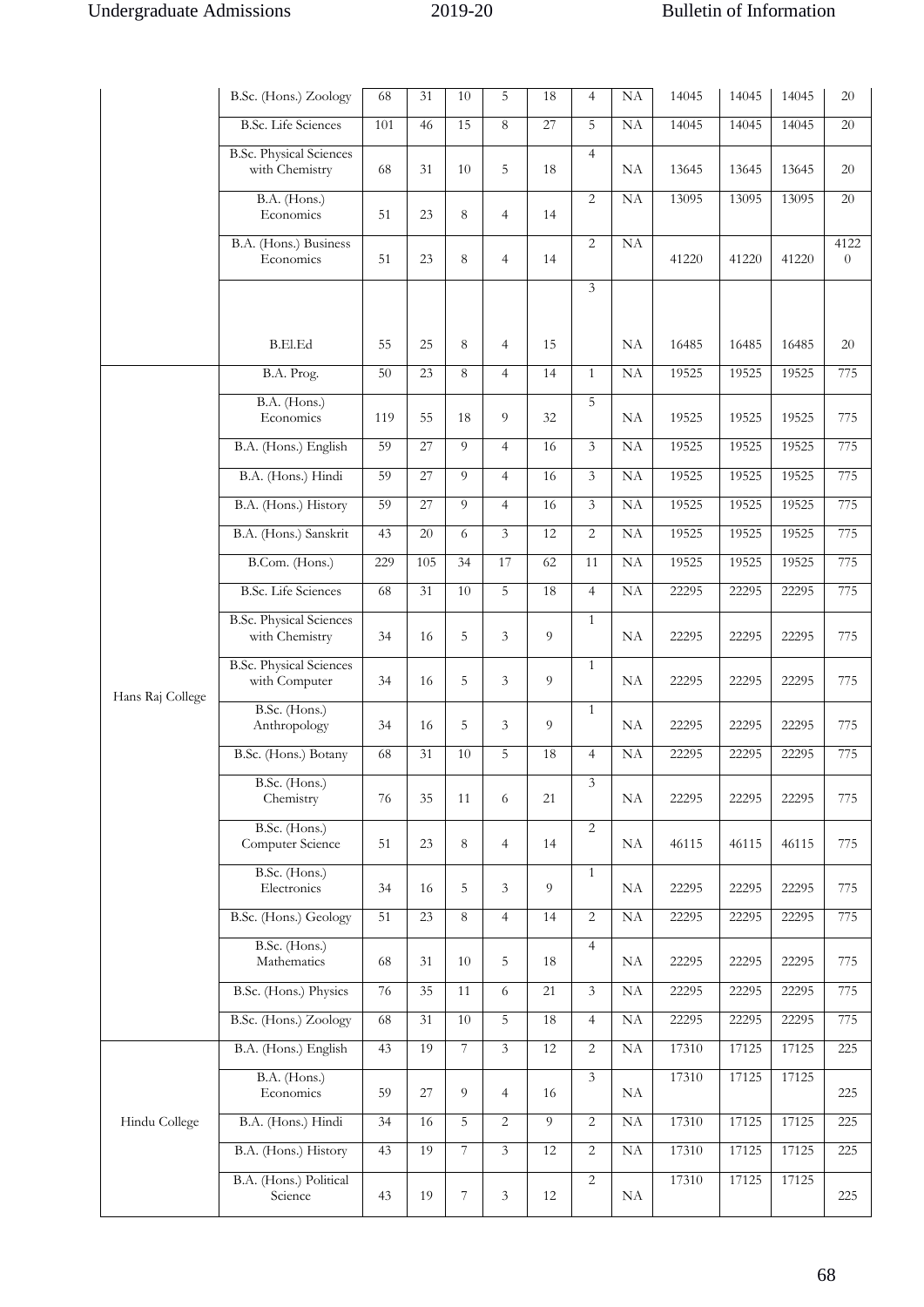|                             | B.A. (Hons.) Sanskrit                              | 25  | 12              | 3              | $\overline{2}$ | 7  | $\mathbf{1}$   | NA        | 17310 | 17125 | 17125 | 225            |
|-----------------------------|----------------------------------------------------|-----|-----------------|----------------|----------------|----|----------------|-----------|-------|-------|-------|----------------|
|                             | B.A. (Hons.) Sociology                             | 43  | 19              | 7              | 3              | 12 | 2              | <b>NA</b> | 17310 | 17125 | 17125 | 225            |
|                             | B.A. (Hons.)<br>Philosophy                         | 43  | 19              | $\overline{7}$ | 3              | 12 | 2              | <b>NA</b> | 17310 | 17125 | 17125 | 225            |
|                             | B.A. (Hons.) Music                                 | 17  | 8               | $\overline{2}$ | $\mathbf{1}$   | 5  | $\mathbf{1}$   | NA        | 17310 | 17155 | 17155 | 225            |
|                             | B.A. Prog.                                         | 43  | 19              | 7              | $\overline{3}$ | 12 | 2              | NA        | 17310 | 17125 | 17125 | 225            |
|                             | B.Com. (Hons.)                                     | 68  | 31              | $10\,$         | 5              | 18 | $\overline{4}$ | NA        | 18010 | 17825 | 17825 | 225            |
|                             | B.Sc. (Hons.) Physics                              | 68  | 31              | $10\,$         | 5              | 18 | $\overline{4}$ | NA        | 20210 | 20025 | 20025 | 225            |
|                             | B.Sc. (Hons.)<br>Chemistry                         | 68  | 31              | 10             | 5              | 18 | $\overline{4}$ | NA        | 20210 | 20025 | 20025 | 225            |
|                             | B.Sc. (Hons.) Botany                               | 34  | 16              | 5              | 2              | 9  | 2              | NA        | 20210 | 20025 | 20025 | 225            |
|                             | B.Sc. (Hons.) Zoology                              | 34  | 16              | 5              | $\overline{2}$ | 9  | $\overline{2}$ | NA        | 20210 | 20025 | 20025 | 225            |
|                             | B.Sc. (Hons.)<br>Mathematics                       | 43  | 19              | 7              | 3              | 12 | 2              | <b>NA</b> | 18310 | 18125 | 18125 | 225            |
|                             | B.Sc. (Hons.) Statistics                           | 34  | 16              | 5              | $\overline{2}$ | 9  | $\overline{2}$ | NA        | 19010 | 18825 | 18825 | 225            |
|                             | <b>B.Sc. Physical Sciences</b><br>with Electronics | 34  | 16              | 5              | 2              | 9  | 2              | <b>NA</b> | 20210 | 20025 | 20025 | 225            |
|                             | <b>B.Sc. Physical Sciences</b><br>with Chemistry   | 51  | 24              | 8              | 3              | 13 | $\overline{3}$ | <b>NA</b> | 20210 | 20025 | 20025 | 225            |
|                             | B.A. (Hons.)<br>Economics                          | 57  | 26              | $\overline{9}$ | $\overline{4}$ | 15 | $\overline{3}$ | <b>NA</b> | 24100 | 24100 | 24100 | 5              |
|                             | B.A. (Hons.) English                               | 57  | 26              | $\overline{Q}$ | $\overline{4}$ | 15 | $\mathfrak{Z}$ | NA        | 24100 | 24100 | 24100 | 5              |
|                             | B.A. (Hons.) Hindi                                 | 57  | 26              | 9              | $\overline{4}$ | 15 | $\mathfrak{Z}$ | NA        | 24100 | 24100 | 24100 | 5              |
|                             | B.A. (Hons.) History                               | 57  | 26              | 9              | $\overline{4}$ | 15 | $\overline{3}$ | $\rm NA$  | 24100 | 24100 | 24100 | 5              |
|                             | B.A. (Hons.)<br>Philosophy                         | 57  | 26              | 9              | $\overline{4}$ | 15 | 3              | <b>NA</b> | 24100 | 24100 | 24100 | 5              |
|                             | B.A. (Hons.) Political<br>Science                  | 126 | 57              | 19             | 9              | 34 | $\overline{7}$ | $\rm NA$  | 24100 | 24100 | 24100 | 5              |
|                             | B.A. (Hons.)<br>Psychology                         | 57  | $\overline{26}$ | $\overline{Q}$ | $\overline{4}$ | 15 | 3              | NA        | 32100 | 32100 | 32100 | 5              |
|                             | B.A. (Hons.) Sanskrit                              | 57  | $\overline{26}$ | 9              | $\overline{4}$ | 15 | $\mathfrak{Z}$ | NA        | 24100 | 24100 | 24100 | 5              |
| Indraprastha<br>College for | B.Com. (Hons.)                                     | 126 | 57              | 19             | 9              | 34 | 7              | NA        | 28100 | 28100 | 28100 | $\overline{5}$ |
| Women (W)                   | B.Sc. (Hons.)<br>Computer Science                  | 57  | 26              | 9              | $\overline{4}$ | 15 | 3              | NA        | 45600 | 45600 | 45600 | 5              |
|                             | B.Sc. (Hons.)<br>Mathematics                       | 57  | 26              | 9              | $\overline{4}$ | 15 | $\mathfrak{Z}$ | NA        | 28100 | 28100 | 28100 | 5              |
|                             | B.A. Prog.                                         | 251 | 115             | 38             | 19             | 68 | 11             | $\rm NA$  | 24100 | 24100 | 24100 | 5              |
|                             | B.A. Prog. with<br>Computer Science                |     |                 |                |                |    |                | NA        | 28100 | 28100 | 28100 | 5              |
|                             | B.A. Prog. with<br>Psychology                      |     |                 |                |                |    |                | NA        | 29600 | 29600 | 29600 | 5              |
|                             | B.A. (Hons.)<br>Geography                          | 51  | 23              | $\,8\,$        | $\overline{4}$ | 14 | $\overline{c}$ | NA        | 34100 | 34100 | 34100 | 5              |
|                             | B.A. (Hons.) Sociology                             | 51  | 23              | $8\,$          | $\overline{4}$ | 14 | 2              | NA        | 24100 | 24100 | 24100 | 5              |
|                             | B.A (Hons) Music                                   | 42  | 19              | 7              | $\mathfrak{Z}$ | 11 | $\overline{c}$ | NA        | 24100 | 24100 | 24100 | $\overline{5}$ |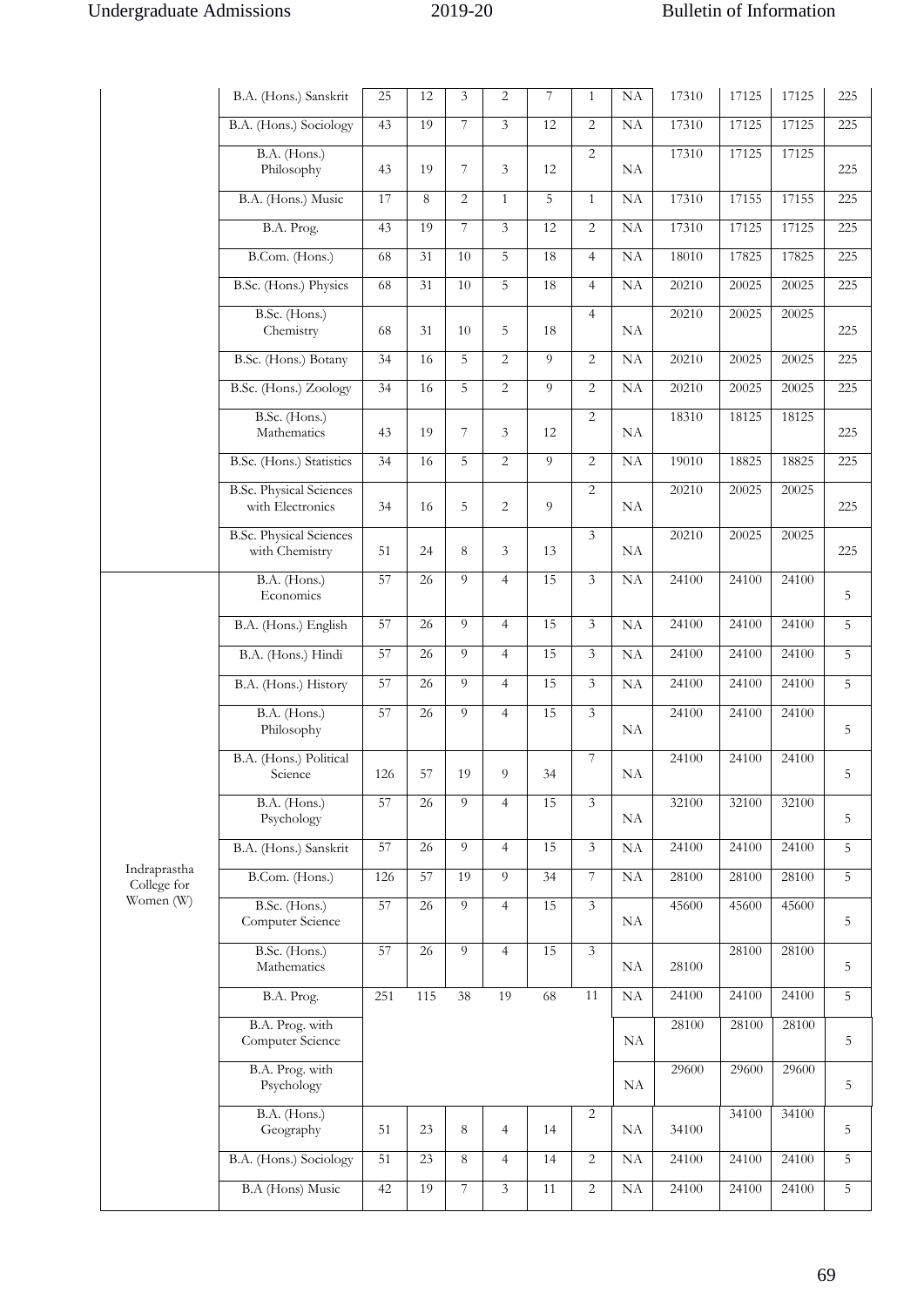|                                       | B.A (Hons) Multi<br>Media & Mass<br>Communication | 57  | 26              | 9          | $\overline{4}$ | 15       | 3              | NA              | 115000   | 11500<br>$\overline{0}$ | 11500<br>$\theta$   | 5   |
|---------------------------------------|---------------------------------------------------|-----|-----------------|------------|----------------|----------|----------------|-----------------|----------|-------------------------|---------------------|-----|
|                                       | B.Sc. (Pass) Home<br>Science                      | 238 | 110             | 35         | 18             | 64       | 11             | NA              | 28890    | 28890                   | 28890               | 255 |
|                                       | B.Sc. (Hons.) Home<br>Science                     | 101 | 46              | 15         | 7              | 28       | 5              | NA              | 28890    | 28890                   | 28890               | 255 |
|                                       | B.Sc. (Hons.)<br>Microbiology                     | 34  | 16              | 5          | $\overline{2}$ | 9        | $\overline{2}$ | <b>NA</b>       | 28890    | 28890                   | 28890               | 255 |
| Institute of Home<br>Economics (W)    | B.Sc. (Hons.)<br>Biochemistry                     | 34  | 16              | 5          | $\overline{2}$ | 9        | $\overline{2}$ | NA              | 34750    | 34750                   | 34750               | 255 |
|                                       | B.A. (Hons.)<br>Journalism                        | 51  | 24              | 8          | 3              | 13       | $\overline{3}$ | NA              | 34750    | 34750                   | 34750               | 255 |
|                                       | B.Sc. (Hons.) Food<br>Technology                  | 35  | 16              | 5          | $\overline{2}$ | 10       | $\overline{2}$ | NA              | 39500    | 39500                   | 39500               | 255 |
|                                       | <b>B.El.Ed</b>                                    | 55  | 25              | 8          | $\overline{4}$ | 15       | $\overline{3}$ | NA              | 18985    | 18985                   | 18985               | 255 |
|                                       | B.A. Prog.                                        | 255 | 117             | 39         | 19             | 68       | 12             | NA              | 14975    | 14975                   | 14975               | 605 |
|                                       | B.Com.                                            | 102 | 47              | 15         | 8              | 28       | $\overline{4}$ | NA              | 14975    | 14975                   | 14975               | 605 |
|                                       | B.Com. (Hons.)                                    | 152 | 70              | 23         | 11             | 41       | 7              | NA              | 15975    | 15975                   | 15975               | 605 |
|                                       | B.A. (Hons.)<br>Economics                         | 60  | 27              | 9          | $\overline{4}$ | 17       | $\overline{3}$ | NA              | 14975    | 14975                   | 14975               | 605 |
|                                       | B.A. (Hons.) English                              | 60  | 27              | 9          | $\overline{4}$ | 17       | 3              | NA              | 14975    | 14975                   | 14975               | 605 |
| Janki Devi<br>Memorial College<br>(W) | B.A. (Hons.) Hindi                                | 51  | 23              | 8          | $\overline{4}$ | 13       | 3              | NA              | 14975    | 14975                   | 14975               | 605 |
|                                       | B.A. (Hons.) History                              | 85  | 39              | 13         | 7              | 23       | $\overline{3}$ | NA              | 14975    | 14975                   | 14975               | 605 |
|                                       | B.Sc. (Hons.)<br>Mathematics                      | 110 | 51              | 17         | 8              | 30       | $\overline{4}$ | <b>NA</b>       | 15975    | 15975                   | 15975               | 605 |
|                                       | B.A. (Hons.)<br>Philosophy                        | 34  | 16              | 5          | $\overline{2}$ | 9        | $\overline{2}$ | <b>NA</b>       | 14975    | 14975                   | 14975               | 605 |
|                                       | B.A. (Hons.) Political<br>Science                 | 102 | 47              | 15         | 8              | 28       | $\overline{4}$ | NΑ              | 14975    | 14975                   | 14975               | 605 |
|                                       | B.A. (Hons.) Sanskrit                             | 34  | 16              | 5          | $\overline{2}$ | 9        | $\overline{c}$ | NA              | 14975    | 14975                   | 14975               | 605 |
|                                       | B.A. (Hons.) Sociology                            | 51  | $\overline{23}$ | 8          | $\overline{4}$ | 13       | $\overline{3}$ | NA              | 14975    | 14975                   | 14975               | 605 |
|                                       | B.A. (Hons.) English                              | 50  | $\overline{25}$ | NA         | NA             | NA       | NA             | 25              | 15610    | NA                      | NA                  | 50  |
|                                       | B.A. (Hons.)<br>Economics                         | 50  | 25              | NA         | NA             | NA       | <b>NA</b>      | 25              | 15610    | NA                      | NA                  | 50  |
|                                       | B.A. (Hons.) Hindi                                | 50  | $\overline{25}$ | NA         | NA             | NA       | <b>NA</b>      | 25              | 15610    | NA                      | NA                  | 50  |
|                                       | B.A. (Hons.) History                              | 50  | $\overline{25}$ | NA         | NA             | NA       | NA             | $\overline{25}$ | 15610    | NA                      | NA                  | 50  |
| Jesus & Mary<br>College (W)           | B.A. (Hons.) Political<br>Science                 | 50  | 25              | NA         | NA             | NA       | NA             | 25              | 15610    | NA                      | NA                  | 50  |
|                                       | B.A. (Hons.)<br>Psychology                        | 50  | 25              | $\rm NA$   | $\rm NA$       | $\rm NA$ | NA             | $25\,$          | 16210    | NA                      | NA                  | 50  |
|                                       | B.A. (Hons.) Sociology                            | 50  | 25              | NA         | NA             | NA       | NA             | $\overline{25}$ | 15610    | NA                      | NA                  | 50  |
|                                       |                                                   |     |                 | NA         | NA             | NA       | NA             |                 | $15610-$ |                         |                     |     |
|                                       | B.A. Prog.                                        | 300 | 150             |            |                |          |                | 150             | 16610    | NA                      | NA                  | 50  |
|                                       | B.Com.                                            | 50  | 25              | ${\rm NA}$ | NA             | NA       | NA             | $\overline{25}$ | 15810    | $\rm NA$                | $\overline{\rm NA}$ | 50  |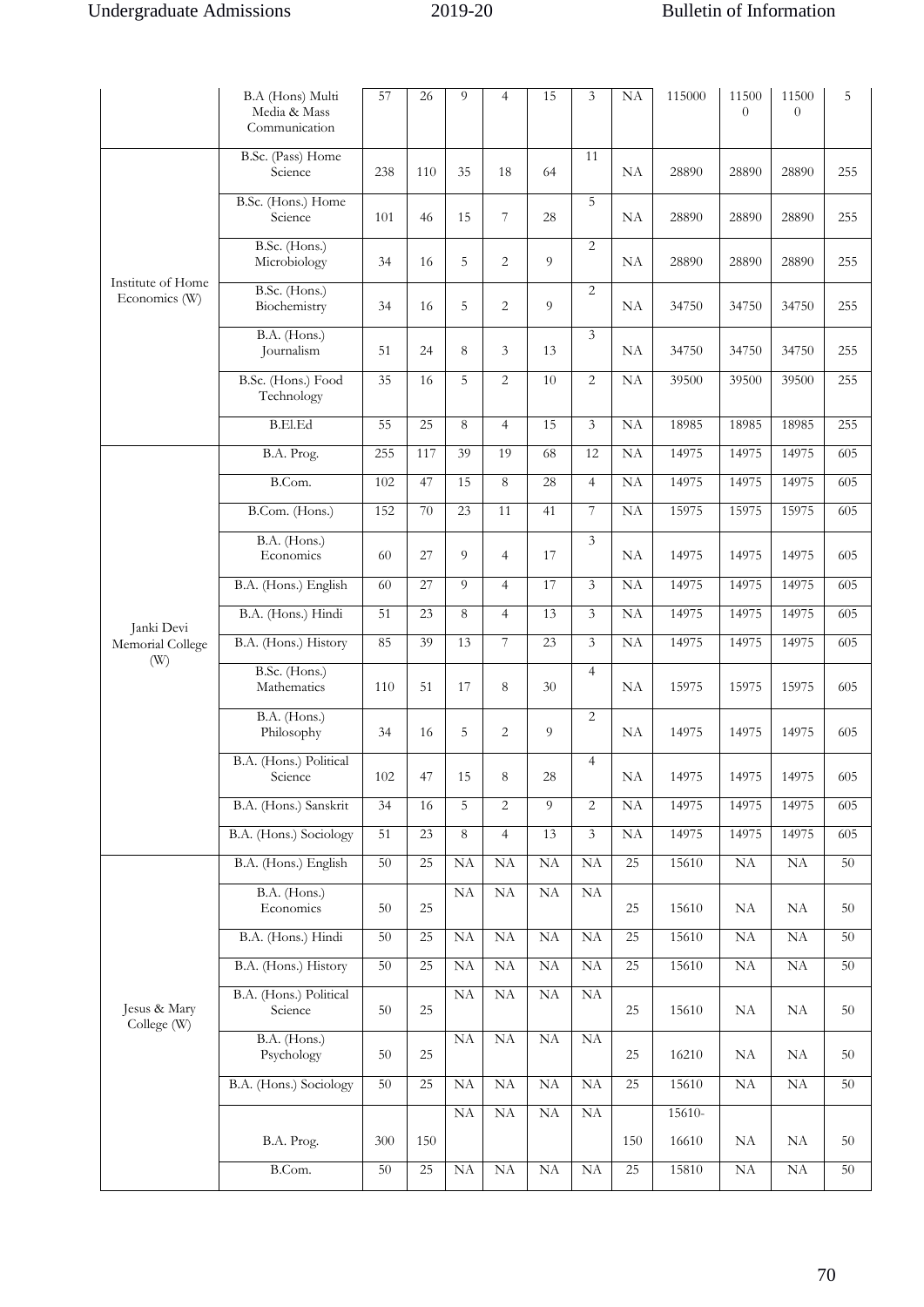|                             | B.Com. (Hons.)                                   | 100 | 50  | NA        | NA               | NA             | NA             | 50              | 16610  | NA    | NA        | 50             |
|-----------------------------|--------------------------------------------------|-----|-----|-----------|------------------|----------------|----------------|-----------------|--------|-------|-----------|----------------|
|                             | B.Sc. (Hons.)<br>Mathematics                     | 50  | 25  | <b>NA</b> | NA               | <b>NA</b>      | NA             | 25              | 16610  | NA    | <b>NA</b> | 50             |
|                             | <b>B.El.Ed</b>                                   | 50  | 25  | NA        | NA               | NA             | NA             | 25              | 18440  | NA    | NA        | 50             |
|                             | <b>B.Voc. Retail</b><br>Management & IT          | 50  | 25  | NA        | NA               | <b>NA</b>      | NA             | 25              | 16610  | NA    | <b>NA</b> | 50             |
|                             | B.Voc. Health Care<br>Management                 | 50  | 25  | NA        | NA               | NA             | NA             | 25              | 16610  | NA    | NA        | 50             |
|                             | B.Sc. (Hons.) Botany                             | 35  | 16  | 6         | 2                | 10             | $\mathbf{1}$   | $\overline{NA}$ | 13297  | 13297 | 13297     | 105            |
|                             | B.Sc. (Hons.) Zoology                            | 35  | 16  | 6         | $\overline{2}$   | 10             | $\mathbf{1}$   | NA              | 13297  | 13297 | 13297     | 105            |
|                             | B.A. Prog.                                       | 254 | 117 | 35        | 17               | 69             | 12             | NA              | 9197   | 9197  | 9197      | 105            |
|                             | B.Com.                                           | 101 | 46  | 16        | $\boldsymbol{7}$ | 28             | $\overline{4}$ | NA              | 9197   | 9197  | 9197      | 105            |
|                             | B.Com. (Hons.)                                   | 51  | 24  | 8         | $\overline{3}$   | 13             | $\overline{3}$ | NA              | 9197   | 9197  | 9197      | 105            |
|                             | B.A. (Hons.)<br>Economics                        | 68  | 31  | 10        | 5                | 19             | $\overline{3}$ | NA              | 9197   | 9197  | 9197      | 105            |
|                             | B.A. (Hons.) English                             | 68  | 31  | 10        | 5                | 19             | 3              | NA              | 9197   | 9197  | 9197      | 105            |
|                             | B.A. (Hons.) Hindi                               | 68  | 31  | $10\,$    | 5                | 19             | $\mathfrak{Z}$ | NA              | 9197   | 9197  | 9197      | 105            |
|                             | B.A. (Hons.) History                             | 68  | 31  | 10        | 5                | 19             | $\overline{3}$ | NA              | 9197   | 9197  | 9197      | 105            |
|                             | B.A. (Hons.)<br>Journalism                       | 51  | 24  | 8         | 3                | 13             | 3              | NA              | 21747  | 21747 | 21747     | 105            |
| Kalindi College             | B.A. (Hons.) Political<br>Science                | 135 | 63  | 20        | 9                | 36             | $\overline{7}$ | NA              | 9197   | 9197  | 9197      | 105            |
| (W)                         | B.A. (Hons.) Sanskrit                            | 68  | 31  | 10        | 5                | 19             | 3              | NA              | 9197   | 9197  | 9197      | 105            |
|                             | <b>B.Sc.</b> Life Sciences                       | 68  | 31  | 10        | 5                | 19             | $\overline{3}$ | NA              | 13297  | 13297 | 13297     | 105            |
|                             | <b>B.Sc. Physical Sciences</b><br>with Chemistry | 51  | 24  | 8         | 3                | 13             | $\overline{3}$ | NA              | 12997  | 12997 | 12997     | 105            |
|                             | B.Sc. (Hons.)<br>Computer Science                | 51  | 24  | $8\,$     | 3                | 13             | 3              | $\rm NA$        | 29247  | 29247 | 29247     | 105            |
|                             | B.Sc. (Hons.)<br>Mathematics                     | 34  | 16  | 6         | $\overline{2}$   | 19             | $\mathbf{1}$   | NA              | 13297  | 13297 | 13297     | 105            |
|                             | B.Sc. (Hons.) Physics                            | 34  | 16  | 6         | 2                | $\overline{9}$ | $\mathbf{1}$   | NA              | 13297  | 13297 | 13297     | 105            |
|                             | <b>B.Voc. Printing</b><br>Technology             | 55  | 25  | 9         | $\overline{4}$   | 14             | $\overline{3}$ | NA              | 15747  | 15747 | 15747     | 105            |
|                             | B.Voc. Web Designing                             | 55  | 25  | 9         | $\overline{4}$   | 14             | $\mathfrak{Z}$ | NA              | 15747  | 15747 | 15747     | 105            |
|                             | B.A. (Hons.)<br>Geography                        | 51  | 24  | 8         | $\mathfrak{Z}$   | 13             | $\mathfrak{Z}$ | NA              | 9197   | 9197  | 9197      | 105            |
|                             | B.Sc. (Hons.)<br>Chemistry                       | 35  | 16  | 6         | $\overline{2}$   | 10             | $\mathbf{1}$   | NA              | 13297  | 13297 | 13297     | 105            |
|                             |                                                  |     |     |           |                  |                | $\overline{7}$ |                 | 10500- | 10500 | 10500     |                |
|                             | B.A. Prog.                                       | 135 | 62  | 20        | 10               | 36             |                | NA              | 11100  | 11100 | 11100     | $\overline{0}$ |
| Kamala Nehru<br>College (W) | B.Com.                                           | 135 | 62  | 20        | $10\,$           | 36             | $\overline{7}$ | NA              | 9700   | 9700  | 9700      | $\theta$       |
|                             | B.Com. (Hons.)                                   | 59  | 27  | 9         | $\overline{4}$   | 16             | $\mathfrak{Z}$ | $\overline{NA}$ | 13100  | 13100 | 13100     | $\overline{0}$ |
|                             | B.A. (Hons.)<br>Journalism                       | 42  | 19  | 6         | 3                | 12             | 2              | NA              | 18700  | 18700 | 18700     | $\overline{0}$ |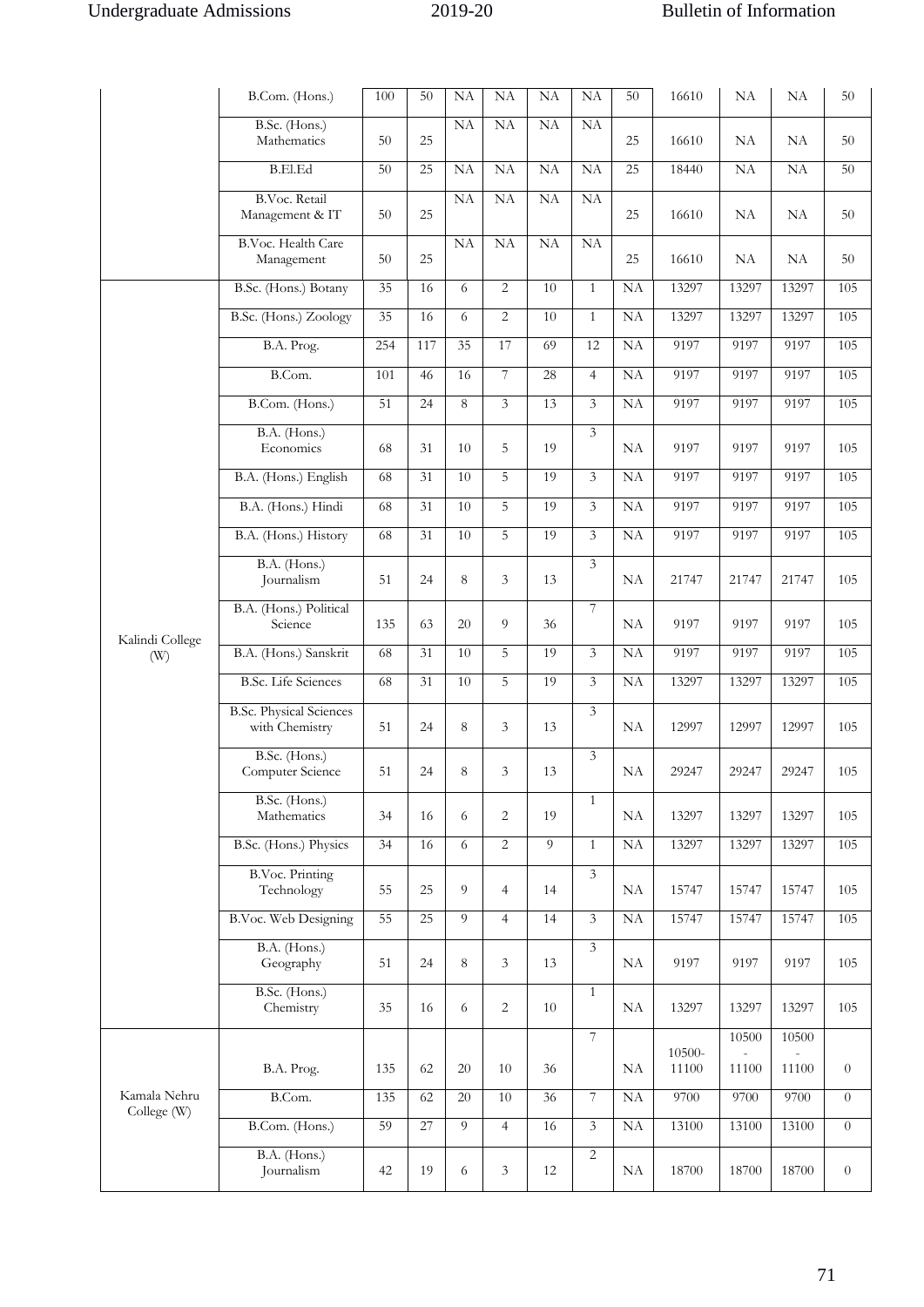|                         | B.A. (Hons.) English                            | 52              | 23 | 8                       | $\overline{4}$ | 14             | $\overline{3}$ | NA        | 9700  | 9700  | 9700  | $\theta$       |
|-------------------------|-------------------------------------------------|-----------------|----|-------------------------|----------------|----------------|----------------|-----------|-------|-------|-------|----------------|
|                         | B.A. (Hons.) Hindi                              | 52              | 23 | 8                       | $\overline{4}$ | 14             | $\overline{3}$ | NA        | 9700  | 9700  | 9700  | $\overline{0}$ |
|                         | B.A. (Hons.) History                            | 52              | 23 | 8                       | $\overline{4}$ | 14             | $\overline{3}$ | NA        | 9700  | 9700  | 9700  | $\theta$       |
|                         | B.A. (Hons.)<br>Economics                       | 52              | 23 | 8                       | $\overline{4}$ | 14             | $\overline{3}$ | <b>NA</b> | 9700  | 9700  | 9700  | $\theta$       |
|                         | B.A. (Hons.) Political<br>Science               | 102             | 47 | 15                      | 8              | 27             | $\overline{5}$ | NA        | 9700  | 9700  | 9700  | $\theta$       |
|                         | B.A. (Hons.)<br>Philosophy                      | 52              | 23 | 8                       | $\overline{4}$ | 14             | $\mathfrak{Z}$ | NA        | 9700  | 9700  | 9700  | $\overline{0}$ |
|                         | B.A. (Hons.)<br>Psychology                      | 52              | 23 | 8                       | $\overline{4}$ | 14             | 3              | <b>NA</b> | 11100 | 11100 | 11100 | $\theta$       |
|                         | B.A. (Hons.)<br>Geography                       | 52              | 23 | $\,8\,$                 | $\overline{4}$ | 14             | $\overline{3}$ | <b>NA</b> | 11600 | 11600 | 11600 | $\theta$       |
|                         | B.Sc. (Hons.)<br>Mathematics                    | 42              | 19 | 6                       | 3              | 12             | 2              | <b>NA</b> | 10500 | 10500 | 10500 | $\overline{0}$ |
|                         | B.A. (Hons.) Sanskrit                           | 34              | 16 | 5                       | $\overline{2}$ | 9              | $\overline{2}$ | NA        | 9700  | 9700  | 9700  | $\overline{0}$ |
|                         | B.A. (Hons.) Sociology                          | 52              | 23 | 8                       | $\overline{4}$ | 14             | $\mathfrak{Z}$ | NA        | 9700  | 9700  | 9700  | $\overline{0}$ |
|                         | B.A. (Hons.)<br>Psychology                      | 35              | 16 | 5                       | $\overline{3}$ | 9              | 2              | NA        | 9086  | 8906  | 8906  | 280            |
|                         | B.Com. (Hons.)                                  | 170             | 77 | 26                      | 13             | 46             | 8              | NA        | 9086  | 8906  | 8906  | 280            |
|                         | <b>B.Sc. Mathematical</b><br>Sciences           | 52              | 24 | 8                       | $\overline{4}$ | 14             | 2              | NA        | 9086  | 8906  | 8906  | 280            |
|                         | B.Sc. (Hons.)<br>Computer Science               | 101             | 46 | 15                      | 8              | 27             | 5              | NA        | 23726 | 23726 | 23906 | 280            |
| Keshav<br>Mahavidyalaya | B.Sc. (Hons.)<br>Electronics                    | 35              | 16 | $\overline{5}$          | $\overline{3}$ | $\overline{9}$ | $\overline{c}$ | <b>NA</b> | 8906  | 8906  | 8906  | 280            |
|                         | B.Sc. (Hons.)<br>Mathematics                    | 52              | 24 | 8                       | $\overline{4}$ | 14             | 2              | NA        | 8906  | 8906  | 8906  | 280            |
|                         | B.Sc. (Hons.) Physics                           | 35              | 16 | 5                       | 3              | 9              | 2              | NA        | 8906  | 8906  | 8906  | 280            |
|                         | <b>B.Sc. Physical Sciences</b><br>with Computer | 52              | 24 | 8                       | $\overline{4}$ | 14             | $\overline{2}$ | NA        | 8906  | 8906  | 8906  | 280            |
|                         | Bachelor of<br>Management Studies<br>(B.M.S.)   | 52              | 24 | 8                       | $\overline{4}$ | 14             | $\overline{2}$ | NA        | 14586 | 14406 | 14406 | 280            |
|                         | B.A. Prog.                                      | 93              | 37 | 12                      | $10\,$         | 24             | $10\,$         | NA        | 9170  | 8985  | 8985  | 125            |
|                         | B.A. (Hons.)<br>Economics                       | 69              | 31 | 10                      | 6              | 19             | $\mathfrak{Z}$ | NA        | 9220  | 9035  | 9035  | 125            |
|                         | B.A. (Hons.) English                            | 47              | 22 | $\boldsymbol{7}$        | $\overline{3}$ | 13             | 2              | NA        | 9120  | 8935  | 8935  | 125            |
|                         | B.A. (Hons.)<br>Geography                       | 47              | 22 | $\overline{7}$          | 3              | 13             | $\overline{2}$ | NA        | 10720 | 10535 | 10535 | 125            |
| Kirori Mal College      | B.A. (Hons.) Hindi                              | 47              | 22 | $\boldsymbol{7}$        | 3              | 13             | $\overline{2}$ | NA        | 9120  | 8935  | 8935  | 125            |
|                         | B.A. (Hons.) History                            | 47              | 22 | $\overline{7}$          | 3              | 13             | $\overline{2}$ | NA        | 9120  | 8935  | 8935  | 125            |
|                         | B.A. (Hons.) Political<br>Science               | 57              | 26 | 9                       | $\overline{4}$ | 15             | $\mathfrak{Z}$ | NA        | 9120  | 8935  | 8935  | 125            |
|                         | B.A. (Hons.) Sanskrit                           | 20              | 9  | $\mathfrak{Z}$          | $\mathbf{1}$   | 6              | $\mathbf{1}$   | NA        | 9120  | 8935  | 8935  | 125            |
|                         | B.A. (Hons.) Urdu                               | $\overline{20}$ | 9  | $\overline{\mathbf{3}}$ | $\mathbf{1}$   | 6              | $\mathbf{1}$   | NA        | 9220  | 9035  | 9035  | 125            |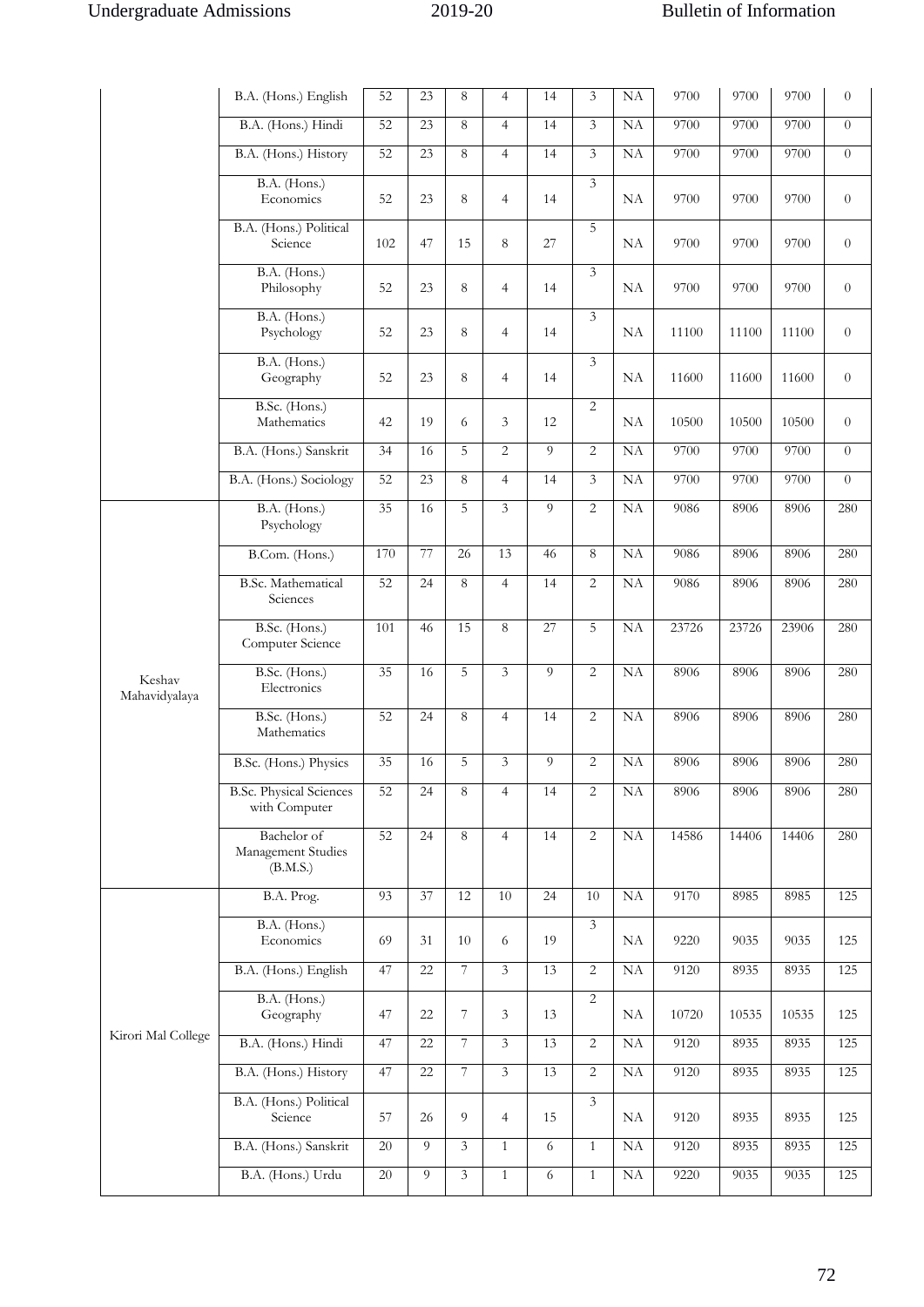|                                           | B.Com. (Hons.)                                  | 93              | 43  | 14             | 7              | 25             | $\overline{4}$ | NA | 10520 | 10335 | 10335 | 125  |
|-------------------------------------------|-------------------------------------------------|-----------------|-----|----------------|----------------|----------------|----------------|----|-------|-------|-------|------|
|                                           | B.Com.                                          | 93              | 43  | 14             | $\overline{7}$ | 25             | $\overline{4}$ | NA | 9170  | 8985  | 8985  | 125  |
|                                           | <b>B.Sc. Applied Physical</b><br>Sciences with  | 35              | 16  | 6              | $\overline{2}$ | 9              | 2              | NA | 11470 | 11485 | 11485 | 125  |
|                                           | Analytical Methods in                           |                 |     |                |                |                |                |    |       |       |       |      |
|                                           | Chemistry &<br>Biochemistry                     |                 |     |                |                |                |                |    |       |       |       |      |
|                                           | <b>B.Sc. Physical Sciences</b>                  | 35              | 16  | 6              | $\overline{c}$ | $\overline{9}$ | $\overline{2}$ |    |       |       |       |      |
|                                           | with Computer                                   |                 |     |                |                |                |                | NA | 11470 | 11285 | 11285 | 125  |
|                                           | B.Sc. (Hons.) Botany                            | 43              | 19  | 7              | $\overline{3}$ | 12             | $\overline{2}$ | NA | 11970 | 11785 | 11785 | 125  |
|                                           | B.SC. (Hons.)<br>Chemistry                      | 127             | 58  | 19             | 10             | 34             | 6              | NA | 11770 | 11585 | 11585 | 125  |
|                                           | <b>B.Sc.</b> Life Sciences                      | 38              | 17  | 6              | $\overline{3}$ | 10             | $\overline{2}$ | NA | 11670 | 11485 | 11485 | 125  |
|                                           | B.Sc. (Hons.)                                   |                 |     |                |                |                | 3              |    |       |       |       |      |
|                                           | Mathematics                                     | 73              | 33  | 11             | 6              | 20             |                | NA | 10770 | 10585 | 10585 | 125  |
|                                           | <b>B.Sc. Physical Sciences</b><br>with Computer | 35              | 16  | 6              | $\overline{2}$ | 9              | $\overline{2}$ | NA | 11470 | 11285 | 11285 | 125  |
|                                           | <b>B.Sc. Physical Sciences</b>                  | 127             | 58  | 19             | 10             | 34             | 6              | NA | 11470 | 11285 | 11285 | 125  |
|                                           | with Chemistry                                  |                 |     |                |                |                |                |    |       |       |       |      |
|                                           | B.Sc. (Hons.) Physics                           | 127             | 58  | 19             | 10             | 34             | 6              | NA | 11370 | 11285 | 11285 | 125  |
|                                           | B.Sc. (Hons.) Statistics                        | 43              | 19  | $\overline{7}$ | $\overline{3}$ | 12             | 2              | NA | 10970 | 10785 | 10785 | 125  |
|                                           | B.Sc. (Hons.) Zoology                           | 43              | 19  | 7              | $\overline{3}$ | 12             | $\overline{2}$ | NA | 11970 | 11785 | 11785 | 125  |
|                                           | B.Sc. (Hons.) Home<br>Science                   | 112             | 51  | 17             | 8              | 30             | 6              | NA | 26025 | 26025 | 26025 | 2255 |
| Lady Irwin<br>College (W)                 | B.Sc. (Pass) Home<br>Science                    | 244             | 112 | 37             | 18             | 66             | 11             | NA | 26025 | 26025 | 26025 | 2255 |
|                                           | B.Sc. (Hons.) Food<br>Technology                | 35              | 16  | 5              | $\overline{3}$ | 9              | 2              | NA | 26025 | 26025 | 26025 | 2255 |
|                                           | B.Com. (Hons.)                                  | 59              | 27  | 9              | $\overline{4}$ | 16             | 3              | NA | 19870 | 19870 | 19870 | 1550 |
|                                           | B.A. (Hons.)                                    |                 |     |                |                |                | $\overline{4}$ |    |       |       |       |      |
|                                           | Economics                                       | 93              | 43  | 14             | $\overline{7}$ | 25             |                | NA | 15870 | 15870 | 15870 | 1550 |
|                                           | B.A. (Hons.) English                            | 93              | 43  | 14             | $\overline{7}$ | 25             | $\overline{4}$ | NA | 15870 | 15870 | 15870 | 1550 |
|                                           | B.A. (Hons.) Hindi                              | $\overline{35}$ | 16  | 5              | $\overline{3}$ | 9              | $\overline{c}$ | NA | 15870 | 15870 | 15870 | 1550 |
|                                           | B.A. (Hons.) History                            | 93              | 43  | 14             | $\overline{7}$ | 25             | $\overline{4}$ | NA | 15870 | 15870 | 15870 | 1550 |
|                                           | B.A. (Hons.)<br>Philosophy                      | 43              | 20  | 6              | 3              | 12             | 2              | NA | 15870 | 15870 | 15870 | 1550 |
| Lady Shri Ram<br>College for<br>Women (W) | B.A. (Hons.) Political<br>Science               | 93              | 43  | 14             | 7              | 25             | $\overline{4}$ | NA | 15870 | 15870 | 15870 | 1550 |
|                                           | B.A. (Hons.)<br>Psychology                      | 54              | 25  | 8              | $\overline{4}$ | 15             | $\overline{2}$ | NA | 16970 | 16970 | 16970 | 1550 |
|                                           | B.A. (Hons.) Sanskrit                           | 26              | 12  | $\overline{4}$ | $\overline{2}$ | $\overline{7}$ | $\mathbf{1}$   | NA | 15870 | 15870 | 15870 | 1550 |
|                                           | B.A. (Hons.) Sociology                          | 35              | 16  | 5              | $\overline{3}$ | 9              | 2              | NA | 18870 | 18870 | 18870 | 1550 |
|                                           | B.A. (Hons.)<br>Journalism                      | 26              | 12  | 4              | $\overline{2}$ | $\overline{7}$ | $\mathbf{1}$   | NA | 25870 | 25870 | 25870 | 1550 |
|                                           | B.Sc. (Hons.)<br>Mathematics                    | 51              | 23  | 8              | $\overline{4}$ | 14             | $\overline{c}$ | NA | 20370 | 20370 | 20370 | 1550 |
|                                           | B.Sc. (Hons.) Statistics                        | 35              | 16  | 5              | 3              | 9              | $\overline{2}$ | NA | 20670 | 20670 | 20670 | 1550 |
|                                           |                                                 |                 |     |                |                |                |                |    |       |       |       |      |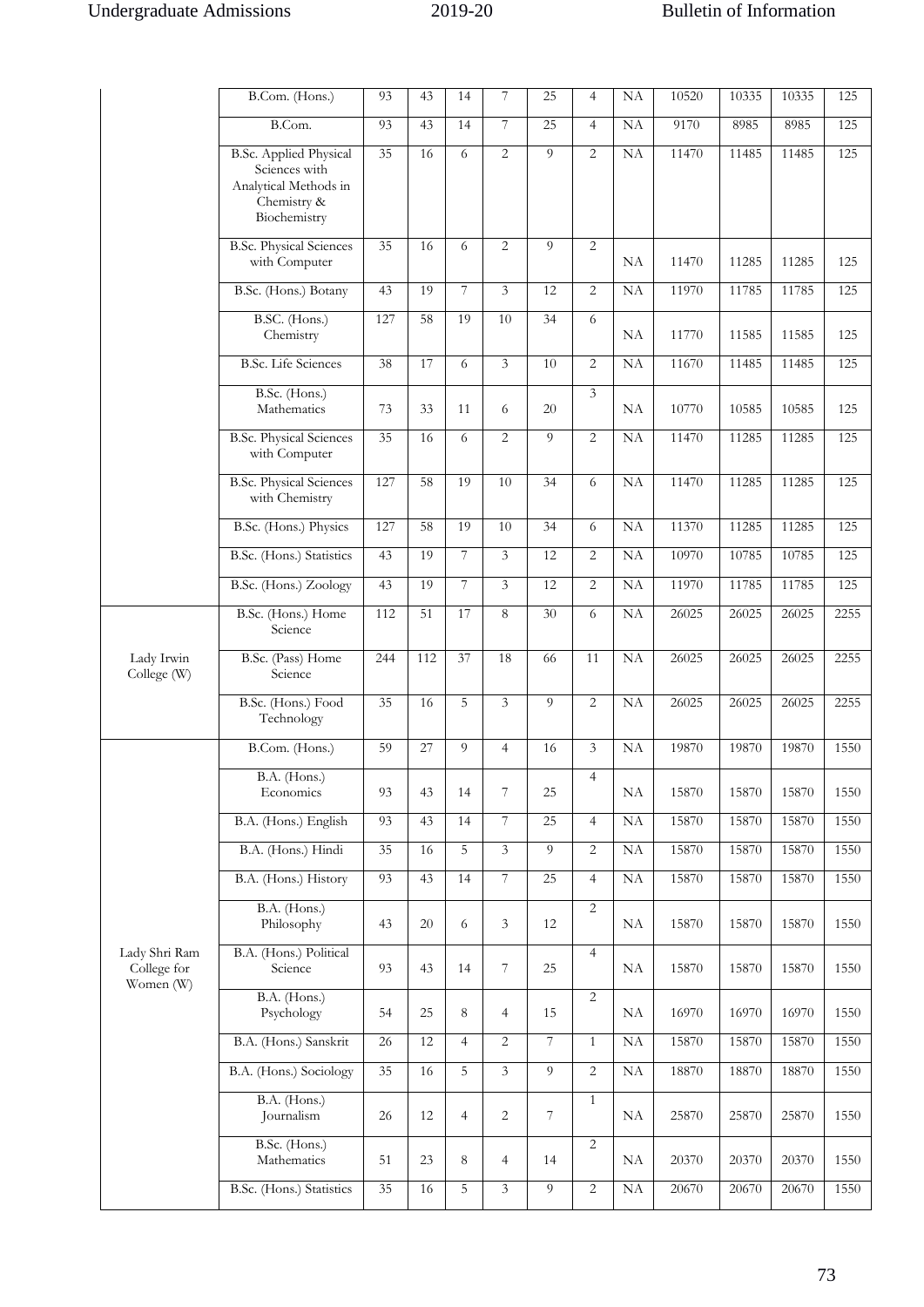|                  | B.A. Prog.                                       | 67              | 31  | 10             | 5              | 18              | 3                       | NA        | 15870 | 15870 | 15870 | 1550 |
|------------------|--------------------------------------------------|-----------------|-----|----------------|----------------|-----------------|-------------------------|-----------|-------|-------|-------|------|
|                  | <b>B.El.Ed</b>                                   | 54              | 27  | 8              | $\overline{4}$ | 15              | $\mathfrak{Z}$          | NA        | 19530 | 19530 | 19530 | 1550 |
|                  | B.A. Prog.                                       | 468             | 213 | 72             | 34             | 128             | 21                      | <b>NA</b> | 8405  | 8405  | 8405  | 145  |
|                  | B.A. (Hons.)<br>Economics                        | 51              | 23  | 8              | $\overline{4}$ | 14              | $\overline{2}$          | NA        | 8405  | 8405  | 8405  | 145  |
|                  | B.A. (Hons.) English                             | 51              | 23  | 8              | $\overline{4}$ | 14              | $\overline{2}$          | NA        | 8405  | 8405  | 8405  | 145  |
|                  | B.A. (Hons.) Hindi                               | 51              | 23  | 8              | $\overline{4}$ | 14              | $\overline{2}$          | NA        | 8405  | 8405  | 8405  | 145  |
|                  | B.A. (Hons.) History                             | 51              | 23  | 8              | $\overline{4}$ | 14              | $\overline{2}$          | <b>NA</b> | 8405  | 8405  | 8405  | 145  |
| Lakshmibai       | B.Sc. (Hons.)<br>Mathematics                     | 51              | 23  | 8              | $\overline{4}$ | 14              | $\overline{2}$          | NA        | 9405  | 9405  | 9405  | 145  |
| College (W)      | B.A. (Hons.)<br>Philosophy                       | 51              | 23  | $\,8\,$        | $\overline{4}$ | 14              | $\overline{2}$          | NA        | 8405  | 8405  | 8405  | 145  |
|                  | B.A. (Hons.) Political<br>Science                | 101             | 46  | 16             | $\overline{7}$ | 27              | 5                       | NA        | 8405  | 8405  | 8405  | 145  |
|                  | B.A. (Hons.) Sanskrit                            | 51              | 23  | 8              | $\overline{4}$ | 14              | $\overline{2}$          | NA        | 8405  | 8405  | 8405  | 145  |
|                  | B.Com.                                           | 204             | 93  | 31             | 15             | $\overline{56}$ | 9                       | NA        | 8405  | 8405  | 8405  | 145  |
|                  | B.A. (Hons.) Business<br>Economics               | 33              | 15  | 5              | $\overline{c}$ | 9               | 2                       | NA        | 22005 | 22005 | 22005 | 145  |
|                  | B.Com. (Hons.)                                   | 101             | 46  | 16             | 7              | 27              | 5                       | NA        | 9705  | 9705  | 9705  | 145  |
|                  | B.A. (Hons.) English                             | 51              | 23  | 8              | $\overline{4}$ | 14              | $\overline{2}$          | NA        | 11000 | 11000 | 11000 | 55   |
|                  | B.A. (Hons.) Hindi                               | $\overline{51}$ | 23  | 8              | $\overline{4}$ | 14              | $\overline{2}$          | NA        | 11000 | 11000 | 11000 | 55   |
|                  | B.A. (Hons.)<br>Journalism                       | 51              | 23  | $\,8\,$        | $\overline{4}$ | 14              | $\overline{2}$          | NA        | 15000 | 15000 | 15000 | 55   |
|                  | B.A. (Hons.) Political<br>Science                | 51              | 23  | 8              | $\overline{4}$ | 14              | $\overline{2}$          | NA        | 11000 | 11000 | 11000 | 55   |
|                  | B.A. Prog.                                       | 169             | 77  | 25             | 13             | 46              | 8                       | $\rm NA$  | 11000 | 11000 | 11000 | 55   |
| Maharaja Agrasen | B.Com. (Hons.)                                   | 169             | 77  | 25             | 13             | 46              | 8                       | NA        | 12000 | 12000 | 12000 | 55   |
| College          | <b>B.Sc. Mathematical</b><br>Sciences            | 59              | 27  | 9              | $\overline{4}$ | 16              | $\overline{3}$          | NA        | 12000 | 12000 | 12000 | 55   |
|                  | B.Sc. (Hons.)<br>Electronics                     | 51              | 23  | 8              | $\overline{4}$ | 14              | $\overline{2}$          | NA        | 16000 | 16000 | 16000 | 55   |
|                  | <b>B.Sc. Physical Sciences</b><br>with Computer  | 42              | 19  | 6              | $\overline{3}$ | 11              | $\overline{\mathbf{3}}$ | NA        | 15000 | 15000 | 15000 | 55   |
|                  | <b>B.Sc. Physical Sciences</b><br>with Chemistry | 18              | 8   | $\overline{3}$ | $\mathbf{1}$   | $\overline{5}$  | $\mathbf{1}$            | NA        | 15000 | 15000 | 15000 | 55   |
|                  | B.A. (Hons.) Business<br>Economics               | 51              | 23  | $\,8\,$        | $\overline{4}$ | 14              | $\sqrt{2}$              | NA        | 16000 | 16000 | 16000 | 55   |
|                  | B.A. Prog.                                       | 203             | 93  | 30             | 15             | 54              | 11                      | NA        | 5105  | 5105  | 5105  | 155  |
|                  | B.A. (Hons.)<br>Economics                        | 50              | 23  | 8              | $\overline{4}$ | 14              | $\mathbf{1}$            | NA        | 5105  | 5105  | 5105  | 155  |
| Maitreyi College | B.A. (Hons.) English                             | 50              | 23  | $\,8\,$        | $\overline{4}$ | 14              | $\mathbf{1}$            | NA        | 5105  | 5105  | 5105  | 155  |
| (W)              | B.A. (Hons.) Hindi                               | 50              | 23  | 8              | $\overline{4}$ | 14              | $\mathbf{1}$            | $\rm NA$  | 5105  | 5105  | 5105  | 155  |
|                  | B.A. (Hons.) History                             | 50              | 23  | 8              | $\overline{4}$ | 14              | $\mathbf{1}$            | NA        | 5105  | 5105  | 5105  | 155  |
|                  | B.A. (Hons.) Political<br>Science                | 102             | 47  | 15             | 8              | 28              | $\overline{4}$          | NA        | 5105  | 5105  | 5105  | 155  |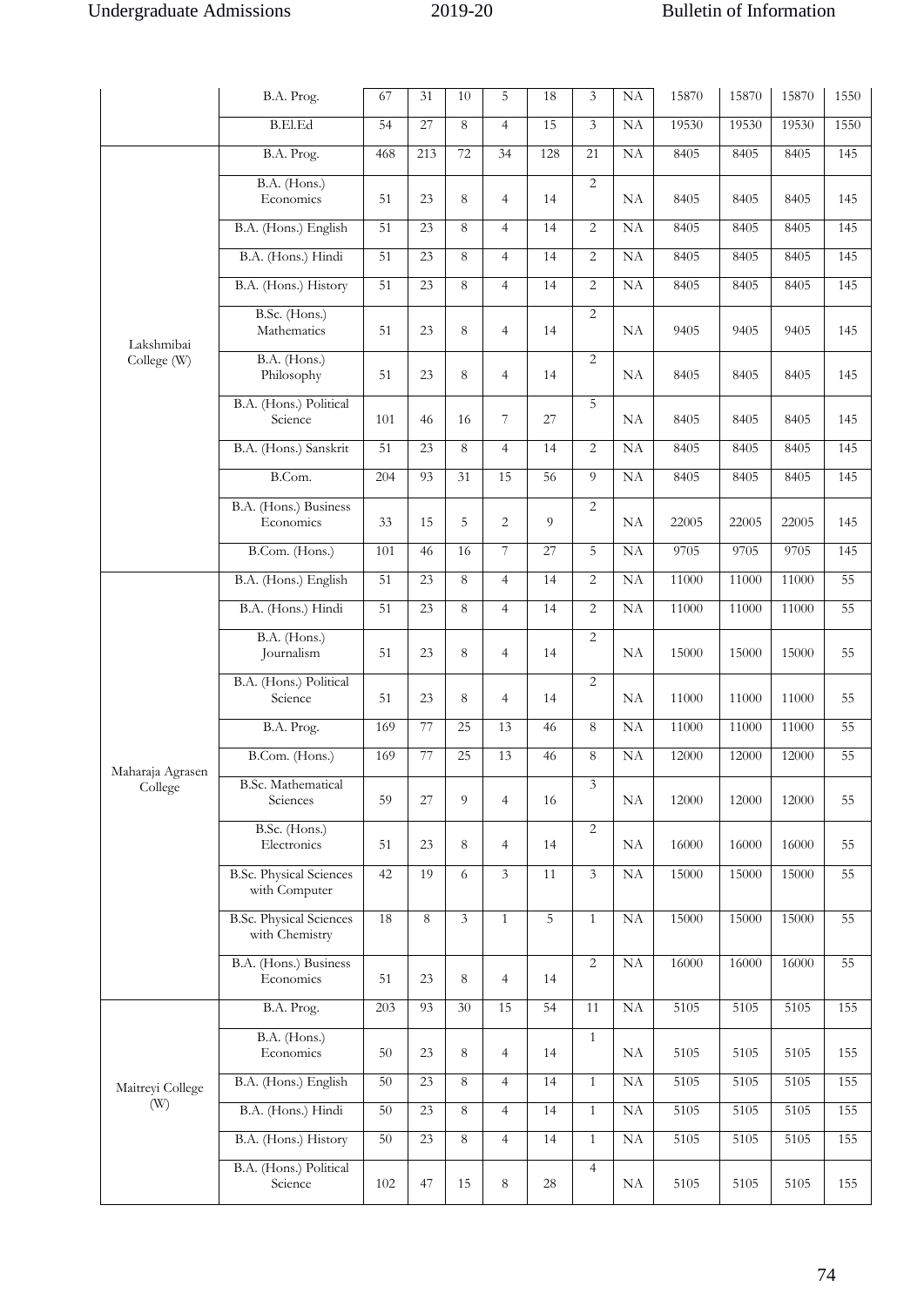|                          | B.A. (Hons.) Sanskrit                            | 34  | 16  | 5       | $\overline{3}$ | $\overline{O}$ | $\mathbf{1}$   | NA              | 5105  | 5105                | 5105      | 155 |
|--------------------------|--------------------------------------------------|-----|-----|---------|----------------|----------------|----------------|-----------------|-------|---------------------|-----------|-----|
|                          | B.A. (Hons.) Sociology                           | 50  | 23  | 8       | $\overline{4}$ | 14             | $\mathbf{1}$   | <b>NA</b>       | 5105  | 5105                | 5105      | 155 |
|                          | B.Com.                                           | 102 | 47  | 15      | 8              | 28             | $\overline{4}$ | NA              | 5105  | 5105                | 5105      | 155 |
|                          | B.Com. (Hons.)                                   | 68  | 31  | 10      | 5              | 18             | $\overline{4}$ | NA              | 6005  | 6005                | 6005      | 155 |
|                          | <b>B.Sc.</b> Life Sciences                       | 102 | 47  | 15      | 8              | 28             | $\overline{4}$ | NA              | 7415  | 7415                | 7415      | 155 |
|                          | <b>B.Sc. Physical Sciences</b><br>with Computer  | 34  | 16  | 5       | 3              | 9              | 1              | NA              | 7415  | 7415                | 7415      | 155 |
|                          | <b>B.Sc. Physical Sciences</b><br>with Chemistry | 34  | 16  | 5       | 3              | 9              | $\mathbf{1}$   | NA              | 7415  | 7415                | 7415      | 155 |
|                          | B.Sc. (Hons.) Botany                             | 34  | 16  | 5       | $\overline{3}$ | 9              | $\mathbf{1}$   | NA              | 6515  | 6515                | 6515      | 155 |
|                          | B.SC. (Hons.)<br>Chemistry                       | 34  | 16  | 5       | 3              | 9              | $\mathbf{1}$   | NA              | 6515  | 6515                | 6515      | 155 |
|                          | B.SC. (Hons.)<br>Mathematics                     | 43  | 20  | 6       | 3              | 12             | 2              | NA              | 6515  | 6515                | 6515      | 155 |
|                          | B.Sc. (Hons.) Physics                            | 34  | 16  | 5       | 3              | 9              | $\mathbf{1}$   | NA              | 6515  | 6515                | 6515      | 155 |
|                          | B.Sc. (Hons.) Zoology                            | 34  | 16  | 5       | $\overline{3}$ | $\overline{9}$ | $\mathbf{1}$   | NA              | 6515  | 6515                | 6515      | 155 |
|                          | B.A. Prog.                                       | 246 | 123 | NA      | NA             | NA             | <b>NA</b>      | 123             | 17585 | NA                  | NA        | 55  |
|                          | B.A. (Hons.) English                             | 62  | 31  | NA      | NA             | <b>NA</b>      | <b>NA</b>      | 31              | 17585 | NA                  | <b>NA</b> | 55  |
|                          | B.A. (Hons.) Hindi                               | 123 | 62  | NA      | NA             | <b>NA</b>      | NA             | 62              | 17785 | NA                  | NA        | 55  |
|                          | B.A. (Hons.) History                             | 62  | 31  | NA      | NA             | NA             | NA             | 31              | 17585 | NA                  | NA        | 55  |
|                          | B.A. (Hons.)<br>Philosophy                       | 46  | 23  | NA      | NA             | NA             | NA             | 23              | 17585 | NA                  | NA        | 55  |
|                          | B.A. (Hons.) Political<br>Science                | 123 | 62  | NA      | NA             | <b>NA</b>      | <b>NA</b>      | 62              | 17585 | NA                  | NA        | 55  |
| Mata Sundri              | B.A. (Hons.)<br>Psychology                       | 62  | 31  | NA      | NA             | NA             | NA             | 31              | 19385 | NA                  | NA        | 55  |
| College for<br>Women (W) | B.A. (Hons.) Punjabi                             | 46  | 23  | NA      | NA             | NA             | NA             | $\overline{23}$ | 5935  | NA                  | NA        | 55  |
|                          | B.A. (Hons.) Sanskrit                            | 31  | 15  | NA      | NA             | NA             | NA             | 16              | 5935  | NA                  | NA        | 55  |
|                          | B.Com.                                           | 123 | 93  | NA      | NA             | NA             | NA             | 93              | 18935 | $\rm NA$            | NA        | 55  |
|                          | B.Com. (Hons.)                                   | 68  | 62  | NA      | NA             | NA             | NA             | 62              | 18785 | NA                  | NA        | 55  |
|                          | B.Sc. (Hons.)<br>Mathematics                     | 62  | 31  | NA      | NA             | NA             | <b>NA</b>      | 31              | 18985 | NA                  | NA        | 55  |
|                          | B.Sc. (Hons.)<br>Computer Science                | 46  | 23  | NA      | NA             | $\rm NA$       | NA             | 23              | 24100 | NA                  | $\rm NA$  | 55  |
|                          | B.Sc. (Hons.) Statistics                         | 46  | 23  | NA      | NA             | NA             | NA             | 23              | 19235 | NA                  | NA        | 55  |
|                          | <b>B.El.Ed</b>                                   | 54  | 25  | NA      | NA             | NA             | NA             | 25              | 22725 | $\overline{\rm NA}$ | NA        | 55  |
|                          | B.A. Prog.                                       | 204 | 93  | 31      | 15             | 55             | 10             | NA              | 14160 | 14160               | 14160     | 76  |
|                          | B.A. (Hons.) English                             | 68  | 31  | 10      | 5              | 17             | $\overline{4}$ | $\rm NA$        | 14160 | 14160               | 14160     | 76  |
|                          | B.A. (Hons.) Hindi                               | 68  | 31  | 10      | 5              | 17             | $\overline{4}$ | $\rm NA$        | 14160 | 14160               | 14160     | 76  |
| Miranda House<br>(W)     | B.A. (Hons.)<br>Economics                        | 68  | 31  | 10      | 5              | 17             | $\overline{4}$ | NA              | 14160 | 14160               | 14160     | 76  |
|                          | B.A. (Hons.) History                             | 51  | 24  | $\,8\,$ | $\overline{4}$ | 14             | $\mathbf{1}$   | $\rm NA$        | 14160 | 14160               | 14160     | 76  |
|                          | B.A. (Hons.)<br>Philosophy                       | 51  | 24  | $\,8\,$ | $\overline{4}$ | 14             | $\mathbf{1}$   | NA              | 14160 | 14160               | 14160     | 76  |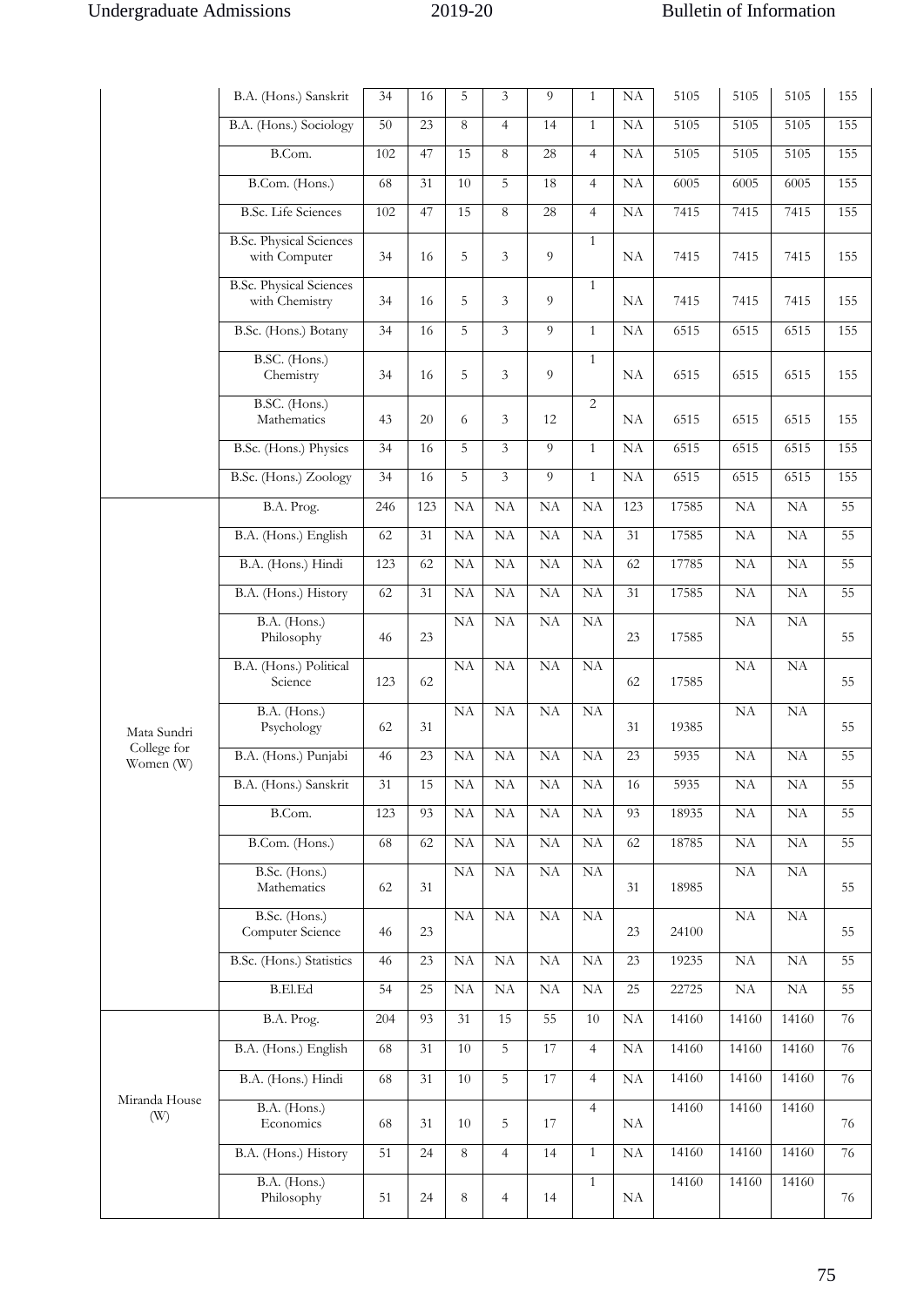|                   | B.A. (Hons.) Sanskrit                            | 34  | 16             | 5            | 3              | 9              | $\mathbf{1}$   | NA        | 14160 | 14160 | 14160 | 76  |
|-------------------|--------------------------------------------------|-----|----------------|--------------|----------------|----------------|----------------|-----------|-------|-------|-------|-----|
|                   | B.A. (Hons.)<br>Geography                        | 51  | 24             | 8            | $\overline{4}$ | 14             | $\mathbf{1}$   | <b>NA</b> | 17080 | 17080 | 17080 | 76  |
|                   | B.A. (Hons.) Sociology                           | 57  | 26             | 9            | $\overline{4}$ | 15             | 3              | NA        | 14160 | 14160 | 14160 | 76  |
|                   | B.A. (Hons.) Political<br>Science                | 59  | 27             | 9            | $\overline{4}$ | 16             | 3              | NA        | 14160 | 14160 | 14160 | 76  |
|                   | B.A. (Hons.) Bengali                             | 9   | $\overline{4}$ | $\mathbf{1}$ | $\mathbf{1}$   | $\overline{2}$ | $\mathbf{1}$   | NA        | 14160 | 14160 | 14160 | 76  |
|                   | B.A. (Hons.) Music                               | 17  | 8              | 3            | $\mathbf{1}$   | 5              | $\theta$       | NA        | 14560 | 14560 | 14560 | 76  |
|                   | <b>B.Sc.</b> Life Sciences                       | 39  | 18             | 6            | 3              | 11             | $\mathbf{1}$   | NA        | 19490 | 19490 | 19490 | 76  |
|                   | <b>B.Sc. Physical Sciences</b><br>with Computer  | 37  | 17             | 6            | 3              | 10             | $\mathbf{1}$   | NA        | 18590 | 18590 | 18590 | 76  |
|                   | B.Sc. (Hons.) Physics                            | 76  | 35             | 11           | 6              | 21             | 3              | NA        | 19200 | 19200 | 19200 | 76  |
|                   | B.Sc. (Hons.)<br>Chemistry                       | 68  | 31             | 10           | 5              | 17             | $\overline{4}$ | NA        | 19600 | 19600 | 19600 | 76  |
|                   | B.Sc. (Hons.) Botany                             | 34  | 16             | 5            | 3              | 9              | $\mathbf{1}$   | NA        | 19800 | 19800 | 19800 | 76  |
|                   | B.Sc. (Hons.) Zoology                            | 34  | 16             | 5            | 3              | 9              | $\mathbf{1}$   | NA        | 19800 | 19800 | 19800 | 76  |
|                   | B.Sc. (Hons.)<br>Mathematics                     | 76  | 35             | 12           | 6              | 21             | 3              | <b>NA</b> | 17100 | 17100 | 17100 | 76  |
|                   | <b>B.El.Ed</b>                                   | 55  | 24             | 8            | $\overline{4}$ | 15             | 3              | NA        | 19000 | 19000 | 19000 | 76  |
|                   | B.A. Prog.                                       | 306 | 140            | 46           | 23             | 83             | 14             | NA        | 7150  | 7150  | 7150  | 50  |
|                   | B.Com.                                           | 204 | 93             | 31           | 15             | 55             | 10             | NA        | 7450  | 7450  | 7450  | 50  |
|                   | B.Com. (Hons.)                                   | 171 | 78             | 26           | 13             | 46             | 8              | NA        | 7450  | 7450  | 7450  | 50  |
|                   | <b>B.Sc. Physical Sciences</b><br>with Chemistry | 68  | 31             | 10           | 5              | 18             | $\overline{4}$ | NA        | 9060  | 9060  | 9060  | 50  |
|                   | <b>B.Sc. Physical Sciences</b><br>with Computer  | 34  | 16             | 5            | 3              | 9              | $\mathbf{1}$   | NA        | 9060  | 9060  | 9060  | 50  |
|                   | B.Sc. (Hons.) Physics                            | 68  | 31             | 10           | 5              | 18             | $\overline{4}$ | NA        | 9060  | 9060  | 9060  | 50  |
| Motilal Nehru     | B.Sc. (Hons.)<br>Mathematics                     | 68  | 31             | 10           | 5              | 18             | $\overline{4}$ | NA        | 10360 | 10360 | 10360 | 50  |
| College           | B.A. (Hons.) English                             | 34  | 16             | 5            | 3              | 9              | $\mathbf{1}$   | NA        | 7150  | 7150  | 7150  | 50  |
|                   | B.A. (Hons.) Hindi                               | 34  | 16             | 5            | $\overline{3}$ | 9              | $\mathbf{1}$   | NA        | 7150  | 7150  | 7150  | 50  |
|                   | B.A. (Hons.)<br>Economics                        | 34  | 16             | 5            | 3              | 9              | $\mathbf{1}$   | NA        | 7150  | 7150  | 7150  | 50  |
|                   | B.A. (Hons.) Political<br>Science                | 34  | 16             | 5            | 3              | 9              | $\mathbf{1}$   | NA        | 7150  | 7150  | 7150  | 50  |
|                   | B.A. (Hons.) History                             | 34  | 16             | 5            | $\overline{3}$ | 9              | $\mathbf{1}$   | $\rm NA$  | 7150  | 7150  | 7150  | 50  |
|                   | B.A. (Hons.) Sanskrit                            | 50  | 23             | $\,8\,$      | $\overline{4}$ | 14             | $\mathbf{1}$   | NA        | 7150  | 7150  | 7150  | 50  |
|                   | B.Sc. (Hons.)<br>Chemistry                       | 34  | 16             | 5            | 3              | 9              | $\mathbf{1}$   | NA        | 5715  | 5715  | 5715  | 50  |
|                   | B.A. Prog.                                       | 407 | 186            | 61           | 31             | 110            | 19             | NA        | 7080  | 7080  | 7080  | 300 |
| Motilal Nehru     | B.A. (Hons.) English                             | 35  | 16             | 5            | $\mathfrak{Z}$ | 9              | 2              | NA        | 7080  | 7080  | 7080  | 300 |
| College (Evening) | B.A. (Hons.) Hindi                               | 35  | 16             | 5            | $\mathfrak{Z}$ | 9              | 2              | NA        | 7080  | 7080  | 7080  | 300 |
|                   | B.A. (Hons.) History                             | 53  | 24             | $\sqrt{8}$   | $\overline{4}$ | 14             | $\mathfrak{Z}$ | NA        | 7080  | 7080  | 7080  | 300 |
|                   |                                                  |     |                |              |                |                |                |           |       |       |       |     |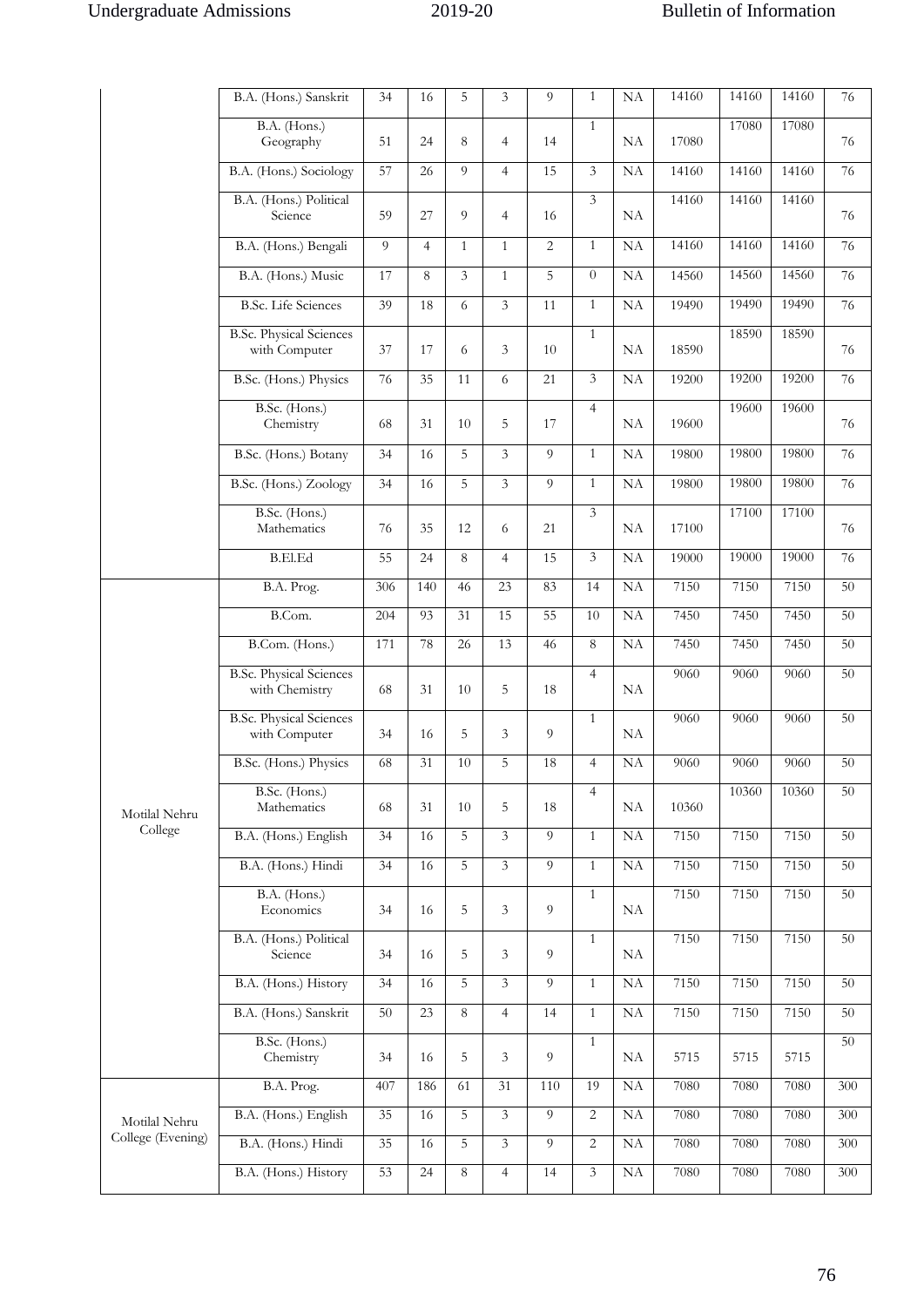|                                 | B.A. (Hons.) Political<br>Science | 53              | 24              | 8          | $\overline{4}$ | 14             | 3                | NA        | 7080  | 7080  | 7080  | 300                    |
|---------------------------------|-----------------------------------|-----------------|-----------------|------------|----------------|----------------|------------------|-----------|-------|-------|-------|------------------------|
|                                 | B.Com.                            | 101             | 46              | 15         | 8              | 27             | 5                | NA        | 7080  | 7080  | 7080  | 300                    |
|                                 | B.Com. (Hons.)                    | 68              | 31              | 10         | 5              | 18             | $\overline{4}$   | <b>NA</b> | 7080  | 7080  | 7080  | 300                    |
|                                 | B.Sc. (Hons.)<br>Computer Science | 51              | 23              | 8          | $\overline{4}$ | 14             | 2                | NA        | 40200 | 40200 | 40200 | 4020<br>$\overline{0}$ |
|                                 | B.Sc. (Hons.)<br>Mathematics      | 43              | 20              | 6          | 3              | 12             | $\overline{2}$   | NA        | 13700 | 13700 | 13700 | 1135                   |
|                                 | B.Sc. (Hons.) Statistics          | 43              | 20              | 6          | $\overline{3}$ | 12             | 2                | NA        | 13700 | 13700 | 13700 | 1135                   |
|                                 | B.Sc. Mathematical<br>Sciences    | 51              | 23              | 8          | $\overline{4}$ | 14             | $\overline{2}$   | NA        | 13700 | 13700 | 13700 | 1135                   |
|                                 | B.Com. (Hons.)                    | 203             | 93              | 30         | 15             | 55             | 10               | NA        | 13700 | 13700 | 13700 | 1135                   |
|                                 | B.Com.                            | 304             | 139             | 46         | 23             | 82             | 14               | <b>NA</b> | 13700 | 13700 | 13700 | 1135                   |
|                                 | B.A. Prog.                        | 204             | 93              | 31         | 15             | 55             | 10               | NA        | 13700 | 13700 | 13700 | 1135                   |
|                                 | B.A. (Hons.)<br>Economics         | 43              | 20              | 6          | 3              | 12             | 2                | NA        | 13700 | 13700 | 13700 | 1135                   |
| P.G.D.A.V.                      | B.A. (Hons.) English              | 68              | 31              | 10         | 5              | 18             | $\overline{4}$   | NA        | 13700 | 13700 | 13700 | 1135                   |
| College                         | B.A. (Hons.) Hindi                | 68              | 31              | 10         | 5              | 18             | $\overline{4}$   | NA        | 13700 | 13700 | 13700 | 1135                   |
|                                 | B.A. (Hons.) History              | 43              | 20              | 6          | $\overline{3}$ | 12             | 2                | <b>NA</b> | 13700 | 13700 | 13700 | 1135                   |
|                                 | B.A. (Hons.) Political<br>Science | 68              | 31              | 10         | 5              | 18             | $\overline{4}$   | NA        | 13700 | 13700 | 13700 | 1135                   |
|                                 | B.A. (Hons.) Sanskrit             | 43              | 20              | 6          | 3              | 12             | 2                | NA        | 13700 | 13700 | 13700 | 1135                   |
|                                 | B.A. Prog.                        | 306             | 140             | 46         | 23             | 83             | 14               | NA        | 14365 | 14365 | 14365 | 1325                   |
|                                 | B.Com.                            | 204             | 93              | 31         | 15             | 55             | 10               | NA        | 15365 | 15365 | 15365 | 1325                   |
|                                 | B.Com. (Hons.)                    | 86              | 39              | 13         | $\overline{7}$ | 23             | $\overline{4}$   | NA        | 15565 | 15565 | 15565 | 1325                   |
| P.G.D.A.V.<br>College (Evening) | B.A. (Hons.) Hindi                | 33              | 16              | 5          | $\overline{3}$ | $\overline{9}$ | $\mathbf{1}$     | NA        | 14365 | 14365 | 14365 | 1325                   |
|                                 | B.A. (Hons.) Political<br>Science | 50              | 23              | $\,8\,$    | $\overline{4}$ | 13             | $\overline{2}$   | NA        | 14365 | 14365 | 14365 | 1325                   |
|                                 | B.Sc. (Hons.)<br>Mathematics      | 33              | 16              | 5          | 3              | 9              | $\mathbf{1}$     | NA        | 15765 | 15765 | 15765 | 1325                   |
|                                 | B.A. Prog.                        | 203             | 93              | 30         | 15             | 55             | 10               | NA        | 10150 | 10150 | 10150 | 55                     |
|                                 | B.A. (Hons.) English              | 51              | $\overline{24}$ | 8          | $\overline{4}$ | 14             | $\mathbf{1}$     | NA        | 10150 | 10150 | 10150 | 55                     |
|                                 | B.A. (Hons.) Hindi                | 51              | 24              | $\sqrt{8}$ | $\overline{4}$ | 14             | $\mathbf{1}$     | $\rm NA$  | 10150 | 10150 | 10150 | 55                     |
|                                 | B.A. (Hons.) Sanskrit             | $\overline{51}$ | 24              | $\,8\,$    | $\overline{4}$ | 14             | $\mathbf{1}$     | NA        | 10150 | 10150 | 10150 | 55                     |
|                                 | B.A. (Hons.) History              | 51              | 24              | 8          | $\overline{4}$ | 14             | $\mathbf{1}$     | NA        | 10150 | 10150 | 10150 | 55                     |
| Rajdhani College                | B.A. (Hons.)<br>Economics         | 51              | 24              | 8          | $\overline{4}$ | 14             | $\mathbf{1}$     | NA        | 10150 | 10150 | 10150 | 55                     |
|                                 | B.A. (Hons.) Political<br>Science | 51              | 24              | 8          | $\overline{4}$ | 14             | $\mathbf{1}$     | NA        | 10150 | 10150 | 10150 | 55                     |
|                                 | B.Com. (Hons.)                    | 135             | 63              | 20         | 9              | 36             | $\boldsymbol{7}$ | NA        | 10150 | 10150 | 10150 | 55                     |
|                                 | B.Sc. (Hons.)<br>Chemistry        | 68              | 31              | 10         | 5              | 18             | $\overline{4}$   | NA        | 10970 | 10970 | 10970 | 55                     |
|                                 | B.Sc. (Hons.)<br>Electronics      | 34              | 16              | 5          | 3              | 9              | $\mathbf{1}$     | NA        | 10970 | 10970 | 10970 | 55                     |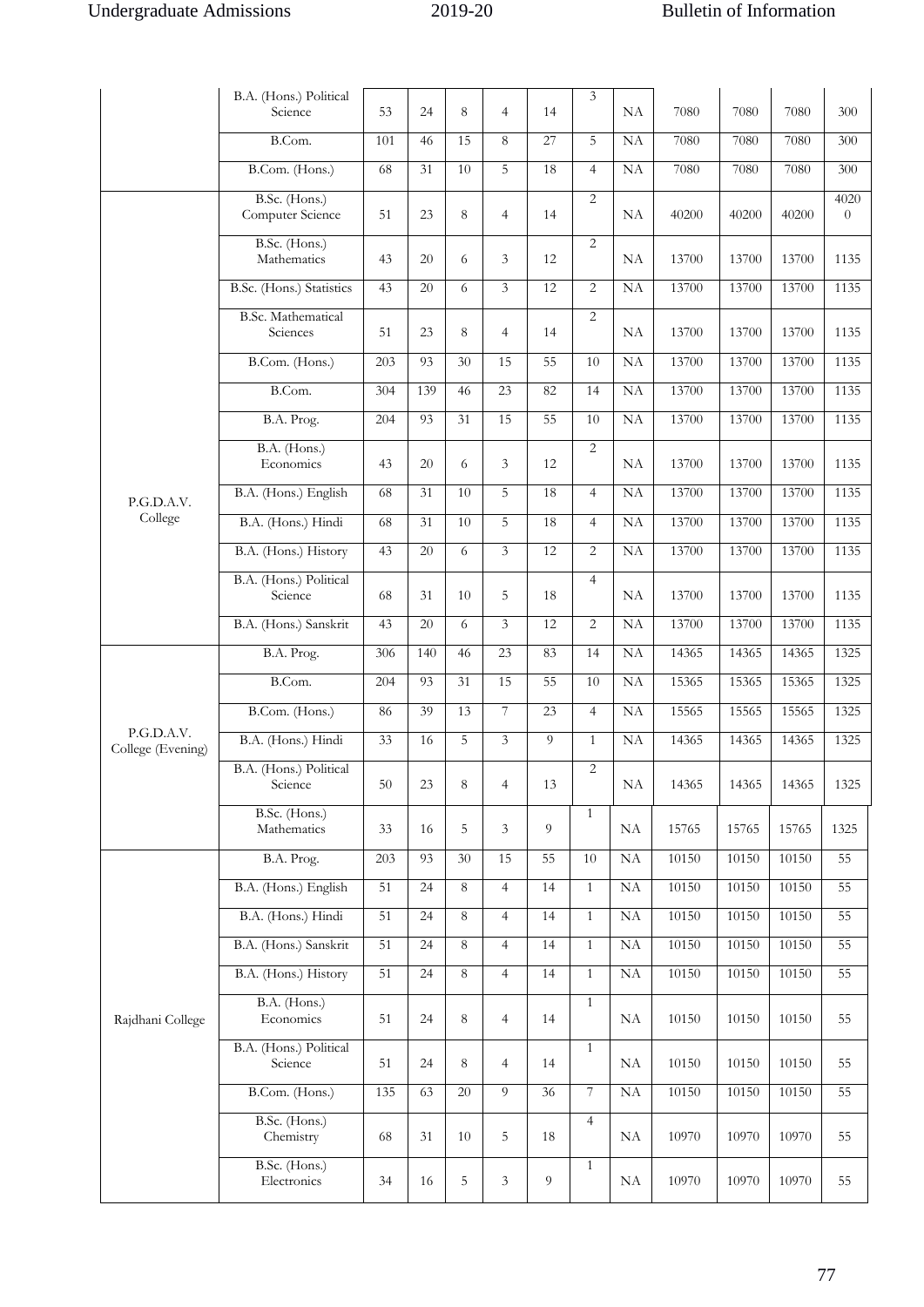|                      | B.Sc. (Hons.) Physics                                                  | 68  | 31 | 10      | 5              | 18 | $\overline{4}$  | NA | 10970 | 10970 | 10970 | 55  |
|----------------------|------------------------------------------------------------------------|-----|----|---------|----------------|----|-----------------|----|-------|-------|-------|-----|
|                      | B.Sc. (Hons.)<br>Mathematics                                           | 68  | 31 | 10      | 5              | 18 | $\overline{4}$  | NA | 10150 | 10150 | 10150 | 55  |
|                      | <b>B.Sc. Physical Sciences</b><br>with Chemistry                       | 51  | 24 | 8       | $\overline{4}$ | 14 | $\mathbf{1}$    | NA | 10970 | 10970 | 10970 | 55  |
|                      | <b>B.Sc. Physical Sciences</b><br>with Computer                        | 51  | 24 | 8       | $\overline{4}$ | 14 | 1               | NA | 10970 | 10970 | 10970 | 55  |
|                      | <b>B.Sc. Physical Sciences</b><br>with Electronics                     | 34  | 16 | 5       | 3              | 9  | $\mathbf{1}$    | NA | 10970 | 10970 | 10970 | 55  |
|                      | <b>B.Sc. Applied Physical</b><br>Sciences with<br>Industrial Chemistry | 34  | 16 | 5       | 3              | 9  | $\mathbf{1}$    | NA | 10970 | 10970 | 10970 | 55  |
|                      | B.A. Prog.                                                             | 85  | 39 | 12      | $\overline{7}$ | 23 | $\overline{4}$  | NA | 10000 | 9815  | 9815  | 75  |
|                      | B.A. (Hons.) English                                                   | 68  | 31 | 10      | 5              | 18 | $\overline{4}$  | NA | 10000 | 9815  | 9815  | 75  |
|                      | B.A. (Hons.) Hindi                                                     | 68  | 31 | 10      | 5              | 18 | $\overline{4}$  | NA | 10000 | 9815  | 9815  | 75  |
|                      | B.A. (Hons.) Hindi<br>Patrakarita                                      | 22  | 10 | 3       | $\overline{2}$ | 6  | $\mathbf{1}$    | NA | 26500 | 26315 | 26315 | 75  |
|                      | B.A. (Hons.) History                                                   | 68  | 31 | 10      | 5              | 18 | $\overline{4}$  | NA | 10000 | 9815  | 9815  | 75  |
|                      | B.A. (Hons.) Political<br>Science                                      | 68  | 31 | 10      | 5              | 18 | $\overline{4}$  | NA | 10000 | 9815  | 9815  | 75  |
|                      | B.Com.                                                                 | 85  | 39 | 13      | 6              | 23 | $\overline{4}$  | NA | 13000 | 12815 | 12815 | 75  |
| Ram Lal Anand        | B.Com. (Hons.)                                                         | 68  | 31 | 10      | 5              | 18 | $\overline{4}$  | NA | 13000 | 12815 | 12815 | 75  |
| College              | B.Sc. (Hons.)<br>Computer Science                                      | 34  | 16 | 5       | 3              | 9  | $\mathbf{1}$    | NA | 59240 | 59055 | 59055 | 75  |
|                      | B.Sc. (Hons.) Geology                                                  | 34  | 16 | 5       | $\mathfrak{Z}$ | 9  | $\mathbf{1}$    | NA | 22000 | 21815 | 21815 | 75  |
|                      | B.Sc. (Hons.)<br>Microbiology                                          | 34  | 16 | 5       | 3              | 9  | 1               | NA | 14000 | 13815 | 13815 | 75  |
|                      | B.Sc. (Hons.) Statistics                                               | 34  | 16 | 5       | 3              | 9  | $\mathbf{1}$    | NA | 14000 | 13815 | 13815 | 75  |
|                      | B.Sc. (Hons.)<br>Mathematics                                           | 51  | 23 | 8       | $\overline{4}$ | 14 | 2               | NA | 14000 | 13815 | 13815 | 75  |
|                      | Bachelor in<br>Management Studies<br>(B.M.S.)                          | 51  | 23 | 8       | $\overline{4}$ | 14 | $\overline{2}$  | NA | 22570 | 22385 | 22385 | 75  |
|                      | B.Com. (Hons.)                                                         | 165 | 76 | 25      | 12             | 45 | $7\phantom{.0}$ | NA | 23240 | 23240 | 23240 | 170 |
|                      | B.Com.                                                                 | 110 | 50 | 17      | $8\,$          | 30 | 5               | NA | 23240 | 23240 | 23240 | 170 |
|                      | B.A. Prog.                                                             | 110 | 50 | 17      | 8              | 30 | $\overline{5}$  | NA | 23240 | 23240 | 23240 | 170 |
|                      | B.A. (Hons.) English                                                   | 55  | 25 | 8       | $\overline{4}$ | 15 | $\mathfrak{Z}$  | NA | 23240 | 23240 | 23240 | 170 |
|                      | B.A. (Hons.) Hindi                                                     | 55  | 25 | 8       | $\overline{4}$ | 15 | $\mathfrak{Z}$  | NA | 23240 | 23240 | 23240 | 170 |
| Ramanujan<br>College | B.A. (Hons.) Political<br>Science                                      | 55  | 25 | $\,8\,$ | $\overline{4}$ | 15 | $\mathfrak{Z}$  | NA | 23240 | 23240 | 23240 | 170 |
|                      | B.Sc. (Hons.) Statistics                                               | 51  | 23 | 8       | $\overline{4}$ | 14 | 2               | NA | 24740 | 24740 | 24740 | 170 |
|                      | B.Sc. (Hons.)<br>Mathematics                                           | 51  | 23 | 8       | $\overline{4}$ | 14 | $\overline{2}$  | NA | 24740 | 24740 | 24740 | 170 |
|                      | B.Sc. (Hons.)<br>Computer Science                                      | 51  | 23 | 8       | $\overline{4}$ | 14 | $\overline{2}$  | NA | 29740 | 29740 | 29740 | 170 |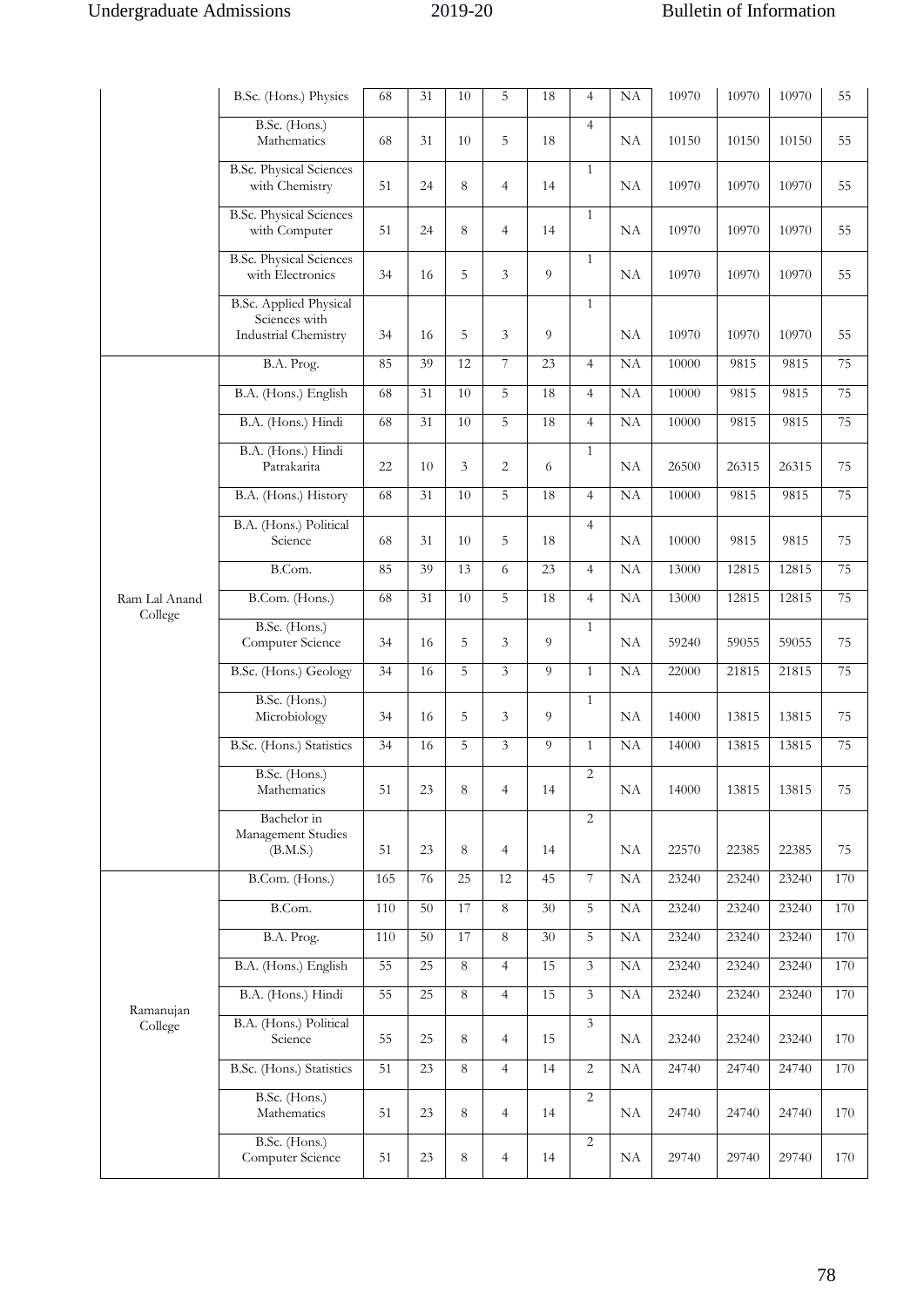|                   | B.A. (Hons.) Applied<br>Psychology                 | 51  | 23 | 8              | $\overline{4}$ | 14 | $\overline{2}$ | NA | 24740 | 24740 | 24740 | 170  |
|-------------------|----------------------------------------------------|-----|----|----------------|----------------|----|----------------|----|-------|-------|-------|------|
|                   | B.A. (Hons.)<br>Philosophy                         | 51  | 23 | 8              | $\overline{4}$ | 14 | $\overline{2}$ | NA | 23240 | 23240 | 23240 | 170  |
|                   | B.A. (Hons.)<br>Economics                          | 51  | 23 | 8              | $\overline{4}$ | 14 | $\overline{2}$ | NA | 23240 | 23240 | 23240 | 170  |
|                   | Bachelor in<br>Management Studies<br>(B.M.S.)      | 51  | 23 | 8              | $\overline{4}$ | 14 | 2              | NA | 27740 | 27740 | 27740 | 170  |
|                   | <b>B.Voc. Banking</b><br>Operations                | 55  | 25 | 8              | $\overline{4}$ | 15 | 3              | NA | 27740 | 27740 | 27740 | 4800 |
|                   | B.Voc. Software<br>Development                     | 55  | 25 | 8              | $\overline{4}$ | 15 | $\overline{3}$ | NA | 27740 | 27740 | 27740 | 4800 |
|                   | B.A. Prog.                                         | 122 | 56 | 18             | 9              | 33 | 6              | NA | 13495 | 13495 | 13495 | 125  |
|                   | B.A. (Hons.) English                               | 68  | 31 | 10             | 5              | 18 | $\overline{4}$ | NA | 13495 | 13495 | 13495 | 125  |
|                   | B.A. (Hons.) Hindi                                 | 68  | 31 | 10             | 5              | 18 | $\overline{4}$ | NA | 13495 | 13495 | 13495 | 125  |
|                   | B.A. (Hons.) Sanskrit                              | 28  | 12 | $\overline{4}$ | $\overline{2}$ | 8  | $\overline{2}$ | NA | 13495 | 13495 | 13495 | 125  |
|                   | B.A. (Hons.)<br>Economics                          | 68  | 31 | 10             | 5              | 18 | $\overline{4}$ | NA | 13495 | 13495 | 13495 | 125  |
|                   | B.A. (Hons.) History                               | 68  | 31 | 10             | 5              | 18 | $\overline{4}$ | NA | 13495 | 13495 | 13495 | 125  |
|                   | B.A. (Hons.) Political<br>Science                  | 68  | 31 | 10             | 5              | 18 | $\overline{4}$ | NA | 13495 | 13495 | 13495 | 125  |
|                   | B.A. (Hons.) Music                                 | 31  | 16 | 8              | 5              | 2  |                | NA | 13495 | 13495 | 13495 | 125  |
|                   | B.Com.                                             | 81  | 37 | 12             | 6              | 22 | $\overline{4}$ | NA | 14495 | 14495 | 14495 | 125  |
|                   | B.Com. (Hons.)                                     | 109 | 50 | 16             | 8              | 29 | 6              | NA | 14495 | 14495 | 14495 | 125  |
| Ramjas College    | <b>B.Sc. Physical Sciences</b><br>with Electronics | 66  | 30 | 10             | 5              | 18 | 3              | NA | 14610 | 14610 | 14610 | 125  |
|                   | <b>B.Sc. Physical Sciences</b><br>with Chemistry   | 138 | 63 | 21             | 10             | 37 | 7              | NA | 14610 | 14610 | 14610 | 125  |
|                   | <b>B.Sc.</b> Life Sciences                         | 127 | 58 | 19             | 10             | 34 | 6              | NA | 14610 | 14610 | 14610 | 125  |
|                   | B.Sc. (Hons.) Physics                              | 101 | 47 | 15             | 8              | 27 | $\overline{4}$ | NA | 17610 | 17610 | 17610 | 125  |
|                   | B.Sc. (Hons.)<br>Chemistry                         | 101 | 47 | 15             | 8              | 27 | $\overline{4}$ | NA | 16610 | 16610 | 16610 | 125  |
|                   | B.Sc. (Hons.)<br>Mathematics                       | 68  | 31 | 10             | 5              | 18 | $\overline{4}$ | NA | 14610 | 14610 | 14610 | 125  |
|                   | B.Sc. (Hons.) Statistics                           | 51  | 23 | 8              | $\overline{4}$ | 14 | $\overline{c}$ | NA | 15610 | 15610 | 15610 | 125  |
|                   | B.Sc. (Hons.) Botany                               | 51  | 23 | $\overline{8}$ | $\overline{4}$ | 14 | $\overline{2}$ | NA | 16610 | 16610 | 16610 | 125  |
|                   | B.Sc. (Hons.) Zoology                              | 51  | 23 | 8              | $\overline{4}$ | 14 | $\overline{2}$ | NA | 16610 | 16610 | 16610 | 125  |
|                   | B.Sc. (Hons.)<br>Mathematics                       | 46  | 23 | $\overline{7}$ | $\mathfrak{Z}$ | 13 |                | NA | 7480  | 7480  | 7480  | 40   |
| Satyawati College | B.A. (Hons.)<br>Economics                          | 68  | 31 | 10             | 5              | 18 | $\overline{4}$ | NA | 7480  | 7480  | 7480  | 40   |
|                   | B.A. (Hons.) English                               | 51  | 23 | $\,8\,$        | $\overline{4}$ | 14 | $\overline{2}$ | NA | 7480  | 7480  | 7480  | 40   |
|                   | B.A. (Hons.) Hindi                                 | 51  | 23 | $\,8\,$        | $\overline{4}$ | 14 | $\overline{c}$ | NA | 7480  | 7480  | 7480  | 40   |
|                   | B.A. (Hons.) History                               | 51  | 23 | $\,8\,$        | $\overline{4}$ | 14 | $\overline{c}$ | NA | 7480  | 7480  | 7480  | 40   |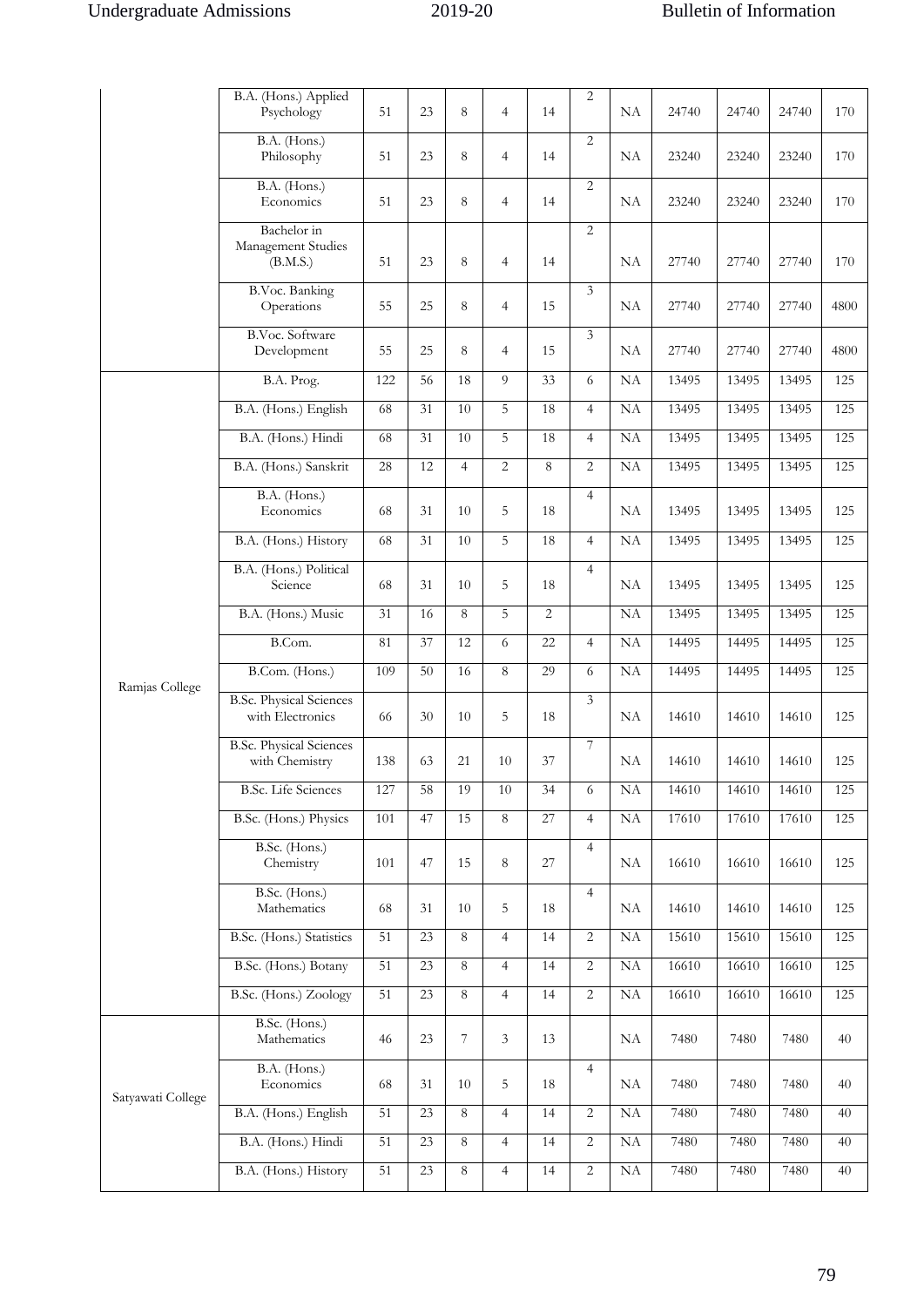|                                                       | B.A. (Hons.) Political<br>Science | 68              | 31  | 10 | 5               | 18  | $\overline{4}$ | NA              | 7480  | 7480  | 7480  | 40             |
|-------------------------------------------------------|-----------------------------------|-----------------|-----|----|-----------------|-----|----------------|-----------------|-------|-------|-------|----------------|
|                                                       | B.A. (Hons.) Sanskrit             | 51              | 23  | 8  | $\overline{4}$  | 14  | $\overline{2}$ | NA              | 7480  | 7480  | 7480  | 40             |
|                                                       | B.A. (Hons.) Urdu                 | 51              | 23  | 8  | $\overline{4}$  | 14  | $\overline{2}$ | NA              | 7480  | 7480  | 7480  | 40             |
|                                                       | B.A. Prog.                        | 339             | 155 | 51 | 25              | 92  | 16             | NA              | 7480  | 7480  | 7480  | 40             |
|                                                       | B.Com.                            | 169             | 78  | 25 | 13              | 46  | 7              | NA              | 7480  | 7480  | 7480  | 40             |
|                                                       | B.Com. (Hons.)                    | 169             | 78  | 25 | 13              | 46  | $\overline{7}$ | NA              | 7480  | 7480  | 7480  | 40             |
|                                                       | B.A. Prog.                        | 311             | 144 | 46 | 23              | 83  | 15             | <b>NA</b>       | 7075  | 6395  | 6395  | 40             |
|                                                       | B.A. (Hons.)<br>Economics         | 51              | 24  | 8  | $\overline{4}$  | 14  | $\mathbf{1}$   | NA              | 7075  | 6395  | 6395  | 40             |
|                                                       | B.A. (Hons.) English              | 51              | 24  | 8  | $\overline{4}$  | 14  | $\mathbf{1}$   | NA              | 7075  | 6395  | 6395  | 40             |
| Satyawati College                                     | B.A. (Hons.) Hindi                | 51              | 24  | 8  | $\overline{4}$  | 14  | $\mathbf{1}$   | <b>NA</b>       | 7075  | 6395  | 6395  | 40             |
| (Evening)                                             | B.A. (Hons.) History              | 51              | 24  | 8  | $\overline{4}$  | 14  | $\mathbf{1}$   | <b>NA</b>       | 7075  | 6395  | 6395  | 40             |
|                                                       | B.A. (Hons.) Political<br>Science | 51              | 24  | 8  | $\overline{4}$  | 14  | $\mathbf{1}$   | NA              | 7075  | 6395  | 6395  | 40             |
|                                                       | B.Com.                            | 207             | 96  | 31 | 15              | 56  | $\overline{9}$ | NA              | 7075  | 6395  | 6395  | 40             |
|                                                       | B.Com. (Hons.)                    | 137             | 63  | 20 | 10              | 37  | $\overline{7}$ | NA              | 7075  | 6395  | 6395  | 40             |
|                                                       | B.Com. (Hons.)                    | 419             | 194 | 61 | 30              | 116 | 18             | NA              | 7855  | 7855  | 7855  | 75             |
|                                                       | B.Com.                            | 170             | 77  | 25 | 13              | 48  | 7              | $\overline{NA}$ | 7855  | 7855  | 7855  | 75             |
|                                                       | B.A. (Hons.)<br>Economics         | 51              | 24  | 8  | $\overline{4}$  | 13  | $\overline{2}$ | NA              | 7055  | 7055  | 7055  | 75             |
|                                                       | B.A. (Hons.) History              | 51              | 24  | 8  | $\overline{4}$  | 13  | $\overline{2}$ | NA              | 7055  | 7055  | 7055  | 75             |
| Shaheed Bhagat                                        | B.A. (Hons.) Political<br>Science | 51              | 24  | 8  | $\overline{4}$  | 13  | $\overline{2}$ | NA              | 7555  | 7555  | 7555  | 75             |
| Singh College                                         | B.A. (Hons.)<br>Geography         | 51              | 24  | 8  | $\overline{4}$  | 13  | $\overline{2}$ | NA              | 8455  | 8455  | 8455  | 75             |
|                                                       | B.A. (Hons.) Hindi                | $\overline{51}$ | 24  | 8  | $\overline{4}$  | 13  | $\overline{2}$ | NA              | 7055  | 7055  | 7055  | 75             |
|                                                       | B.A. (Hons.) English              | 51              | 24  | 8  | $\overline{4}$  | 13  | $\overline{2}$ | NA              | 7555  | 7555  | 7555  | 75             |
|                                                       | B.A. Prog.                        | 102             | 46  | 15 | 8               | 28  | 5              | NA              | 7055  | 7055  | 7055  | 75             |
|                                                       | B.Sc. (Hons.)<br>Mathematics      | 51              | 24  | 8  | $\overline{4}$  | 13  | $\overline{2}$ | NA              | 7055  | 7055  | 7055  | 75             |
|                                                       | B.A. Prog.                        | 203             | 93  | 30 | 16              | 55  | 9              | NA              | 6125  | 6125  | 6125  | $\theta$       |
|                                                       | B.A. (Hons.)<br>Geography         | 68              | 31  | 10 | 6               | 18  | 3              | NA              | 7225  | 7225  | 7225  | $\overline{0}$ |
| Shaheed Bhagat<br>Singh College<br>(Evening)          | B.A. (Hons.) Political<br>Science | 68              | 31  | 10 | 6               | 18  | 3              | NA              | 6125  | 6125  | 6125  | $\overline{0}$ |
|                                                       | B.Com.                            | 407             | 187 | 61 | $\overline{31}$ | 110 | 18             | NA              | 6825  | 6825  | 6825  | $\theta$       |
|                                                       | B.Com. (Hons.)                    |                 |     |    |                 |     | 3              | NA              | 6825  | 6825  | 6825  | $\overline{0}$ |
|                                                       |                                   | 68              | 31  | 10 | 6               | 18  |                |                 |       |       |       |                |
| Shaheed Rajguru<br>College of Applied<br>Sciences for | B.Sc. (Hons.)<br>Electronics      | 36              | 16  | 5  | 3               | 10  | 2              | NA              | 15620 | 15440 | 15440 | 1490           |
| Women (W)                                             | B.Sc. (Hons.)<br>Instrumentation  | 36              | 16  | 5  | 3               | 10  | $\overline{2}$ | $\rm NA$        | 15620 | 15440 | 15440 | 1490           |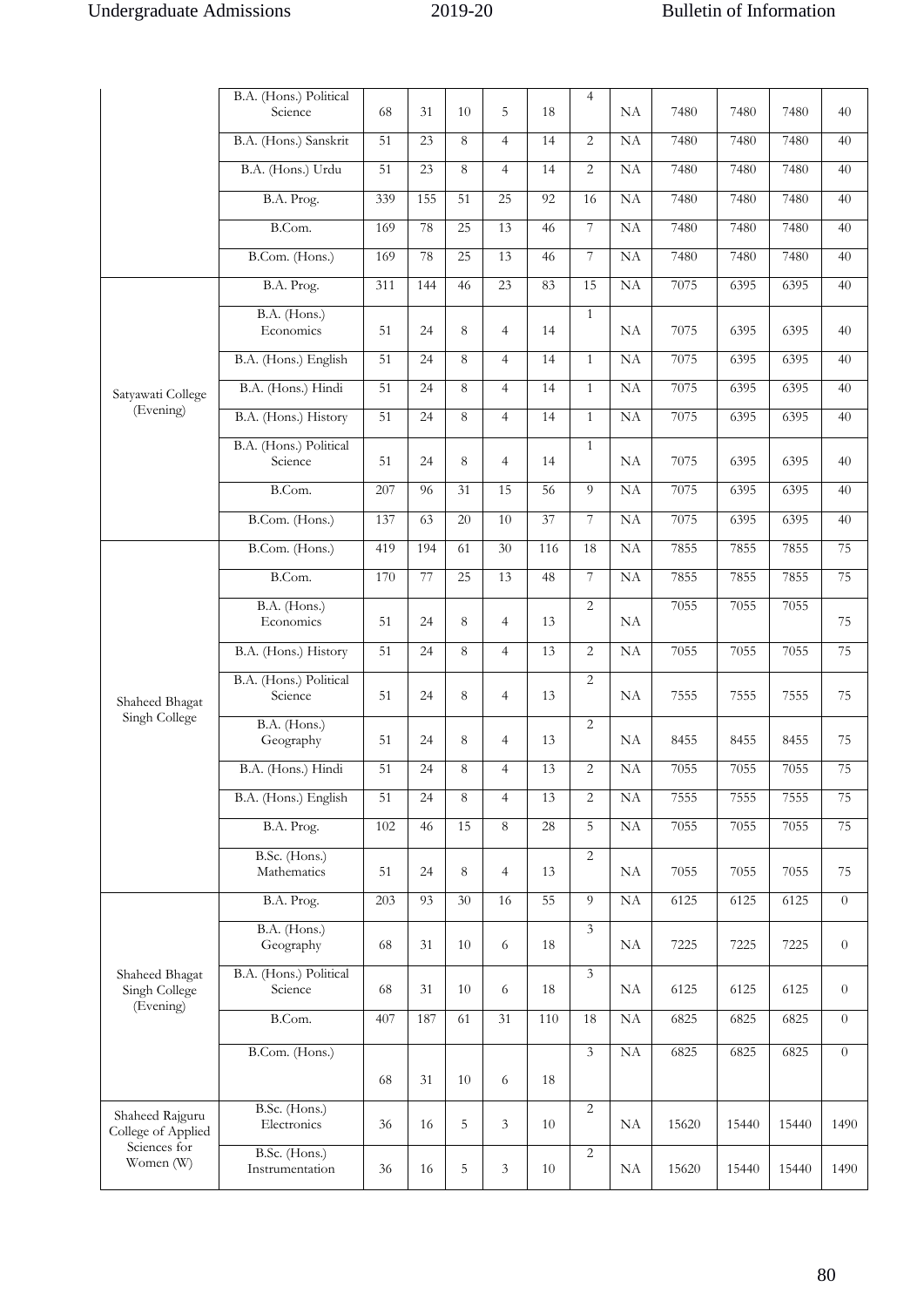|                                                           | B.Sc. (Hons.) Food<br>Technology                                                              | 36  | 16 | 5       | 3                        | 10              | $\overline{2}$ | NA                  | 15620 | 15440 | 15440 | 1490 |
|-----------------------------------------------------------|-----------------------------------------------------------------------------------------------|-----|----|---------|--------------------------|-----------------|----------------|---------------------|-------|-------|-------|------|
|                                                           | B.Sc. (Hons.)<br>Computer Science                                                             | 51  | 23 | 8       | $\overline{4}$           | 14              | $\overline{2}$ | NA                  | 30620 | 30440 | 30440 | 1490 |
|                                                           | B.Sc. (Hons.)<br><b>Biomedical Science</b>                                                    | 36  | 16 | 5       | 3                        | 10              | $\overline{2}$ | NA                  | 25620 | 20440 | 20440 | 1490 |
|                                                           | B.Sc. (Hons.) Physics                                                                         | 51  | 23 | 8       | $\overline{4}$           | 14              | $\overline{2}$ | NA                  | 15620 | 15440 | 15440 | 1490 |
|                                                           | B.Sc. (Hons.)<br>Mathematics                                                                  | 51  | 23 | 8       | $\overline{4}$           | 14              | $\overline{2}$ | NA                  | 15620 | 15440 | 15440 | 1490 |
|                                                           | B.Sc. (Hons.)<br>Chemistry                                                                    | 36  | 16 | 5       | 3                        | 10              | $\overline{2}$ | NA                  | 15620 | 15440 | 15440 | 1490 |
|                                                           | B.A. (Hons.)<br>Psychology                                                                    | 51  | 23 | 8       | $\overline{4}$           | 14              | $\overline{2}$ | NA                  | 15620 | 15440 | 15440 | 1490 |
|                                                           | B.Sc. (Hons.) Statistics                                                                      | 51  | 23 | 8       | $\overline{4}$           | 14              | $\overline{c}$ | NA                  | 15620 | 15440 | 15440 | 1490 |
|                                                           | B.Sc. (Hons.)<br>Microbiology                                                                 | 36  | 16 | 5       | 3                        | 10              | $\overline{2}$ | NA                  | 15620 | 15440 | 15440 | 1490 |
|                                                           | <b>Bachelor</b> of Business<br>Administration<br>(Financial Investment                        |     |    |         |                          |                 | $\overline{2}$ |                     |       |       |       |      |
|                                                           | Analysis) (BBA(FIA)                                                                           | 51  | 23 | 8       | $\overline{4}$           | 14              |                | NA                  | 26620 | 26440 | 26440 | 1490 |
|                                                           | Bachelor of<br>Management Studies<br>(B.M.S.)                                                 | 51  | 23 | 8       | $\overline{4}$           | 14              | $\overline{2}$ | NA                  | 15620 | 15620 | 15620 | 1490 |
|                                                           | B.Sc. (Hons.)<br>Biochemistry                                                                 | 36  | 16 | 5       | 3                        | 10              | $\overline{2}$ | NA                  | 15620 | 15440 | 15440 | 1490 |
|                                                           | B.Sc. (Hons.)<br>Computer Science                                                             | 50  | 23 | 8       | $\overline{4}$           | 14              | $\mathbf{1}$   | NA                  | 28525 | 28525 | 28525 | 3555 |
| Shaheed Sukhdev<br>College for<br><b>Business Studies</b> | <b>Bachelor</b> of<br>Management Studies<br>(B.M.S.)                                          | 204 | 93 | 31      | 15                       | 55              | 10             | NA                  | 14025 | 14025 | 14025 | 3555 |
|                                                           | <b>Bachelor</b> of Business<br>Administration<br>(Financial Investment<br>Analysis) (BBA(FIA) | 99  | 45 | 15      | $\overline{\mathcal{I}}$ | 27              | 5              | $\rm NA$            | 25025 | 25025 | 25025 | 3555 |
|                                                           | B.A. Prog.                                                                                    | 203 | 93 | 30      | 15                       | 55              | 10             | NA                  | 16650 | 16650 | 16650 | 170  |
|                                                           | B.A. (Hons.)<br>Economics                                                                     | 51  | 23 | 8       | $\overline{4}$           | 14              | $\overline{2}$ | NA                  | 16650 | 16650 | 16650 | 170  |
|                                                           | B.A. (Hons.) English                                                                          | 51  | 23 | $\,8\,$ | $\overline{4}$           | 14              | $\overline{2}$ | NA                  | 16650 | 16650 | 16650 | 170  |
|                                                           | B.A. (Hons.)<br>Geography                                                                     | 51  | 23 | 8       | $\overline{4}$           | 14              | $\overline{2}$ | NA                  | 19050 | 19050 | 19050 | 170  |
|                                                           | B.A. (Hons.) Hindi                                                                            | 51  | 23 | $\,8\,$ | $\overline{4}$           | 14              | $\overline{2}$ | NA                  | 16650 | 16650 | 16650 | 170  |
| Shivaji College                                           | B.A. (Hons.) History                                                                          | 51  | 23 | $\,8\,$ | $\overline{4}$           | 14              | $\overline{2}$ | NA                  | 16650 | 16650 | 16650 | 170  |
|                                                           | B.A. (Hons.) Political<br>Science                                                             | 51  | 23 | 8       | $\overline{4}$           | 14              | $\overline{2}$ | NA                  | 16650 | 16650 | 16650 | 170  |
|                                                           | B.A. (Hons.) Sanskrit                                                                         | 51  | 23 | 8       | $\overline{4}$           | 14              | $\sqrt{2}$     | NA                  | 16650 | 16650 | 16650 | 170  |
|                                                           | B.Com.                                                                                        | 101 | 46 | 15      | $\,8\,$                  | 27              | 5              | NA                  | 16850 | 16850 | 16850 | 170  |
|                                                           | B.Com. (Hons.)                                                                                | 101 | 46 | 15      | $\,8\,$                  | 27              | 5              | NA                  | 17850 | 17850 | 17850 | 170  |
|                                                           | <b>B.Sc.</b> Life Sciences                                                                    | 101 | 46 | 15      | $\,8\,$                  | $\overline{27}$ | 5              | $\overline{\rm NA}$ | 20970 | 20970 | 20970 | 170  |
|                                                           |                                                                                               |     |    |         |                          |                 |                |                     |       |       |       |      |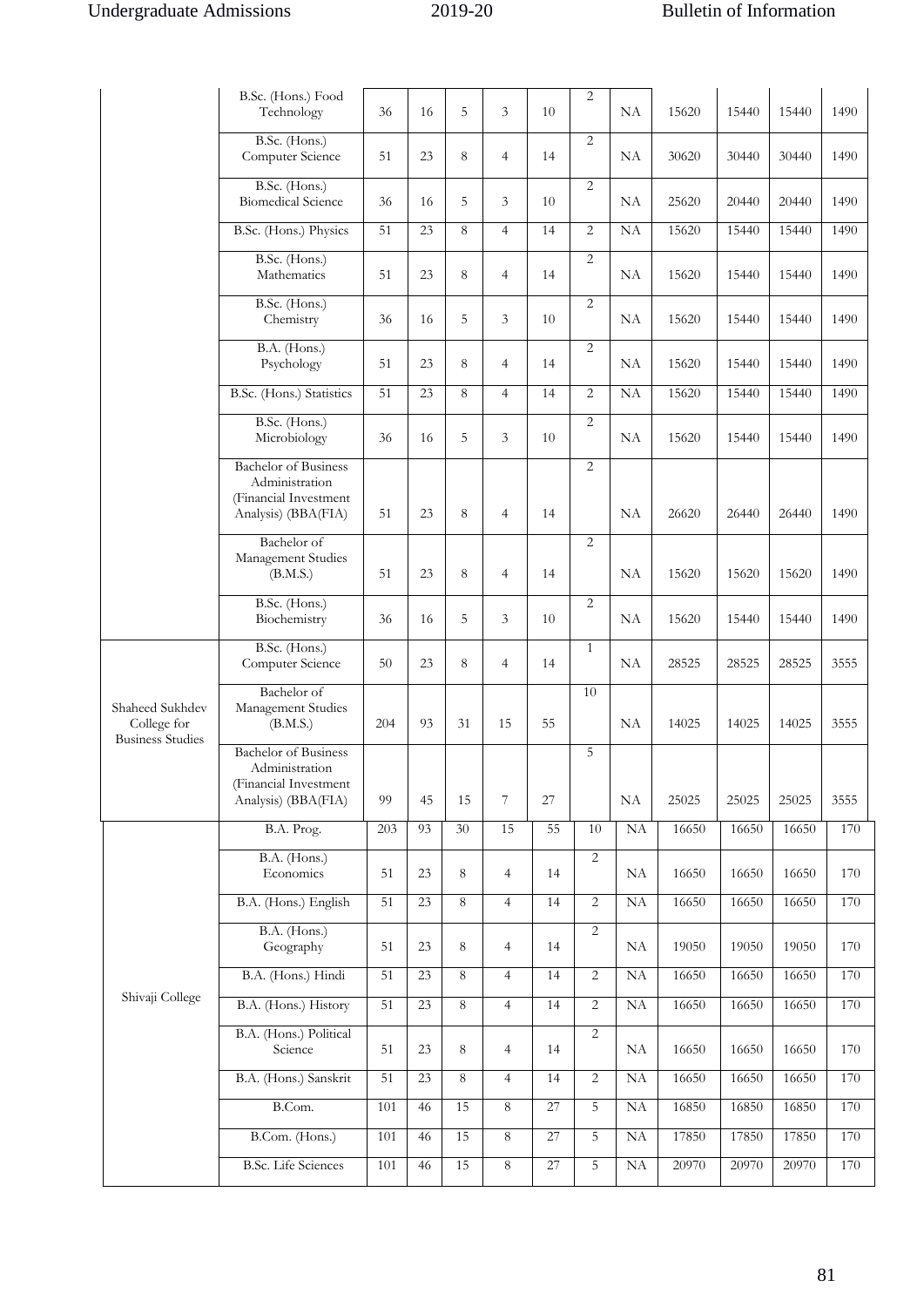|                                   | <b>B.Sc. Physical Sciences</b><br>with Computer    | 68  | 31                   | 10             | 5              | 18             | $\overline{4}$   | NA | 20570 | 20570 | 20570 | 170 |
|-----------------------------------|----------------------------------------------------|-----|----------------------|----------------|----------------|----------------|------------------|----|-------|-------|-------|-----|
|                                   | <b>B.Sc. Physical Sciences</b><br>with Chemistry   | 34  | 16                   | 5              | 3              | 9              | 1                | NA | 20970 | 20970 | 20970 | 170 |
|                                   | B.Sc. (Hons.)<br>Biochemistry                      | 34  | 16                   | 5              | 3              | $\overline{Q}$ | $\mathbf{1}$     | NA | 21970 | 21970 | 21970 | 170 |
|                                   | B.Sc. (Hons.) Botany                               | 34  | 16                   | 5              | $\overline{3}$ | 9              | $\mathbf{1}$     | NA | 20970 | 20970 | 20970 | 170 |
|                                   | B.SC. (Hons.)<br>Chemistry                         | 34  | 16                   | 5              | 3              | $\overline{9}$ | $\mathbf{1}$     | NA | 20970 | 20970 | 20970 | 170 |
|                                   | B.Sc. (Hons.)<br>Mathematics                       | 101 | 46                   | 15             | 8              | 27             | 5                | NA | 20170 | 20170 | 20170 | 170 |
|                                   | B.Sc. (Hons.) Physics                              | 68  | 31                   | 10             | 5              | 18             | $\overline{4}$   | NA | 20970 | 20970 | 20970 | 170 |
|                                   | B.Sc. (Hons.) Zoology                              | 34  | 16                   | 5              | $\overline{3}$ | 9              | $\mathbf{1}$     | NA | 20970 | 20970 | 20970 | 170 |
|                                   | B.A. (Hons.) Business<br>Economics                 | 68  | 31                   | 10             | 5              | 18             | $\overline{4}$   | NA | 34270 | 34270 | 34270 | 250 |
|                                   | B.A. Prog.                                         | 170 | 78                   | 25             | 14             | 45             | 8                | NA | 15800 | 15800 | 15800 | 90  |
|                                   | B.A. (Hons.)<br>Economics                          | 51  | 23                   | 8              | 4              | 14             | $\overline{2}$   | NA | 15800 | 15800 | 15800 | 90  |
|                                   | B.A. (Hons.) English                               | 51  | 23                   | 8              | $\overline{4}$ | 14             | $\overline{2}$   | NA | 15800 | 15800 | 15800 | 90  |
|                                   | B.A. (Hons.) Hindi                                 | 51  | 23                   | 8              | $\overline{4}$ | 14             | $\overline{2}$   | NA | 15800 | 15800 | 15800 | 90  |
|                                   | B.A. (Hons.) History                               | 51  | 23                   | 8              | $\overline{4}$ | 14             | $\overline{2}$   | NA | 15800 | 15800 | 15800 | 90  |
|                                   | B.A. (Hons.) Political<br>Science                  | 51  | 23                   | 8              | $\overline{4}$ | 14             | 2                | NA | 15800 | 15800 | 15800 | 90  |
|                                   | B.Com.                                             | 170 | 78                   | 26             | 13             | 46             | $\overline{7}$   | NA | 15800 | 15800 | 15800 | 90  |
| Shyam Lal<br>College              | B.Com. (Hons.)                                     | 204 | 93                   | 31             | 15             | 55             | 10               | NA | 15800 | 15800 | 15800 | 90  |
|                                   | <b>B.Sc. Physical Sciences</b><br>with Electronics | 61  | 28                   | 9              | 5              | 16             | 3                | NA | 16750 | 16750 | 16750 | 90  |
|                                   | <b>B.Sc. Physical Sciences</b><br>with Chemistry   | 134 | 61                   | 20             | 10             | 36             | $\boldsymbol{7}$ | NA | 16750 | 16750 | 16750 | 90  |
|                                   | <b>B.Sc. Physical Sciences</b><br>with Computer    | 61  | 28                   | 9              | 5              | 16             | $\overline{3}$   | NA | 16750 | 16750 | 16750 | 90  |
|                                   | B.Sc. (Hons.) Chemistry                            | 32  | 13                   | 5              | $\overline{2}$ | 9              | 3                | NA | 19750 | 19750 | 19750 | 90  |
|                                   | B. Sc. (Hons.)<br>Mathematics                      | 46  | 19                   | $\overline{7}$ | 3              | 12             | 5                | NA | 19750 | 19750 | 19750 | 90  |
|                                   | B.Com.                                             | 203 | 93                   | 30             | 15             | 55             | 10               | NA | 9700  | 9700  | 9700  | 20  |
|                                   | B.Com. (Hons.)                                     | 68  | 31                   | 10             | 5              | 18             | $\mathfrak{Z}$   | NA | 9700  | 9700  | 9700  | 20  |
|                                   | B.A. Prog.                                         | 203 | 93                   | 30             | 15             | 55             | $10\,$           | NA | 9700  | 9700  | 9700  | 20  |
| Shyam Lal<br>College (Evening)    | B.A. (Hons.)<br>Economics                          | 51  | 23                   | 8              | $\overline{4}$ | 14             | $\overline{2}$   | NA | 9700  | 9700  | 9700  | 20  |
|                                   | B.A. (Hons.) Hindi                                 | 51  | 23                   | 8              | $\overline{4}$ | 14             | $\overline{2}$   | NA | 9700  | 9700  | 9700  | 20  |
|                                   | B.A. (Hons.) Political<br>Science                  | 51  | 23                   | 8              | $\overline{4}$ | 14             | $\overline{2}$   | NA | 9700  | 9700  | 9700  | 20  |
| Shyama Prasad<br>Mukherji College | B.A. Prog.                                         | 423 | 19<br>$\overline{4}$ | 63             | 32             | 114            | 20               | NA | 7685  | 7685  | 7685  | 125 |
| For Women (W)                     | B.A. (Hons.) Applied<br>Psychology                 | 43  | 19                   | 6              | 3              | 12             | $\mathfrak{Z}$   | NA | 9885  | 9885  | 9885  | 125 |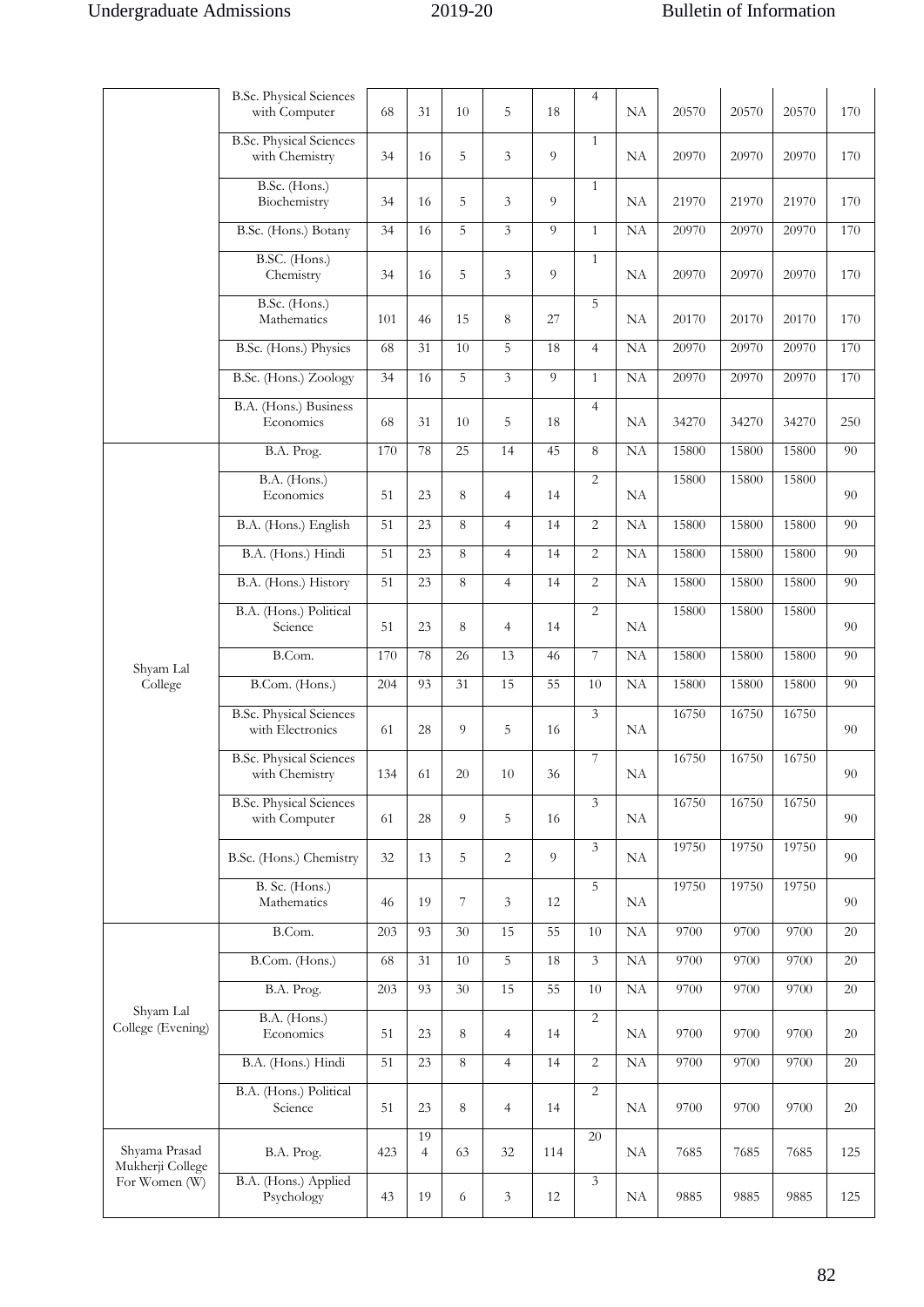|                                    | B.A. (Hons.)                       |     |                      |                |                  |                | 3                |           |       |       |       |           |
|------------------------------------|------------------------------------|-----|----------------------|----------------|------------------|----------------|------------------|-----------|-------|-------|-------|-----------|
|                                    | Economics                          | 43  | 19                   | 6              | 3                | 12             |                  | NA        | 7685  | 7685  | 7685  | 125       |
|                                    | B.A. (Hons.) English               | 43  | 19                   | 6              | $\overline{3}$   | 12             | 3                | NA        | 7685  | 7685  | 7685  | 125       |
|                                    | B.A. (Hons.) Hindi                 | 43  | 19                   | 6              | 3                | 12             | $\overline{3}$   | NA        | 7685  | 7685  | 7685  | 125       |
|                                    | B.A. (Hons.) History               | 43  | 19                   | 6              | 3                | 12             | 3                | NA        | 7685  | 7685  | 7685  | 125       |
|                                    | B.A. (Hons.)<br>Geography          | 51  | 23                   | $\,8\,$        | $\overline{4}$   | 14             | $\overline{2}$   | NA        | 9385  | 9385  | 9385  | 125       |
|                                    | B.Sc. (Hons.)<br>Mathematics       | 43  | 19                   | 6              | 3                | 12             | $\overline{3}$   | NA        | 9885  | 9885  | 9885  | 125       |
|                                    | B.A. (Hons.)<br>Philosophy         | 43  | 19                   | 6              | 3                | 12             | 3                | NA        | 7685  | 7685  | 7685  | 125       |
|                                    | B.A. (Hons.) Political<br>Science  | 102 | 47                   | 15             | 8                | 28             | $\overline{4}$   | NA        | 7685  | 7685  | 7685  | 125       |
|                                    | B.A. (Hons.) Sanskrit              | 43  | 19                   | 6              | 3                | 12             | 3                | NA        | 7685  | 7685  | 7685  | 125       |
|                                    | B.Com. (Hons.)                     | 86  | 39                   | 13             | 6                | 23             | 5                | NA        | 9885  | 9885  | 9885  | 125       |
|                                    | B.Com.                             | 131 | 60                   | 20             | $10\,$           | 35             | 6                | NA        | 9685  | 9685  | 9685  | 125       |
|                                    | B.Sc. (Hons.) Computer<br>Science  | 59  | 27                   | 9              | $\overline{4}$   | 16             | 3                | NA        | 39305 | 39305 | 39305 | 3930<br>5 |
|                                    | <b>B.El.Ed</b>                     | 59  | 27                   | 9              | $\overline{4}$   | 16             | $\overline{3}$   | <b>NA</b> | 17035 | 17035 | 17035 | 125       |
|                                    | B.A. Prog.                         | 339 | 15<br>5              | 51             | 25               | 92             | 16               | NA        | 6880  | 6880  | 6880  | 75        |
|                                    | B.A. (Hons.) English               | 51  | 23                   | 8              | $\overline{4}$   | 14             | $\overline{2}$   | NA        | 6880  | 6880  | 6880  | 75        |
|                                    | B.A. (Hons.) Hindi                 | 51  | 23                   | 8              | $\overline{4}$   | 14             | $\overline{2}$   | <b>NA</b> | 6880  | 6880  | 6880  | 75        |
|                                    | B.A. (Hons.) Political<br>Science  | 68  | 31                   | 10             | 5                | 18             | $\overline{4}$   | NA        | 6880  | 6880  | 6880  | 75        |
| Sri Aurobindo<br>College (Day)     | B.Com.                             | 305 | 14<br>$\theta$       | 46             | 23               | 82             | 14               | NA        | 6880  | 6880  | 6880  | 75        |
|                                    | B.Com. (Hons.)                     | 68  | 31                   | 10             | 5                | 18             | $\overline{4}$   | NA        | 6880  | 6880  | 6880  | 75        |
|                                    | <b>B.Sc.</b> Life Sciences         | 51  | 23                   | 8              | $\overline{4}$   | 14             | $\overline{c}$   | NA        | 9916  | 9916  | 9916  | 75        |
|                                    | <b>B.Sc. Physical Sciences</b>     | 101 | 46                   | 15             | 8                | 27             | 5                | NA        | 9916  | 9916  | 9916  | 75        |
|                                    | B.Sc. (Hons.)<br>Electronics       | 34  | 16                   | 5              | 2                | 9              | $\overline{2}$   | NA        | 9916  | 9916  | 9916  | 75        |
|                                    | B.A. (Hons.) English               | 51  | 24                   | 8              | 3                | 13             | 3                | NA        | 5733  | 5733  | 5733  | 1600      |
|                                    | B.A. (Hons.)<br>Economics          | 51  | 24                   | 8              | 3                | 13             | 3                | NA        | 5733  | 5733  | 5733  | 1600      |
|                                    | B.A. Prog.                         | 254 | 11<br>7              | 38             | 19               | 68             | 12               | NA        | 5733  | 5733  | 5733  | 1600      |
| Sri Aurobindo<br>College (Evening) | B.Com.                             | 254 | 11<br>$\overline{7}$ | 38             | 19               | 68             | 12               | NA        | 5833  | 5833  | 5833  | 1600      |
|                                    | B.Com. (Hons.)                     | 85  | 39                   | 12             | $\overline{7}$   | 23             | $\overline{4}$   | NA        | 7233  | 7233  | 7233  | 1600      |
|                                    | B.A. (Hons.) Hindi                 | 51  | 24                   | 8              | 3                | 13             | 3                | NA        | 5733  | 5733  | 5733  | 1600      |
|                                    | B.A. (Hons.) Applied<br>Psychology | 51  | 24                   | 8              | 3                | 13             | 3                | NA        | 8133  | 8133  | 8133  | 1600      |
|                                    | B.Com. (Hons.)                     | 200 | 10<br>$\overline{0}$ | $\overline{0}$ | $\boldsymbol{0}$ | $\overline{0}$ | $\boldsymbol{0}$ | 100       | 24700 | NA    | NA    | 125       |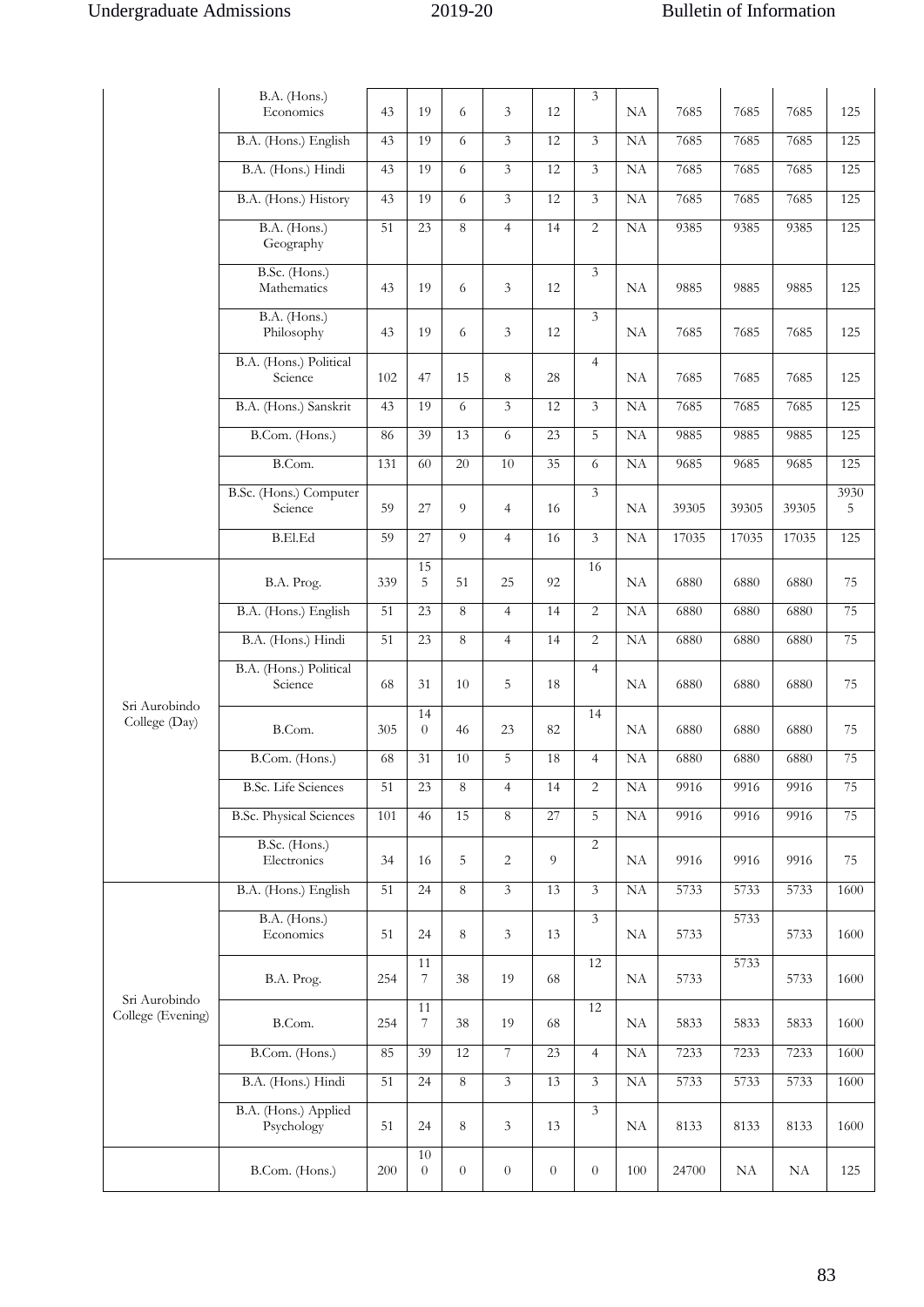|                                            | B.Com.                                        | 140 | 60 | $\overline{0}$         | $\overline{0}$      | $\overline{0}$ | $\theta$ | 60 | 24700 | NA       | NA       | 125   |
|--------------------------------------------|-----------------------------------------------|-----|----|------------------------|---------------------|----------------|----------|----|-------|----------|----------|-------|
|                                            | B.A. (Hons.)<br>Economics                     | 80  | 40 | NA                     | <b>NA</b>           | <b>NA</b>      | NA       | 40 | 27200 | NA       | NA       | 125   |
| Sri Guru Gobind                            | B.Sc. (Hons.) Computer<br>Science             | 46  | 20 | NA                     | NA                  | NA             | NA       | 20 | 45200 | NA       | NA       | 125   |
| Singh College of<br>Commerce               | B.A. (Hons.) Business<br>Economics            | 40  | 20 | NA                     | NA                  | NA             | NA       | 20 | 44200 | NA       | NA       | 125   |
|                                            | Bachelor of<br>Management Studies<br>(B.M.S.) | 46  | 23 | NA                     | NA                  | NA             | NA       | 23 | 44200 | NA       | NA       | 125   |
|                                            | B.A. (Hons.) Punjabi                          | 46  | 23 | NA                     | NA                  | NA             | NA       | 23 | 27200 | NA       | NA       | 125   |
|                                            | B.Com. (Hons.)                                | 84  | 40 | NA                     | <b>NA</b>           | NA             | NA       | 40 | 18025 | NA       | NA       | 125   |
|                                            | B.A. (Hons.) English                          | 30  | 15 | NA                     | NA                  | NA             | NA       | 15 | 18025 | NA       | NA       | 125   |
|                                            | B.A. (Hons.) Hindi                            | 30  | 15 | $\overline{NA}$        | NA                  | NA             | NA       | 15 | 18025 | NA       | NA       | 125   |
|                                            | B.A. (Hons.) Punjabi                          | 30  | 15 | NA                     | NA                  | NA             | NA       | 15 | 18025 | NA       | NA       | 125   |
|                                            | B.A. (Hons.) History                          | 30  | 15 | NA                     | <b>NA</b>           | <b>NA</b>      | NA       | 15 | 18025 | NA       | NA       | 125   |
|                                            | B.A. (Hons.) Political                        |     |    | <b>NA</b>              | NA                  | <b>NA</b>      | NA       |    |       |          |          |       |
| Sri Guru Nanak<br>Dev Khalsa               | Science                                       | 30  | 15 |                        |                     |                |          | 15 | 18025 | NA       | NA       | 125   |
| College                                    | B.A. (Hons.) Hindi<br>Patrakarita             | 40  | 20 | NA                     | <b>NA</b>           | NA             | NA       | 20 | 32025 | NA       | NA       | 14125 |
|                                            | B.Com.                                        | 180 | 90 | NA                     | <b>NA</b>           | NA             | NA       | 90 | 18025 | NA       | NA       | 125   |
|                                            | B.A. Prog.                                    | 120 | 60 | NA                     | NA                  | NA             | NA       | 60 | 18025 | NA       | NA       | 125   |
|                                            | B.A. (Hons.) Business<br>Economics            | 40  | 20 | <b>NA</b>              | <b>NA</b>           | <b>NA</b>      | NA       | 20 | 39025 | NA       | NA       | 125   |
|                                            | B.Sc. (Hons.)<br>Mathematics                  | 46  | 23 | NA                     | NA                  | <b>NA</b>      | NA       | 23 | 18025 | NA       | NA       | 125   |
|                                            | B.A. (Hons.) English                          | 40  | 20 | NA                     | NA                  | NA             | NA       | 20 | 20915 | NA       | NA       | 175   |
|                                            | B.A. (Hons.) Hindi                            | 40  | 20 | NA                     | NA                  | NA             | NA       | 20 | 20915 | NA       | NA       | 175   |
|                                            | B.A. (Hons.) Punjabi                          | 40  | 20 | NA                     | NA                  | NA             | NA       | 20 | 20915 | NA       | $\rm NA$ | 175   |
|                                            | B.Sc. (Hons.) Computer<br>Science             | 46  | 23 | NA                     | NA                  | NA             | NA       | 23 | 26965 | NA       | NA       | 175   |
|                                            | B.A. (Hons.)<br>Economics                     | 40  | 20 | NA                     | $\rm NA$            | ${\rm NA}$     | NA       | 20 | 20915 | NA       | NA       | 175   |
|                                            | B.A. (Hons.) History                          | 40  | 20 | NA                     | NA                  | NA             | NA       | 20 | 20915 | $\rm NA$ | $\rm NA$ | 175   |
| Sri Guru Tegh<br>Bahadur Khalsa<br>College | B.A. (Hons.) Political<br>Science             | 40  | 20 | NA                     | $\overline{\rm NA}$ | NA             | NA       | 20 | 20915 | NA       | NA       | 175   |
|                                            | B.A. Prog.                                    | 60  | 30 | NA                     | NA                  | NA             | NA       | 30 | 20915 | NA       | $\rm NA$ | 175   |
|                                            | B.Com. (Hons.)                                | 60  | 60 | $\overline{\rm NA}$    | $\overline{\rm NA}$ | NA             | NA       | 60 | 26965 | $\rm NA$ | $\rm NA$ | 175   |
|                                            | B.Com.                                        | 30  | 30 | $\overline{\rm NA}$    | NA                  | NA             | NA       | 30 | 26965 | $\rm NA$ | $\rm NA$ | 175   |
|                                            | B.Sc. (Hons.) Botany                          | 40  | 20 | NA                     | NA                  | NA             | NA       | 20 | 26965 | NA       | $\rm NA$ | 175   |
|                                            | B.SC. (Hons.)<br>Chemistry                    | 20  | 10 | $\overline{\text{NA}}$ | NA                  | NA             | NA       | 10 | 26965 | NA       | NA       | 175   |
|                                            | B.Sc. (Hons.)<br>Electronics                  | 20  | 10 | NA                     | NA                  | NA             | NA       | 10 | 26965 | NA       | NA       | 175   |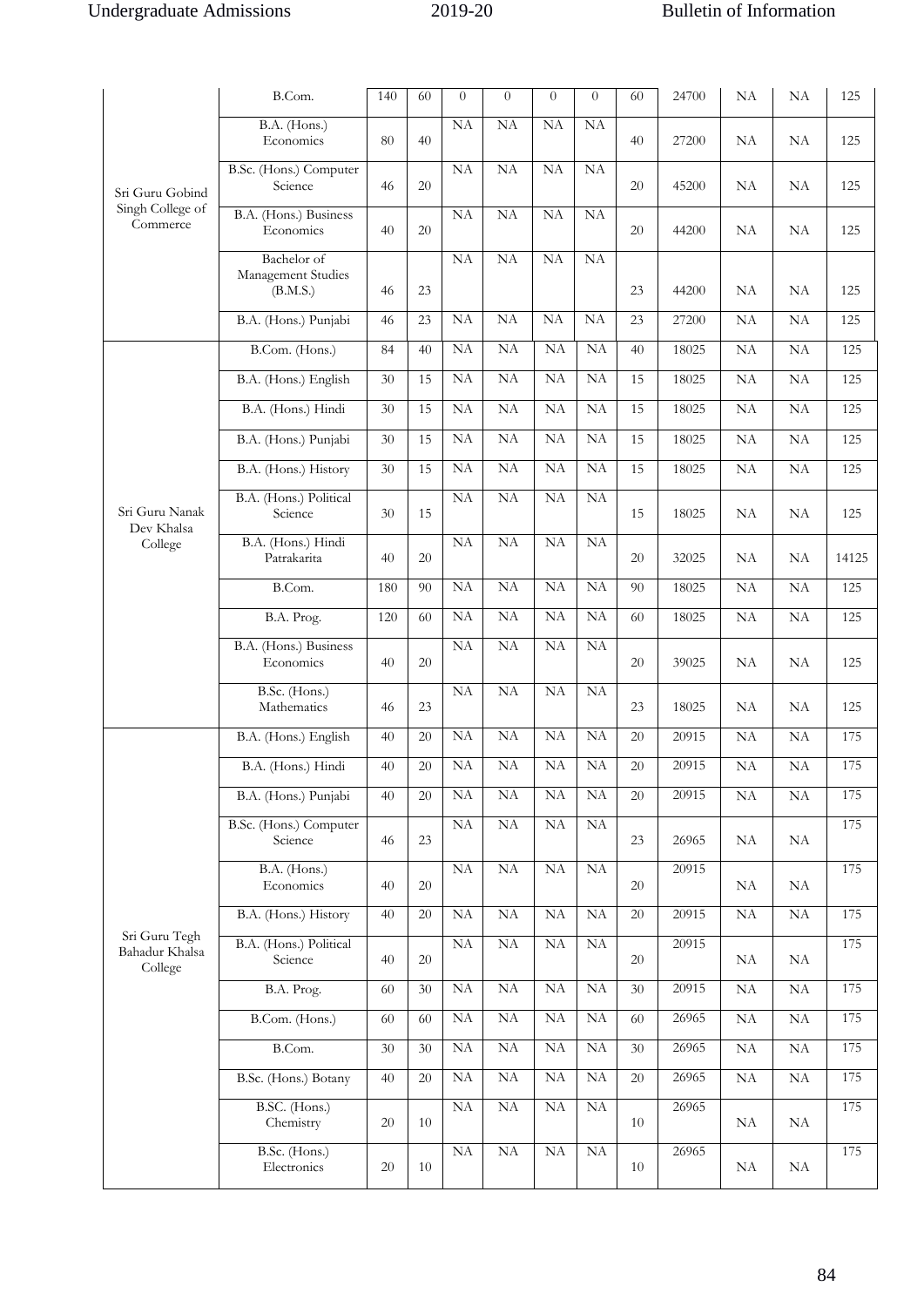|                            | B.Sc. (Hons.)<br>Mathematics                     | 40  | 20 | NA        | NA             | NA             | NA             | 20 | 26965 | NA    | NA    | 175 |
|----------------------------|--------------------------------------------------|-----|----|-----------|----------------|----------------|----------------|----|-------|-------|-------|-----|
|                            | B.Sc. (Hons.) Physics                            | 40  | 20 | NA        | NA             | NA             | NA             | 20 | 26965 | NA    | NA    | 175 |
|                            | B.Sc. (Hons.) Zoology                            | 40  | 20 | NA        | NA             | NA             | NA             | 20 | 26965 | NA    | NA    | 175 |
|                            | <b>B.Sc. Physical Sciences</b><br>with Chemistry | 40  | 20 | <b>NA</b> | NA             | NA             | NA             | 20 | 26965 | NA    | NA    | 175 |
|                            | <b>B.Sc. Physical Sciences</b><br>with Computer  | 20  | 10 | NA        | NA             | NA             | NA             | 10 | 26965 | NA    | NA    | 175 |
|                            | B.A. (Hons.) Business<br>Economics               | 40  | 20 | <b>NA</b> | <b>NA</b>      | NA             | NA             | 20 | 43965 | NA    | NA    | 175 |
|                            | <b>B.Sc.</b> Life Sciences                       | 40  | 20 | $\theta$  | $\Omega$       | $\theta$       | $\theta$       | 20 | 26965 | NA    | NA    | 175 |
|                            | B.A. Prog.                                       | 101 | 47 | 15        | 8              | 27             | $\overline{4}$ | NA | 11560 | 11560 | 11560 | 635 |
|                            | B.Com.                                           | 101 | 47 | 15        | 8              | 27             | $\overline{4}$ | NA | 12405 | 12405 | 12405 | 635 |
|                            | B.Com. (Hons.)                                   | 101 | 47 | 15        | 8              | 27             | $\overline{4}$ | NA | 12405 | 12405 | 12405 | 635 |
|                            | B.A. (Hons.) English                             | 43  | 19 | 6         | $\overline{3}$ | 12             | $\overline{3}$ | NA | 12405 | 12405 | 12405 | 635 |
|                            | B.A. (Hons.) Hindi                               | 50  | 23 | 8         | $\overline{4}$ | 14             | $\mathbf{1}$   | NA | 12405 | 12405 | 12405 | 635 |
|                            | B.A. (Hons.) Sanskrit                            | 43  | 19 | 6         | $\overline{3}$ | 12             | 3              | NA | 12405 | 12405 | 12405 | 635 |
|                            | $B.A.$ (Hons.)<br>Economics                      | 43  | 19 | 6         | 3              | 12             | 3              | NA | 12405 | 12405 | 12405 | 635 |
| Sri Venketeswara           | B.A. (Hons.) History                             | 43  | 19 | 6         | $\overline{3}$ | 12             | 3              | NA | 12405 | 12405 | 12405 | 635 |
|                            | B.A. (Hons.) Political<br>Science                | 43  | 19 | 6         | 3              | 12             | 3              | NA | 11560 | 11560 | 11560 | 635 |
|                            | B.A. (Hons.) Sociology                           | 43  | 19 | 6         | $\overline{3}$ | 12             | $\overline{3}$ | NA | 11560 | 11560 | 11560 | 635 |
|                            | <b>B.Sc.</b> Life Sciences                       | 135 | 62 | 20        | 10             | 36             | 7              | NA | 13510 | 13510 | 13510 | 635 |
| College                    | B.Sc. (Hons.) Physics                            | 43  | 19 | 6         | $\overline{3}$ | 12             | 3              | NA | 13510 | 13510 | 13510 | 635 |
|                            | B.Sc. (Hons.) Chemistry                          | 68  | 31 | 10        | 5              | 18             | $\overline{4}$ | NA | 13760 | 13760 | 13760 | 635 |
|                            | B.Sc. (Hons.) Botany                             | 34  | 16 | 5         | 3              | 9              | $\mathbf{1}$   | NA | 13510 | 13510 | 13510 | 635 |
|                            | B.Sc. (Hons.) Zoology                            | 34  | 16 | 5         | $\overline{3}$ | $\overline{9}$ | $\mathbf{1}$   | NA | 13510 | 13510 | 13510 | 635 |
|                            | B.Sc. (Hons.) Biological<br>Science              | 50  | 23 | 8         | $\overline{4}$ | 14             | $\mathbf{1}$   | NA | 13510 | 13510 | 13510 | 635 |
|                            | B.Sc. (Hons.)<br>Biochemistry                    | 43  | 19 | 6         | 3              | 12             | 3              | NA | 13760 | 13760 | 13760 | 635 |
|                            | B.Sc. (Hons.)<br>Electronics                     | 43  | 19 | 6         | 3              | 12             | $\overline{3}$ | NA | 13510 | 13510 | 13510 | 635 |
|                            | B.Sc. (Hons.)<br>Mathematics                     | 101 | 47 | 15        | 8              | 27             | $\overline{4}$ | NA | 12960 | 12960 | 12960 | 635 |
|                            | B.Sc. (Hons.) Statistics                         | 34  | 16 | 5         | 3              | $\Omega$       | $\mathbf{1}$   | NA | 12510 | 12510 | 12510 | 635 |
|                            | B.Sc. (Hons.) Zoology                            | 30  | 15 | 5         | $\overline{2}$ | 8              |                | NA | 11955 | 11955 | 11955 | 510 |
| Vivekananda<br>College (W) | B.A. Prog.                                       | 169 | 77 | 25        | 13             | 46             | 8              | NA | 12900 | 12900 | 12900 | 125 |
|                            | B.Com.                                           | 127 | 58 | 19        | 10             | 31             | 6              | NA | 13400 | 13400 | 13400 | 125 |
|                            | B.Com. (Hons.)                                   | 86  | 40 | 13        | 6              | 23             | $\overline{4}$ | NA | 13400 | 13400 | 13400 | 125 |
|                            | B.A. (Hons.) Applied<br>Psychology               | 43  | 20 | 6         | 3              | 12             | $\overline{c}$ | NA | 13400 | 13400 | 13400 | 125 |
|                            | B.A. (Hons.) English                             | 51  | 23 | $\,8\,$   | $\overline{4}$ | 14             | $\overline{c}$ | NA | 12900 | 12900 | 12900 | 125 |
|                            |                                                  |     |    |           |                |                |                |    |       |       |       |     |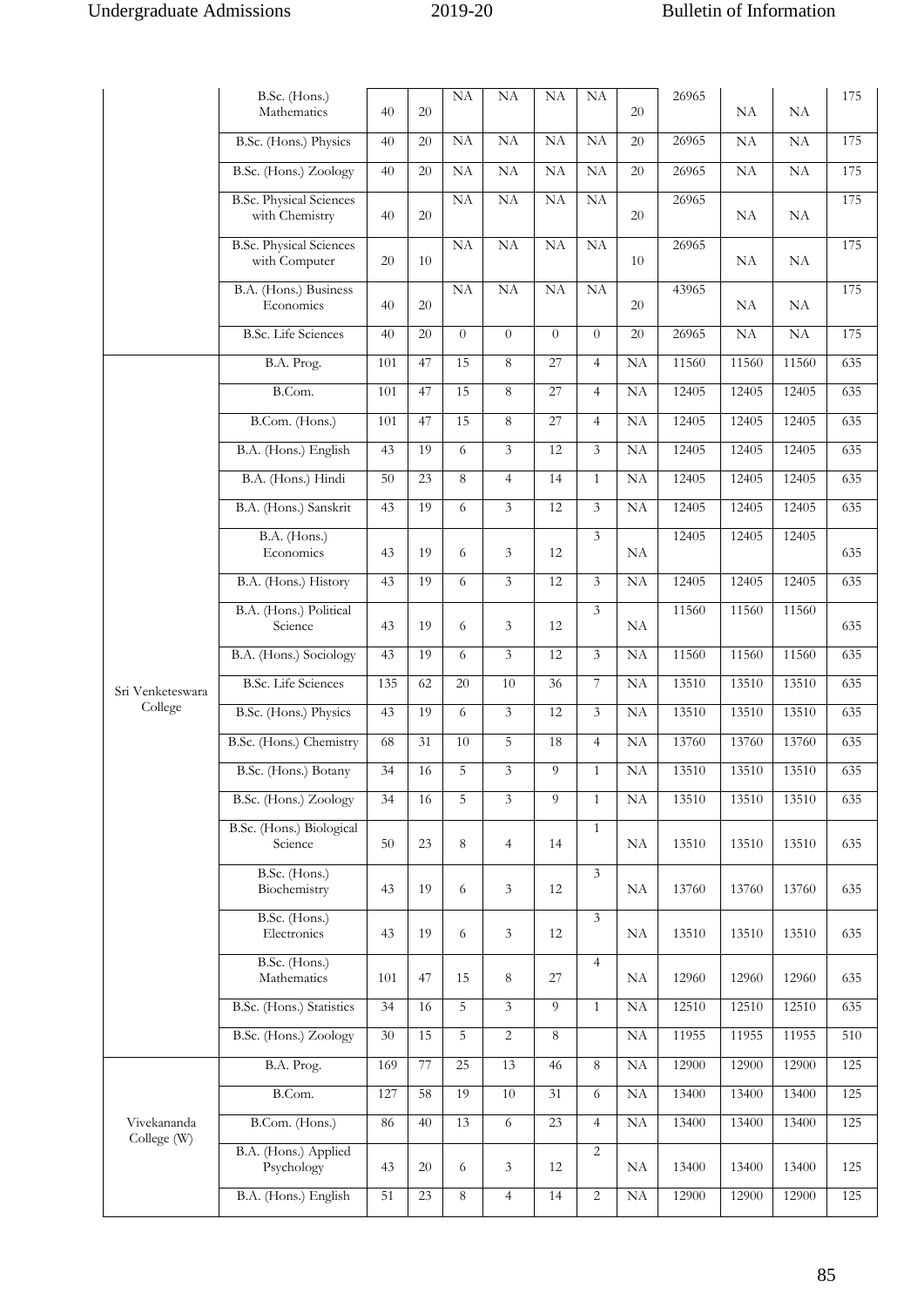|                                            | B.A. (Hons.) Hindi                               | 51  | 23              | 8              | $\overline{4}$ | 14             | $\overline{2}$ | NA | 12900 | 12900 | 12900 | 125 |
|--------------------------------------------|--------------------------------------------------|-----|-----------------|----------------|----------------|----------------|----------------|----|-------|-------|-------|-----|
|                                            | B.A. (Hons.) Sanskrit                            | 51  | 23              | 8              | $\overline{4}$ | 14             | 2              | NA | 12900 | 12900 | 12900 | 125 |
|                                            | B.A. (Hons.) History                             | 51  | 23              | 8              | $\overline{4}$ | 14             | 2              | NA | 12900 | 12900 | 12900 | 125 |
|                                            | B.A. (Hons.) Political<br>Science                | 51  | 23              | 8              | $\overline{4}$ | 14             | $\overline{2}$ | NA | 12900 | 12900 | 12900 | 125 |
|                                            | B.Sc. (Hons.)<br>Mathematics                     | 51  | 23              | 8              | $\overline{4}$ | 14             | $\overline{2}$ | NA | 13400 | 13400 | 13400 | 125 |
|                                            | B.A. Prog.                                       | 339 | 15<br>6         | 51             | 25             | 91             | 16             | NA | 7980  | 7980  | 7980  | 45  |
|                                            | B.A. (Hons.) Arabic                              | 25  | 12              | $\overline{4}$ | $\overline{c}$ | $\overline{7}$ | $\theta$       | NA | 7980  | 7980  | 7980  | 45  |
|                                            | B.A. (Hons.) Bengali                             | 25  | 12              | $\overline{4}$ | $\overline{c}$ | $\overline{7}$ | $\theta$       | NA | 7980  | 7980  | 7980  | 45  |
|                                            | B.A. (Hons.)<br>Economics                        | 43  | 20              | 6              | 3              | 12             | $\overline{2}$ | NA | 7980  | 7980  | 7980  | 45  |
|                                            | B.A. (Hons.) English                             | 51  | 23              | 8              | $\overline{4}$ | 14             | $\overline{2}$ | NA | 7980  | 7980  | 7980  | 45  |
|                                            | B.A. (Hons.) Hindi                               | 43  | 20              | 6              | 3              | 12             | $\overline{2}$ | NA | 7980  | 7980  | 7980  | 45  |
|                                            | B.A. (Hons.) History                             | 43  | 20              | 6              | $\overline{3}$ | 12             | 2              | NA | 7980  | 7980  | 7980  | 45  |
|                                            | B.A. (Hons.) Persian                             | 25  | 12              | $\overline{4}$ | $\overline{2}$ | $\overline{7}$ | $\theta$       | NA | 7980  | 7980  | 7980  | 45  |
| Zakir Husain<br>Delhi College              | B.A. (Hons.)<br>Philosophy                       | 34  | 16              | 5              | $\overline{c}$ | 9              | $\overline{2}$ | NA | 7980  | 7980  | 7980  | 45  |
|                                            | B.A. (Hons.) Political<br>Science                | 119 | 55              | 18             | 9              | 32             | 5              | NA | 7980  | 7980  | 7980  | 45  |
|                                            | B.A. (Hons.)<br>Psychology                       | 51  | 23              | 8              | $\overline{4}$ | 14             | $\overline{2}$ | NA | 10780 | 10780 | 10780 | 45  |
|                                            | B.A. (Hons.) Sanskrit                            | 25  | 12              | $\overline{4}$ | $\overline{c}$ | 7              | $\theta$       | NA | 7980  | 7980  | 7980  | 45  |
|                                            | B.A. (Hons.) Urdu                                | 43  | 20              | 6              | 3              | 12             | $\overline{2}$ | NA | 7980  | 7980  | 7980  | 45  |
|                                            | B.Com.                                           | 101 | 46              | 15             | 8              | 27             | 5              | NA | 8280  | 8280  | 8280  | 45  |
|                                            | B.Com. (Hons.)                                   | 186 | 85              | 28             | 14             | 50             | 9              | NA | 9180  | 9180  | 9180  | 45  |
|                                            | <b>B.Sc. Physical Sciences</b><br>with Chemistry | 76  | 35              | 11             | 6              | 20             | $\overline{4}$ | NA | 10816 | 10816 | 10816 | 45  |
|                                            | <b>B.Sc.</b> Life Sciences                       | 76  | $\overline{35}$ | 11             | 6              | 20             | $\overline{4}$ | NA | 10816 | 10816 | 10816 | 45  |
|                                            | B.Sc. (Hons.) Botany                             | 37  | 17              | $\sqrt{6}$     | $\overline{3}$ | $10\,$         | $\mathbf{1}$   | NA | 11566 | 11566 | 11566 | 45  |
|                                            | B.SC. (Hons.)<br>Chemistry                       | 76  | 35              | 11             | 6              | 20             | $\overline{4}$ | NA | 11516 | 11516 | 11516 | 45  |
|                                            | B.Sc. (Hons.)<br>Electronics                     | 34  | 16              | 5              | $\overline{2}$ | 9              | 2              | NA | 11616 | 11616 | 11616 | 45  |
|                                            | B.Sc. (Hons.)<br>Mathematics                     | 85  | 39              | 13             | 6              | 23             | $\overline{4}$ | NA | 11316 | 11316 | 11316 | 45  |
|                                            | B.Sc. (Hons.) Zoology                            | 43  | 20              | $\sqrt{6}$     | $\overline{3}$ | 12             | $\overline{2}$ | NA | 11566 | 11566 | 11566 | 45  |
| Zakir Husain<br>Delhi College<br>(Evening) | B.A. (Hons.) English                             | 17  | $8\,$           | $\mathfrak{Z}$ | $\mathbf{1}$   | 5              | $\theta$       | NA | 6309  | 5824  | 5824  | 99  |
|                                            | B.A. (Hons.) Hindi                               | 17  | 8               | $\mathfrak{Z}$ | $\mathbf{1}$   | 5              | $\theta$       | NA | 6309  | 5824  | 5824  | 99  |
|                                            | B.A. (Hons.) History                             | 17  | 8               | $\overline{3}$ | $\mathbf{1}$   | 5              | $\theta$       | NA | 6309  | 5824  | 5824  | 99  |
|                                            | B.A. (Hons.) Persian                             | 17  | 8               | $\overline{3}$ | $\mathbf{1}$   | 5              | $\theta$       | NA | 6309  | 5824  | 5824  | 99  |
|                                            | B.A. (Hons.) Political<br>Science                | 17  | 8               | 3              | $\mathbf{1}$   | 5              | $\theta$       | NA | 6309  | 5824  | 5824  | 99  |